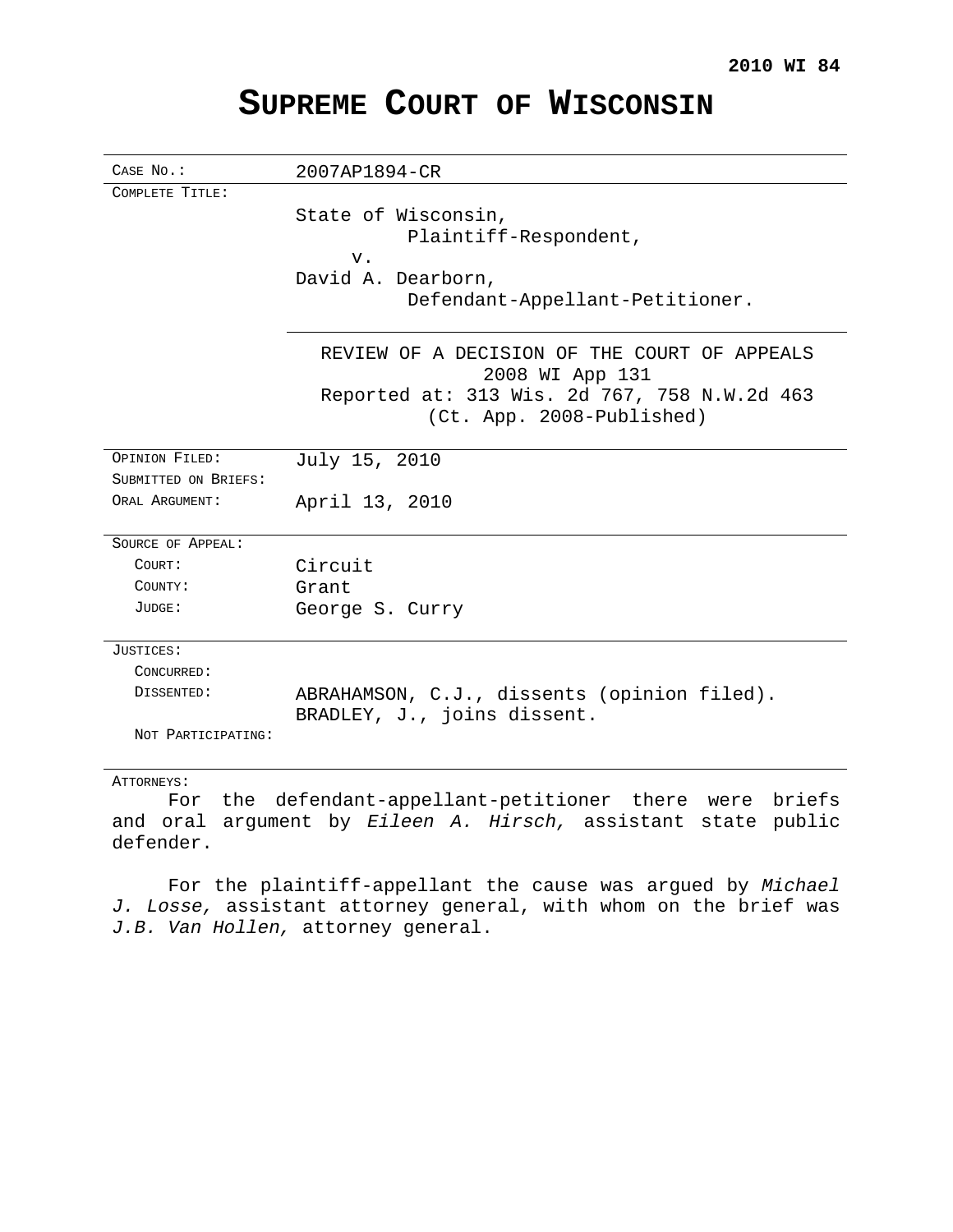## **2010 WI 84**

#### NOTICE

**This opinion is subject to further editing and modification. The final version will appear in the bound volume of the official reports.**

No. 2007AP1894CR (L.C. No. 2006CM116)

STATE OF WISCONSIN THE RESERVE STATE OF WISCONSIN STATE OF THE SUPREME COURT

**State of Wisconsin,**

**Plaintiff-Respondent,**

# **FILED**

**v.**

**David A. Dearborn,**

**Defendant-Appellant-Petitioner.**

**JUL 15, 2010**

A. John Voelker Acting Clerk of Supreme Court

REVIEW of a decision of the Court of Appeals. Affirmed.

¶1 MICHAEL J. GABLEMAN, J. This is a review of a published decision of the court of appeals $^{\rm l}$  affirming the circuit court's judgment of conviction against David A. Dearborn. $^2$ 

 $1$  State v. Dearborn, 2008 WI App 131, 313 Wis. 2d 767, 758 N.W.2d 463.

 $2$  Dearborn was convicted of assaulting or otherwise obstructing, or resisting a conservation warden in violation of Wis. Stat. § 29.951 (2005-06), and for possession of tetrahydrocannabinols (THC) in violation of Wis. Stat. § 961.41(3g)(e) (2005-06). All subsequent references to the Wisconsin Statutes are to the 2005-06 version unless otherwise indicated.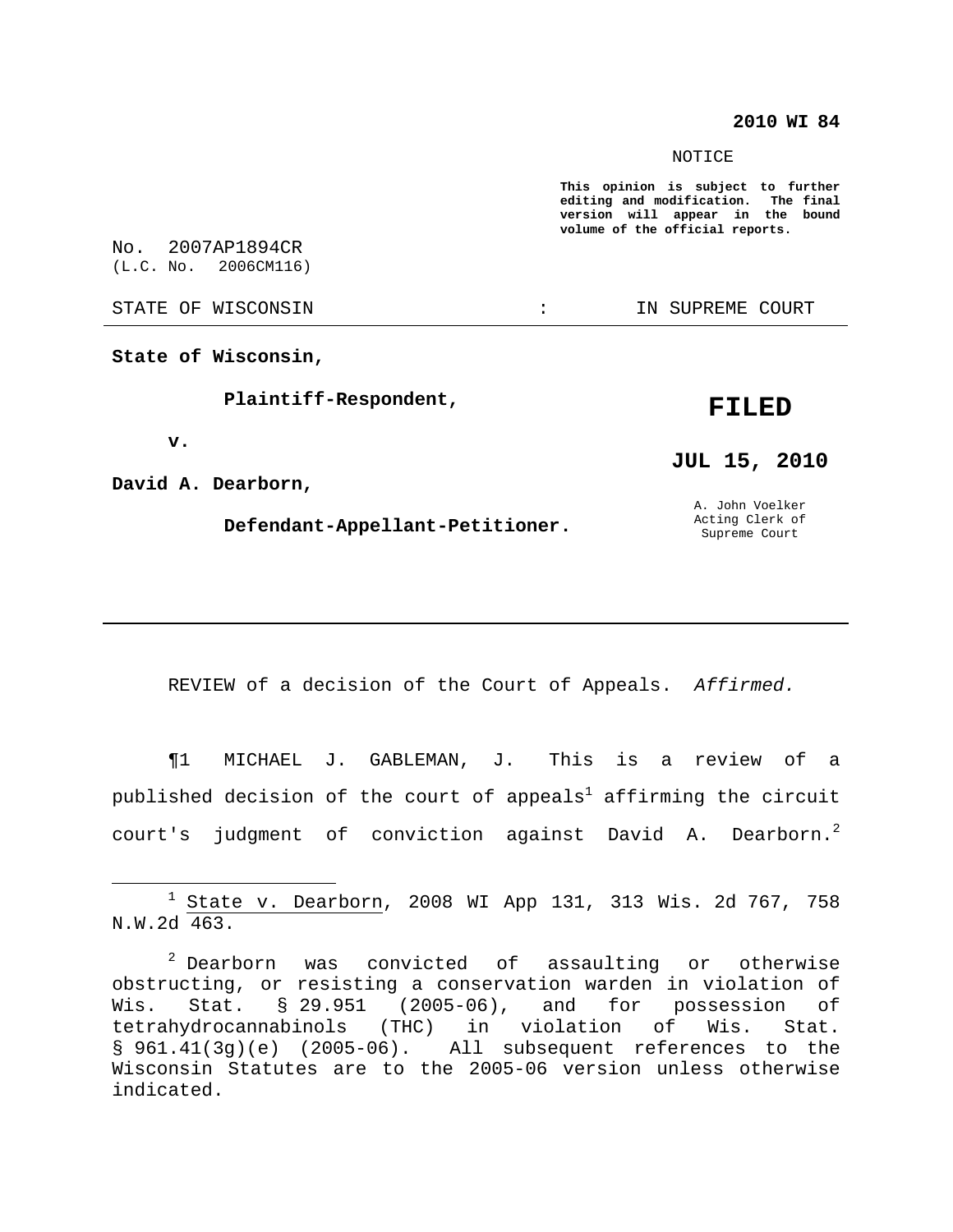Dearborn asserts that the circuit court erred in denying his motion to suppress evidence obtained from a search of the passenger compartment of his locked vehicle, a search that occurred after he was placed under arrest and secured in the back of a squad car.

¶2 Dearborn maintains, and the State concedes, that in the wake of the United States Supreme Court's ruling in Arizona v. Gant, 556 U.S. \_\_\_, 129 S. Ct. 1710 (2009), the search of Dearborn's truck violated his constitutional right to be secure against unreasonable searches and seizures. The main question in this case is whether the exclusionary rule should be applied to remedy the constitutional violation, or alternatively, whether the good faith exception should preclude application of the exclusionary rule and the evidence's consequent suppression.<sup>3</sup>

¶3 Prior to the United States Supreme Court's decision in Gant, this court made clear in State v. Fry, 131 Wis. 2d 153, 388 N.W.2d 565 (1986), and its progeny that the type of search conducted of Dearborn's truck following his arrest was lawful. However, we now accept Gant's interpretation of the United States Constitution and adopt its holding as the proper

<sup>3</sup> The parties also briefed and argued the question of whether Dearborn's constitutional right to a unanimous jury verdict was violated because the jury instruction given at trial for § 29.951 did not require the jury to unanimously determine that he assaulted a warden, resisted a warden, or obstructed a warden. We decline to separately address this question and affirm the decision and reasoning of the court of appeals. State v. Dearborn, 2008 WI App 131, ¶¶12-42, 313 Wis. 2d 767, 758 N.W.2d 463.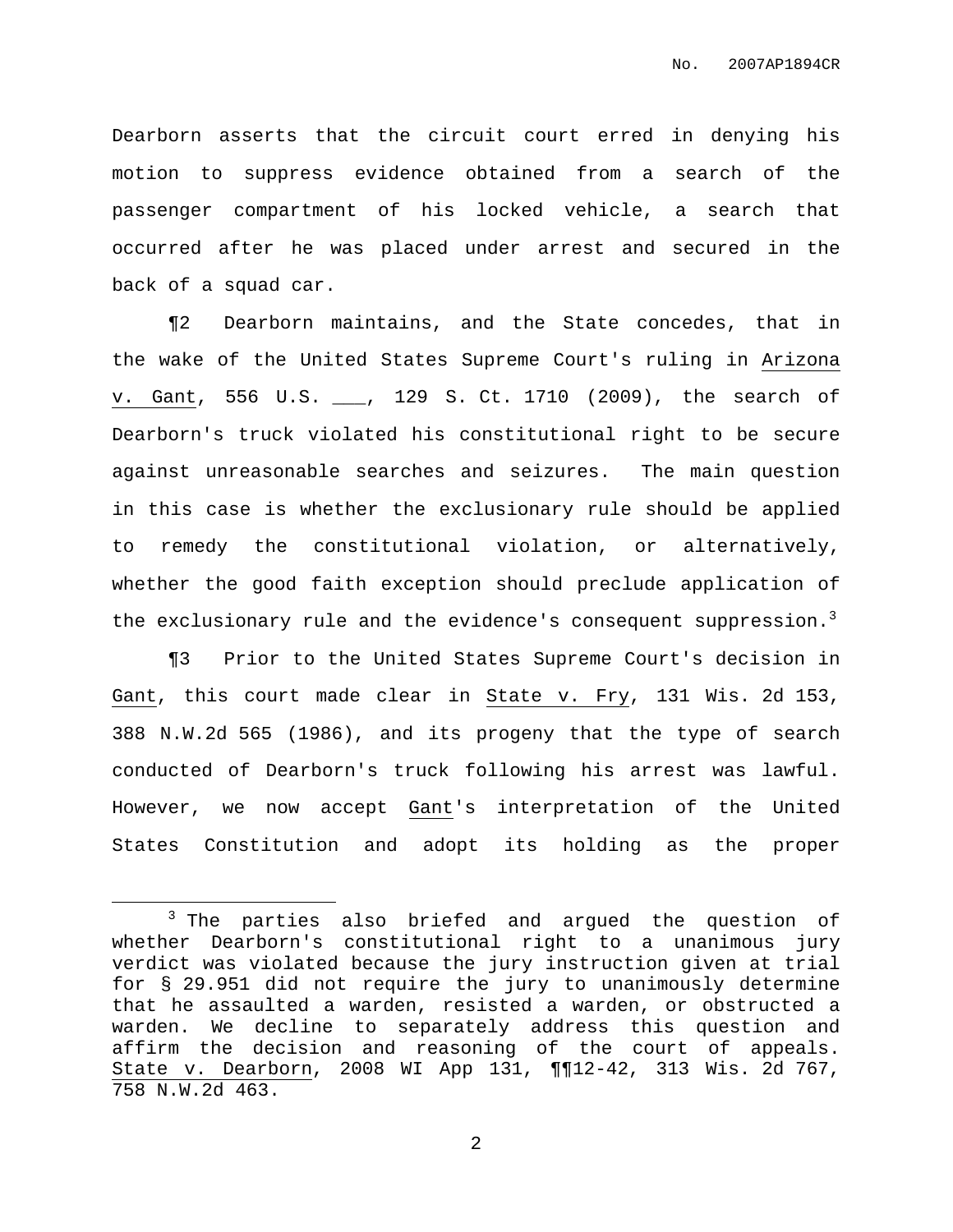interpretation of the Wisconsin Constitution's protection against unreasonable searches and seizures. Thus, the search of Dearborn's truck violated his constitutional rights.

¶4 However, we decline to apply the remedy of exclusion for the constitutional violation. We hold that the good faith exception precludes application of the exclusionary rule where officers conduct a search in objectively reasonable reliance upon clear and settled Wisconsin precedent that is later deemed unconstitutional by the United States Supreme Court. Accordingly, we affirm the court of appeals and uphold Dearborn's conviction.

# I. BACKGROUND

¶5 On April 9, 2006, State Department of Natural Resources conservation warden Martin Stone was on his regular patrol, checking fishing license compliance in various locations in Richland County. The warden stopped at the Port Andrews boat landing to get a better look at the fishermen who were below a nearby bridge. David A. Dearborn had been sitting in his truck at the boat landing, but left soon after the warden arrived in his squad car. Dearborn then drove close to the warden's squad car, slowed down, and made an obscene gesture while glaring angrily at the warden. Concerned about his safety, the warden ran Dearborn's license plate and learned that Dearborn's license had been revoked for operating while intoxicated.

¶6 The warden then pursued Dearborn and pulled him over. Dearborn immediately exited his vehicle and walked toward the warden. The warden instructed Dearborn to get back in his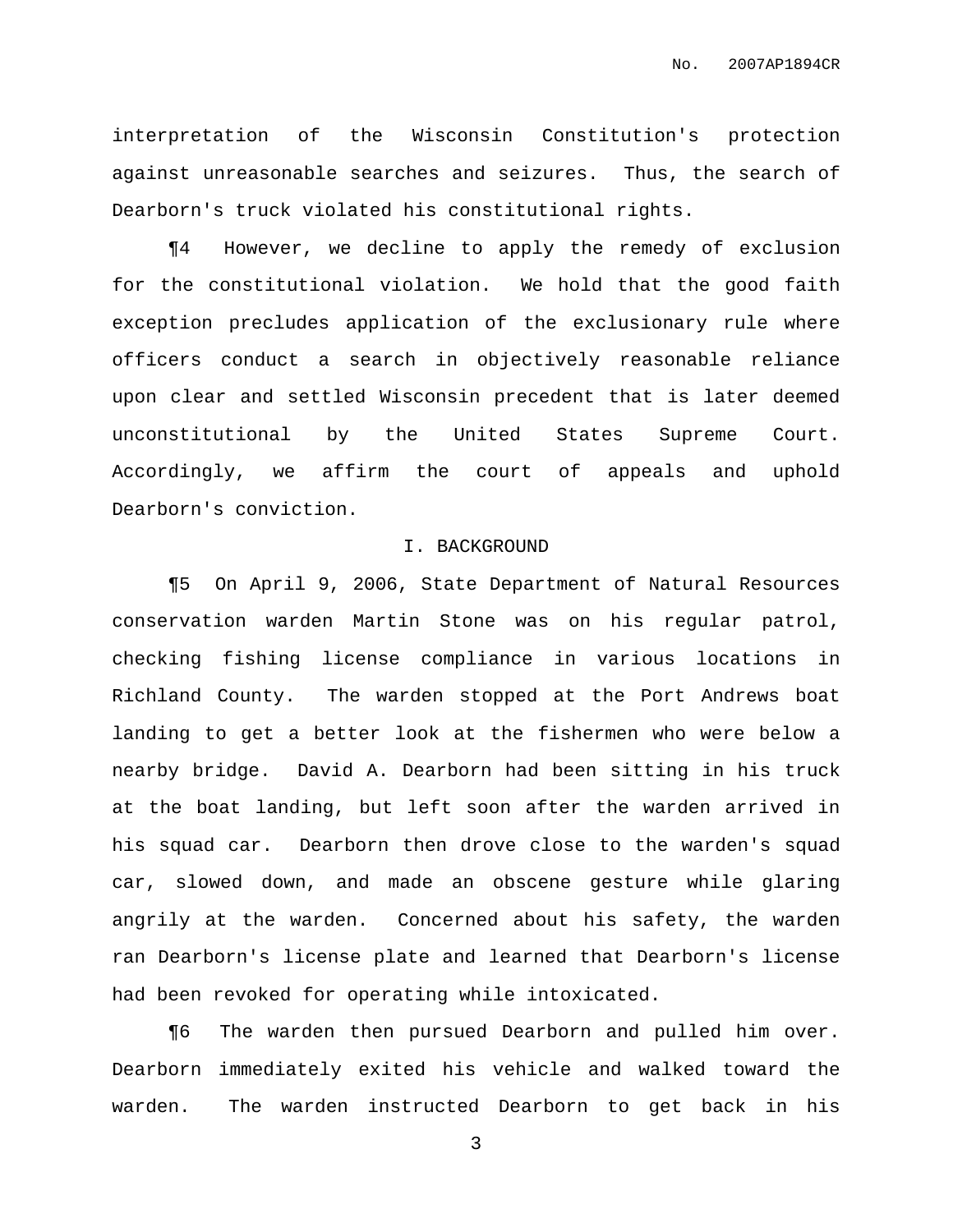truck, but Dearborn instead shut the door and locked his vehicle. The warden spoke with Dearborn and verified his identity. Dispatch confirmed that Dearborn was driving with a revoked license, and the warden told Dearborn he was placing him under arrest.

¶7 Dearborn became mad and refused to submit to arrest. As the warden tried to arrest him, Dearborn resisted by pushing and kicking. When the warden tried to subdue Dearborn with pepper spray, Dearborn waved a jacket in front of himself to deflect the spray. Dearborn then ran to a nearby house, picked up rocks, and started to wind up as if to throw them. The warden drew his gun in response, which persuaded Dearborn to put the rocks down. Even so, Dearborn kept resisting. He ran to the door of the nearby home and began yelling and shaking the doorknob. After the warden's additional attempt to arrest Dearborn was met with more kicking and punching, the warden again used pepper spray and was finally able to secure Dearborn until backup arrived.

¶8 Once backup arrived, Dearborn was placed under arrest and secured in handcuffs in the back of a squad car. The warden and a state trooper then unlocked and searched Dearborn's truck. Inside the passenger compartment, they found a small wooden container known as a "dugout" that contained a small amount of marijuana and a small metal pipe that smelled like burnt marijuana.

¶9 On April 11, 2006, a criminal complaint was filed in the Grant County Circuit Court, George S. Curry, Judge.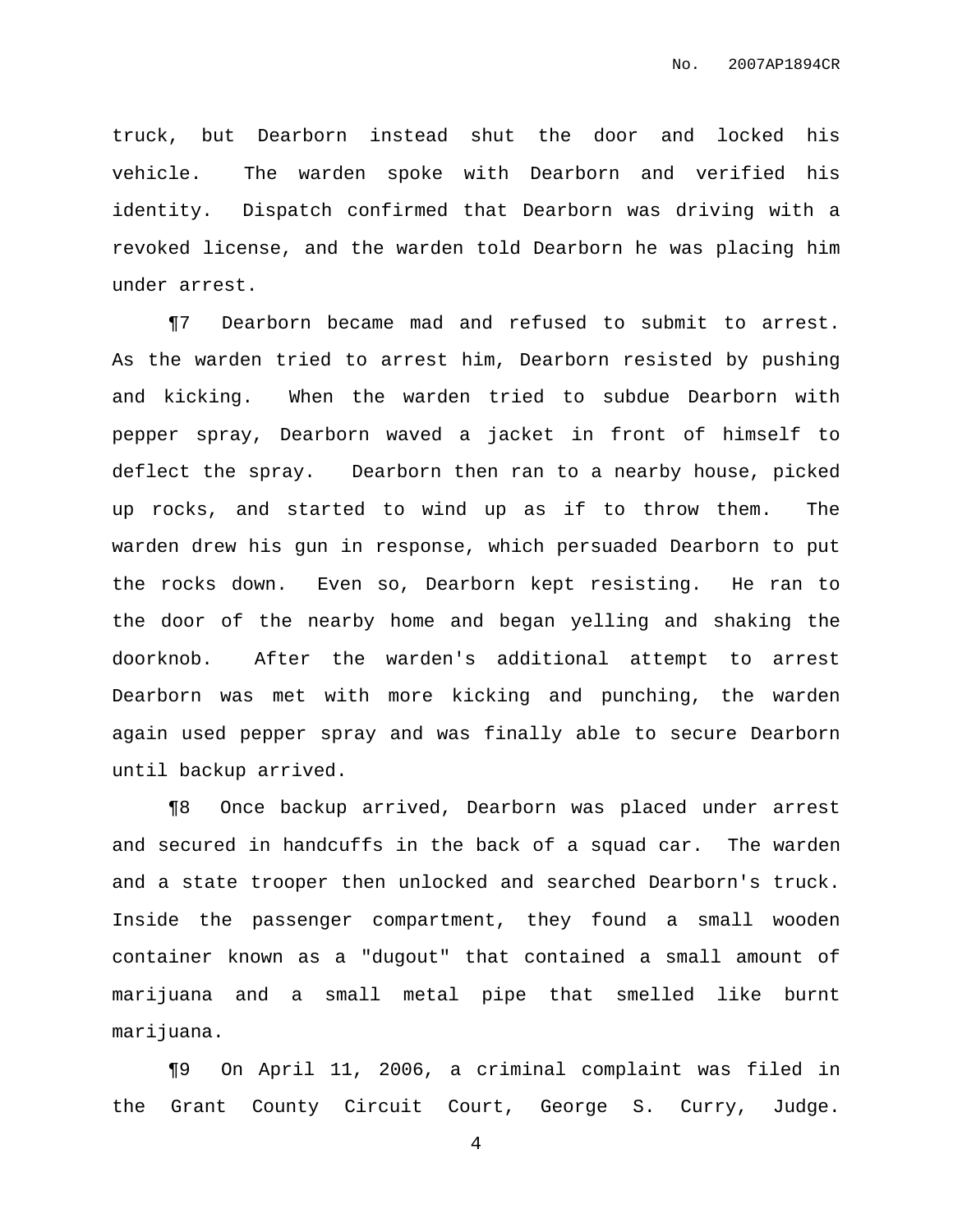Dearborn was charged with resisting a conservation warden, possession of THC, and possession of drug paraphernalia. Dearborn filed a pretrial motion to suppress the evidence obtained through the search of his vehicle on the grounds that the search was unconstitutional, but the circuit court denied the motion. A jury found Dearborn guilty of resisting a conservation warden and possession of THC, but not guilty of possession of drug paraphernalia.

 $\P 10$  Dearborn appealed.<sup>4</sup> The court of appeals "assume[d] without deciding" that the issue was not preserved because Dearborn did not move at trial to suppress the evidence of the search on the grounds that it was not a valid search incident to arrest. Dearborn, 313 Wis. 2d 767, ¶¶43-44. But the court agreed to hear the issue because it was a question of law, was briefed by the parties, and was of sufficient public interest to merit a decision. <sup>5</sup> Id.

¶11 The court of appeals rejected Dearborn's claim, relying heavily on State v. Littlejohn, 2008 WI App 45, 307 Wis. 2d 477, 747 N.W.2d 712 (pet. review granted). In that case, which this court also is deciding today, the court of

 $4$  On the issue of the required unanimity in a jury verdict (see supra note 3), the court of appeals held that Wis. Stat. § 29.951 defines one crime with multiple modes of commission (assault, resist, or obstruct), rather than multiple crimes. Dearborn, 313 Wis. 2d 767, ¶42. Therefore, for a guilty verdict, the jury was only required to find that the defendant committed the crime, not how he committed it. Id.

<sup>&</sup>lt;sup>5</sup> On review before this Court, the parties agree that this issue should be heard regardless of whether it was waived.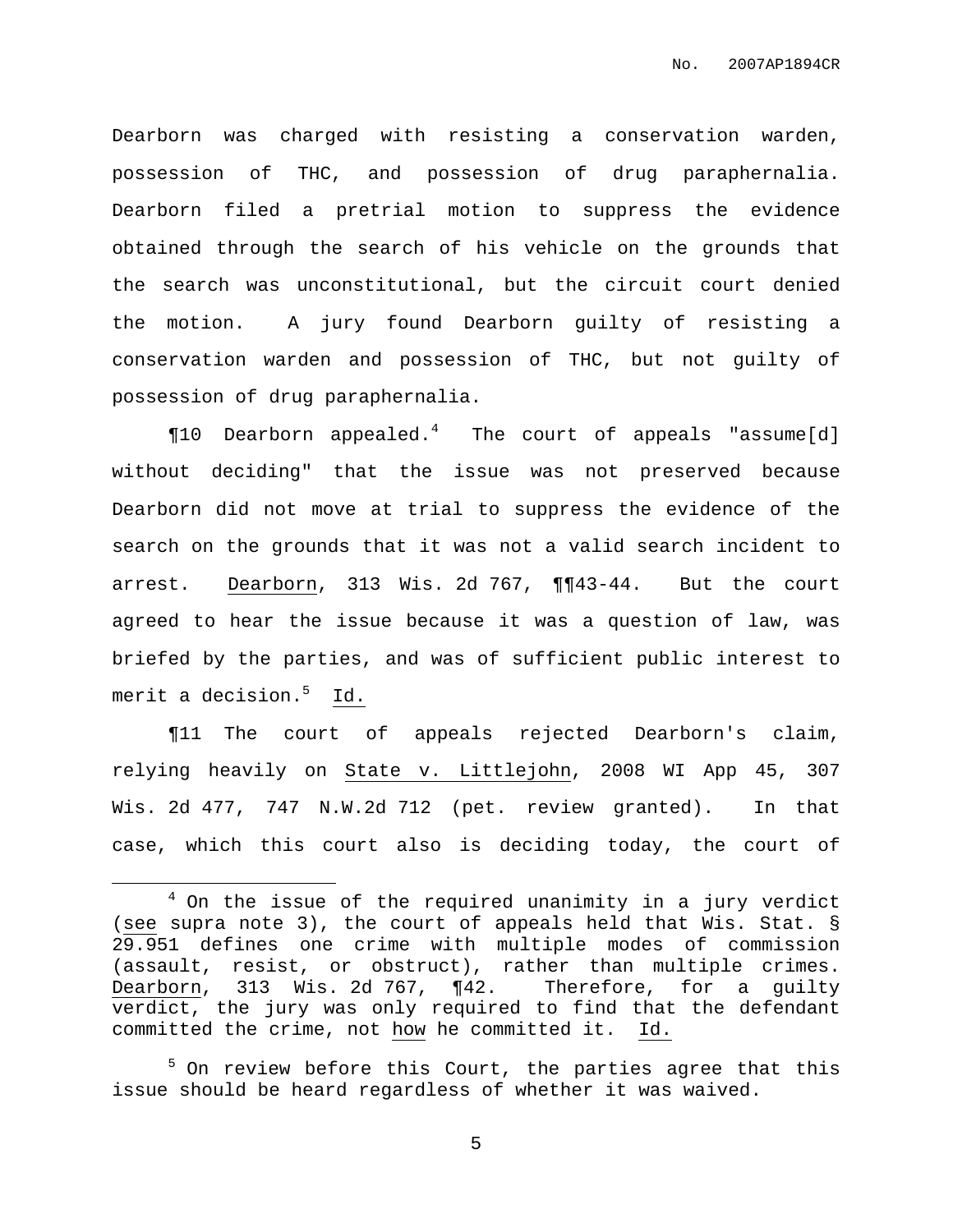appeals rejected a nearly identical argument that a search of a locked vehicle after a defendant is under arrest and secured in a squad car violates the Fourth Amendment because the area searched is not in the "immediate control" of the suspect. Littlejohn, 307 Wis. 2d 477, ¶15; Dearborn, 313 Wis. 2d 767, ¶46. Thus, the court of appeals held that Dearborn's Fourth Amendment rights had not been violated, and that the search was proper.

¶12 In his petition for review before this court, Dearborn noted that the United States Supreme Court agreed to address a nearly identical question. We therefore held Dearborn's case and agreed to hear it following the United States Supreme Court's decision in Gant.

### II. STANDARD OF REVIEW

¶13 The application of constitutional principles to a particular case is a question of constitutional fact. State v. Pallone, 2000 WI 77, ¶26, 236 Wis. 2d 162, 613 N.W.2d 568. We accept the circuit court's findings of fact unless they are clearly erroneous. Id., ¶27. The application of constitutional principles to those facts is a question of law that we review de novo. Id.

## III. DISCUSSION

¶14 The right to be secure against unreasonable searches and seizures is protected by both the Fourth Amendment to the United States Constitution and Article 1, Section 11 of the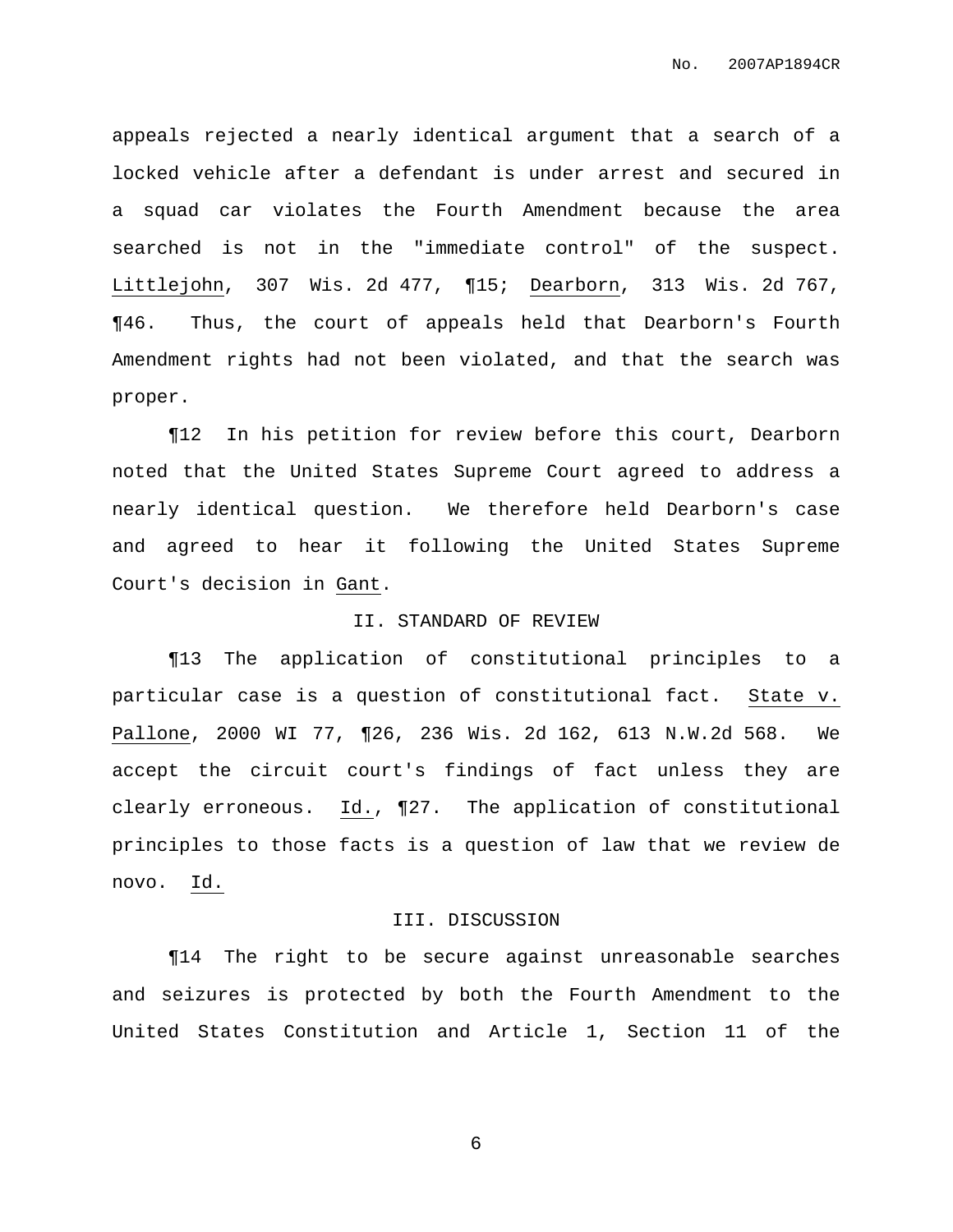Wisconsin Constitution. <sup>6</sup> State v. Sykes, 2005 WI 48, ¶13, 279 Wis. 2d 742, 695 N.W.2d 277. We have historically interpreted the Wisconsin Constitution's protections in this area identically to the protections under the Fourth Amendment as defined by the United States Supreme Court. $^7$  State v. Kramer, 2009 WI 14, ¶18, 315 Wis. 2d 414, 759 N.W.2d 598. Wisconsin Stat. § 968.11 also provides various restrictions on the scope of a search incident to a lawful arrest.

¶15 When there has been an unlawful search, a common judicial remedy for the constitutional error is exclusion. State v. Eason, 2001 WI 98, ¶¶39-45, 245 Wis. 2d 206, 629 N.W.2d 625. That is, illegally obtained evidence will be suppressed as a consequence of the law enforcement officers' misconduct. Id. The policies underlying both exclusion and the

<sup>6</sup> The Fourth Amendment to the United States Constitution states:

The right of the people to be secure in their persons, houses, papers, and effects, against unreasonable searches and seizures, shall not be violated, and no Warrants shall issue, but upon probable cause, supported by Oath or affirmation, and particularly describing the place to be searched, and the persons or things to be seized.

The text of Article 1, Section 11 of the Wisconsin Constitution is identical but for minor variances in capitalization and punctuation.

 $7$  The only exception to this consistent tradition of interpreting the Wisconsin and United States constitutions the same in this area is our addition of two requirements to application of the good faith exception when officers rely on defective no-knock search warrants. See State v. Eason, 2001 WI 98, 245 Wis. 2d 206, 629 N.W.2d 625.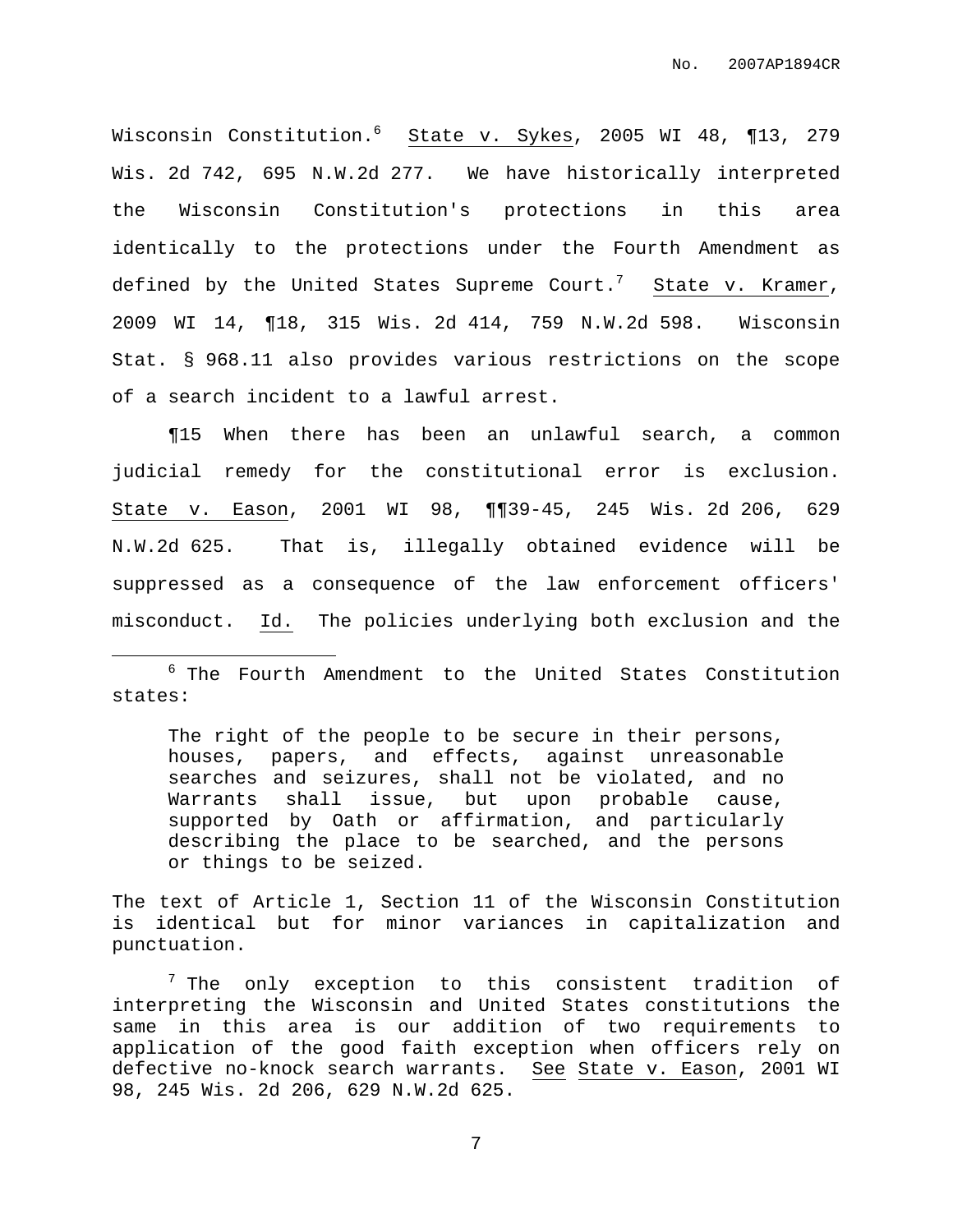good faith exception to the exclusionary rule will be discussed more fully below.

¶16 The question before us is whether the good faith exception to the exclusionary rule should apply when clear and settled precedent, reasonably relied upon by law enforcement, is subsequently overruled.

¶17 We begin in Part A by discussing the implications of the United States Supreme Court's decision in Gant. We conclude that the search of Dearborn's truck was lawful under clear and settled Wisconsin precedent before the Gant decision, and that the officers here reasonably relied on this law in conducting the search. Yet, we do adopt the holding of Gant as the proper construction of Article 1, Section 11 of the Wisconsin Constitution, and recognize that, in light of Gant, the search of Dearborn's truck was in fact unlawful.

¶18 In Part B, we move to the proper remedy for this constitutional violation, focusing on the exclusionary rule and its tension with the retroactivity rule. We ultimately decline to enforce the remedy of exclusion for the unlawful search of Dearborn's truck. The principles underlying the exclusionary rule, and the good faith exception in particular, counsel that suppression of this evidence would have no deterrent effect and would therefore be unjustified.

# A. Wisconsin Law and Arizona v. Gant

¶19 The parties agree that under Arizona v. Gant, the search here violated Dearborn's constitutional right to be free from unreasonable searches and seizures. The parties disagree,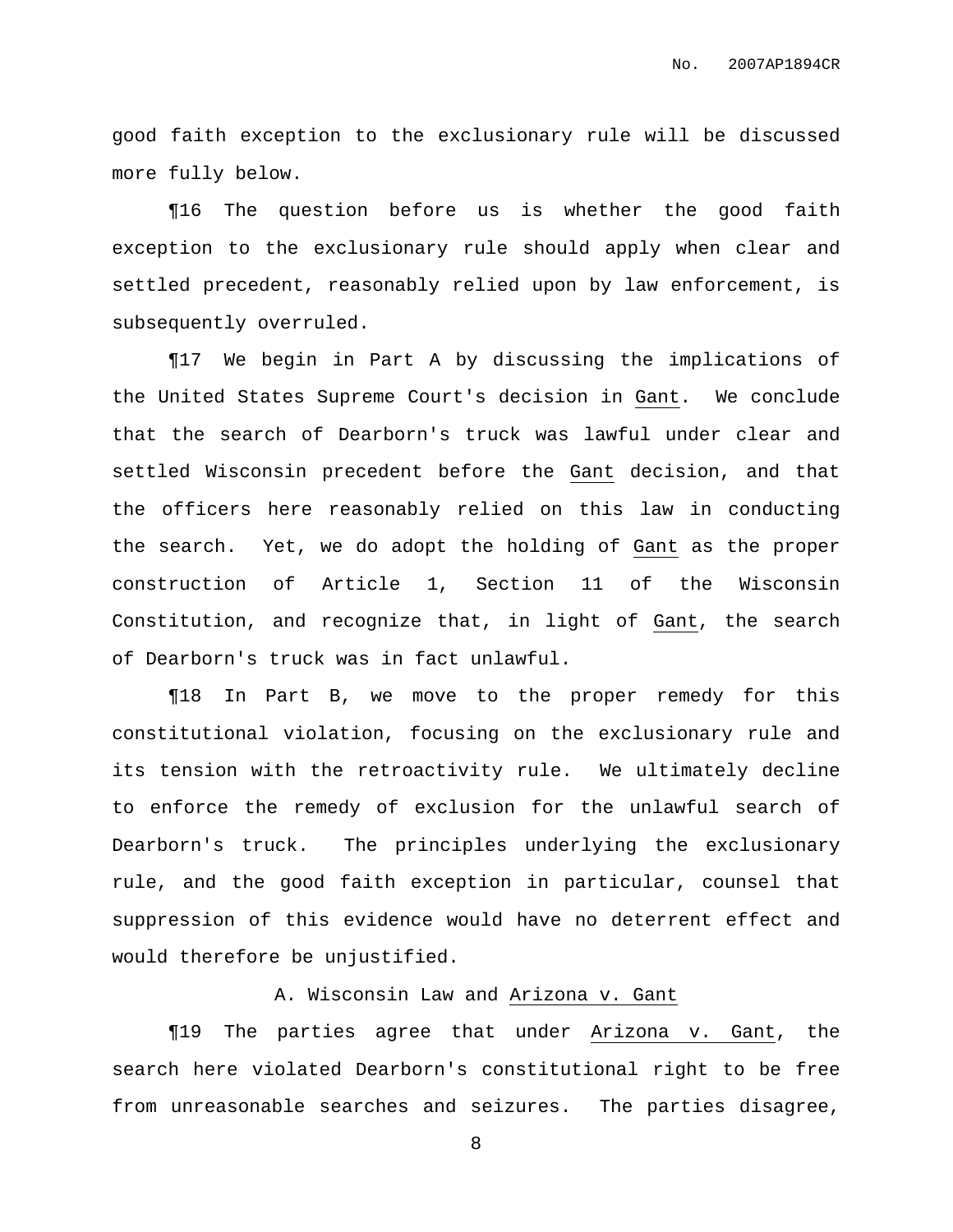however, with the state of Wisconsin law pre-Gant. Dearborn argues that the search here was unlawful under Wisconsin law as it existed before Gant, while the State maintains that the search was conducted in reliance on settled Wisconsin precedent. A brief history of the case law in this area will put the dispute in context.

¶20 In Chimel v. California, 395 U.S. 752 (1969), the United States Supreme Court established the basic analysis underlying a search incident to arrest. It explained:

When an arrest is made, it is reasonable for the arresting officer to search the person arrested in order to remove any weapons that the latter might seek to use in order to resist arrest or effect his escape. Otherwise, the officer's safety might well be endangered, and the arrest itself frustrated. In addition, it is entirely reasonable for the arresting officer to search for and seize any evidence on the arrestee's person in order to prevent its concealment or destruction. And the area into which an arrestee might reach in order to grab a weapon or evidentiary items must, of course, be governed by a like rule. A gun on a table or in a drawer in front of one who is arrested can be as dangerous to the arresting officer as one concealed in the clothing of the person arrested. There is ample justification, therefore, for a search of the arrestee's person and the area "within his immediate control"——construing that phrase to mean the area from within which he might gain possession of a weapon or destructible evidence.

Id. at 762-63. Thus, the principle was established that officers may search the area an arrestee might be able to reach— —an area "within his immediate control"——in the course of an arrest.

¶21 In 1981, the United States Supreme Court examined whether the passenger compartment of an automobile was subject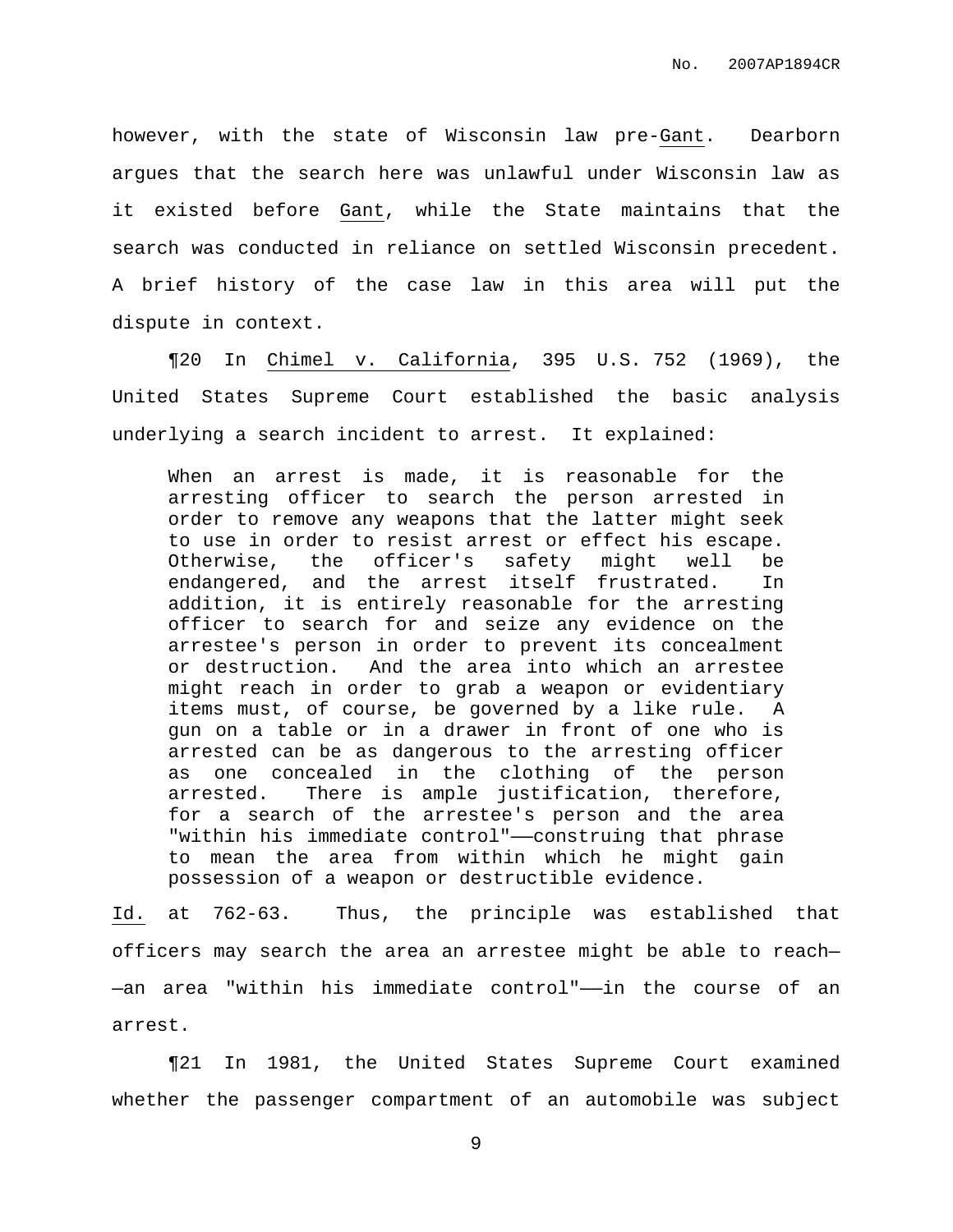to a search when the occupant is placed under lawful arrest. New York v. Belton, 453 U.S. 454, 455 (1981). The court noted the difficulty of determining the area within the immediate control of the arrestee and expressed a desire to establish a clear principle that law enforcement officers could rely on. Id. at 460. The court thus held "that when a policeman has made a lawful custodial arrest of the occupant of an automobile, he may, as a contemporaneous incident of that arrest, search the passenger compartment of that automobile." Id. The court went on to say that any containers in the passenger compartment could also, by logical extension, be searched as incident to a lawful arrest. Id. at 460-61.

¶22 Justice Brennan wrote a dissent in Belton that chastised the court for choosing a bright-line rule that failed to reflect the underlying policy justifications in Chimel. Id. at 463-64 (Brennan, J., dissenting). He noted that Chimel pointed to the danger that the arrestee could reach weapons or contraband, and that this danger was eliminated following a lawful arrest. Id. at 466. The Court, Justice Brennan argued, had adopted the fiction "that the interior of a car is always within the immediate control of an arrestee who has recently been in the car." Id.

¶23 Following the Supreme Court's decision in Belton, state and federal courts around the country took the general, "bright-line" principle announced in Belton to mean that actual accessibility was no longer needed; rather, passenger compartments were searchable as long as the arrestee was at the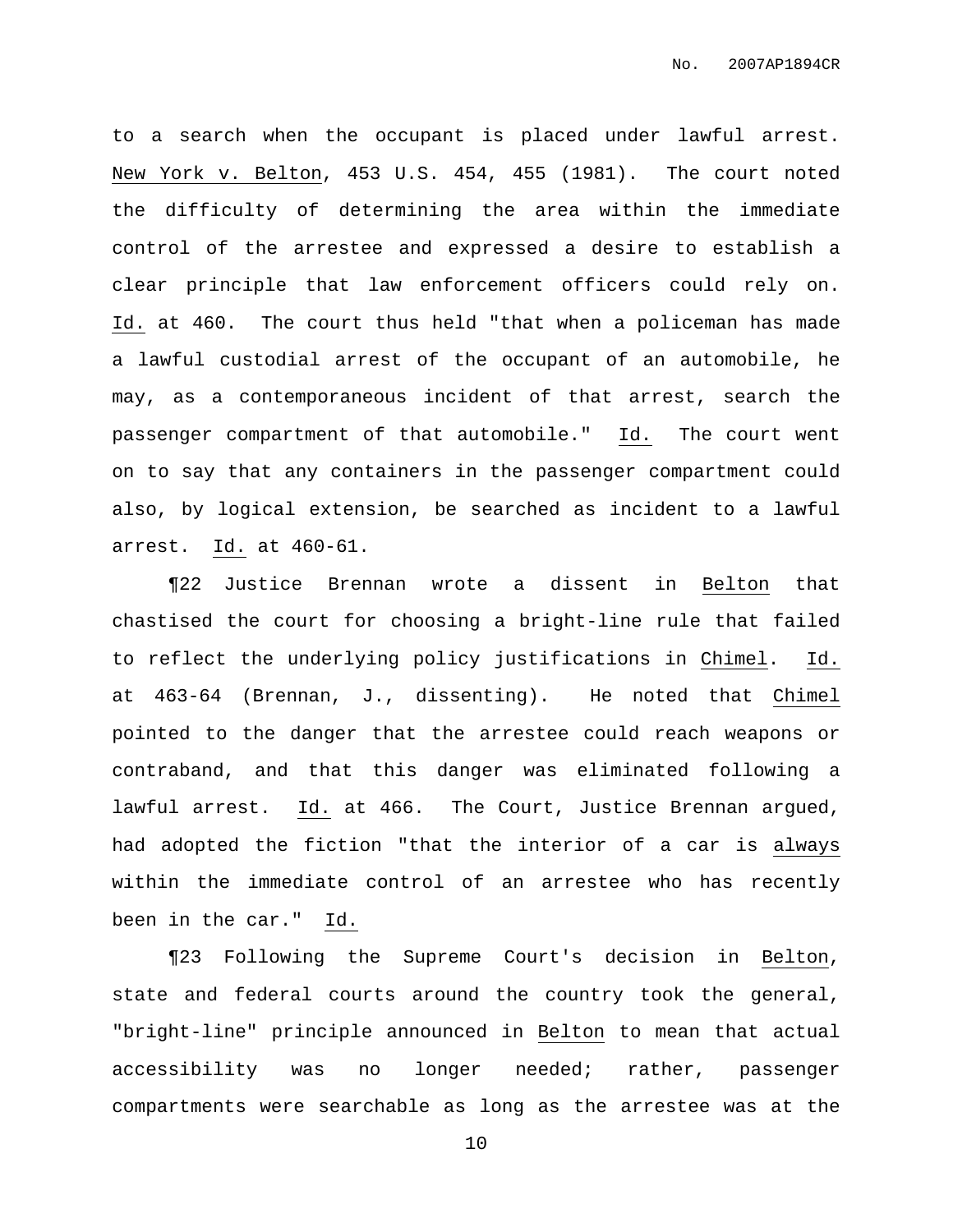scene. See Gant, 129 S. Ct. at 1718 ("[O]ur opinion [in Belton] has been widely understood to allow a vehicle search incident to the arrest of a recent occupant even if there is no possibility the arrestee could gain access to the vehicle at the time of the search.").<sup>8</sup> Wisconsin, like nearly every other jurisdiction to address the question, likewise understood Belton to adopt a bright-line rule allowing the search of passenger compartments, even if the arrestee did not have access to the passenger compartment at that time.

¶24 In State v. Fry, this court addressed the question of "whether the search of the locked glove compartment of the defendant's automobile after his arrest . . . was justified as a search incident to an arrest." 131 Wis. 2d at 156. In Fry, we read Belton as "deciding that the interior of an automobile 'is an area into which an arrestee might reach in order to grab a weapon or evidentiary item,' even when the defendant is not in the automobile during the search." Id. at 167 (citations omitted) (quoting Belton, 453 U.S. at 460). Relying on Belton, we concluded that the search did not violate Wis. Stat. § 968.11, the Wisconsin Constitution, or the United States Constitution because the officers "limited the search to the

 $8$  See also United States v. Davis, 598 F.3d 1259, 1262 (11th Cir. 2010) ("We, like most other courts, had read Belton to mean that police could search a vehicle incident to a recent occupant's arrest regardless of the occupant's actual control over the passenger compartment."); United States v. McCane, 573 F.3d 1037, 1041 (10th Cir. 2009) ("Tenth Circuit precedent anteceding Gant was not an exception" to the generally accepted reading of Belton.).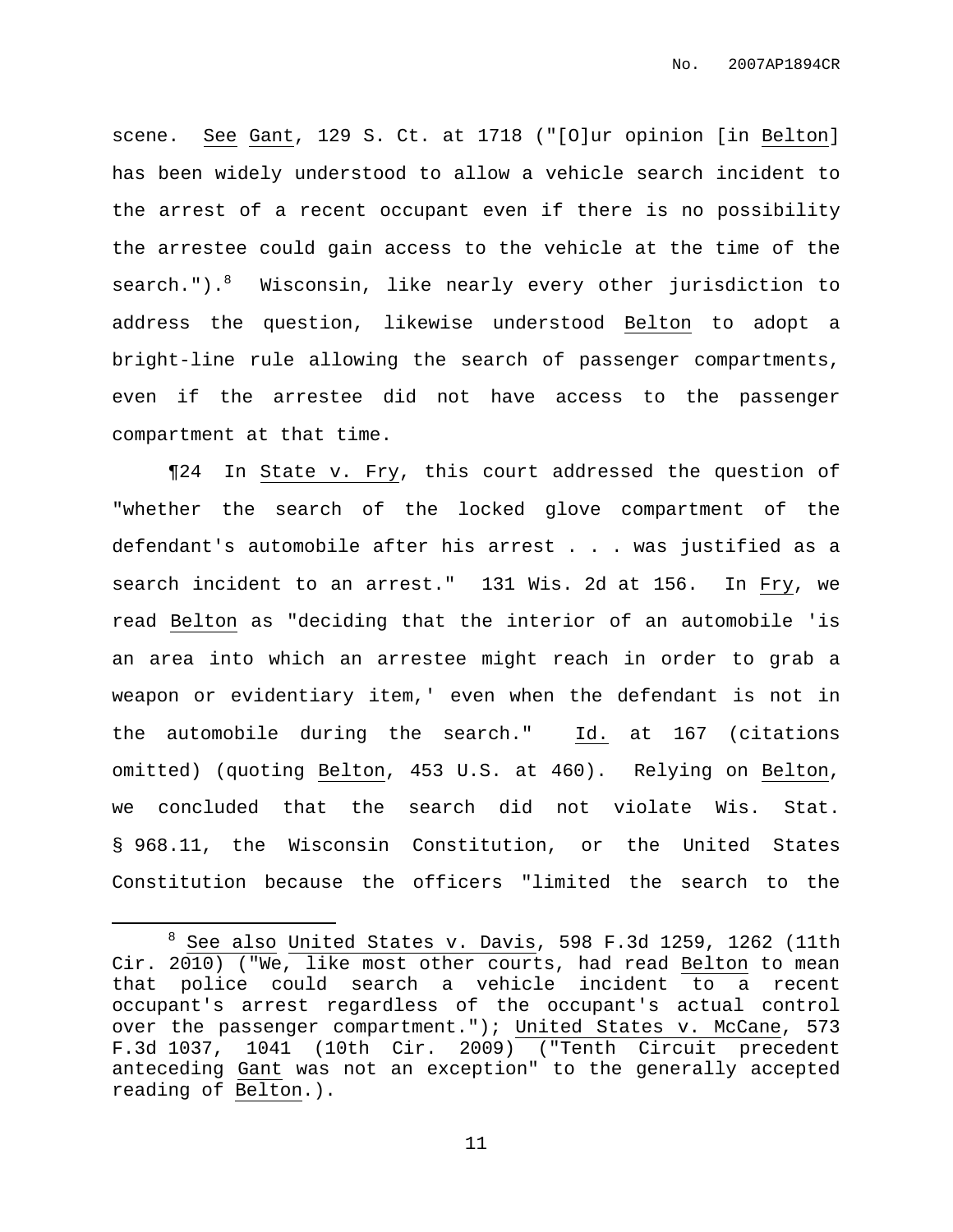passenger compartment of [the defendant's] automobile, which Belton holds is within the acceptable area of a search incident to arrest." Id. at 170. We explicitly adopted our understanding of Belton as the proper interpretation of the Wisconsin Constitution in order to keep the federal and state constitutional protections consistent. Id. at 174-76. We also described Belton as a reasonable and workable bright-line rule that would provide clear direction for the police. Id. We construed Belton to hold that all closed containers in an automobile, whether locked or unlocked, may be searched incident to a lawful arrest while the defendant is at the arrest scene.<sup>9</sup> Id. at 178-80.

¶25 After Fry, the law in Wisconsin was clear: following a lawful arrest, police may search the contents of an automobile while the defendant is at the scene without running afoul of Wis. Stat. § 986.11, Article 1, Section 11 of the Wisconsin Constitution, or the Fourth Amendment to the United States Constitution, whether or not the area searched was actually accessible to the arrestee. Subsequent Wisconsin cases were consistent in their reliance on Fry's articulation of the Belton rule. See Pallone, 236 Wis. 2d 162, ¶35 (explaining that under Belton and Fry, police may search a vehicle incident to arrest even though the defendants lacked the ability to access the

<sup>&</sup>lt;sup>9</sup> The dissent in Fry would have given greater protections under Wis. Stat. § 986.11 and the Wisconsin Constitution; it rejected what it called the "Belton rule." State v. Fry, 131 Wis. 2d 153, 186-88, 388 N.W.2d 565 (1986) (Bablitch, J., dissenting).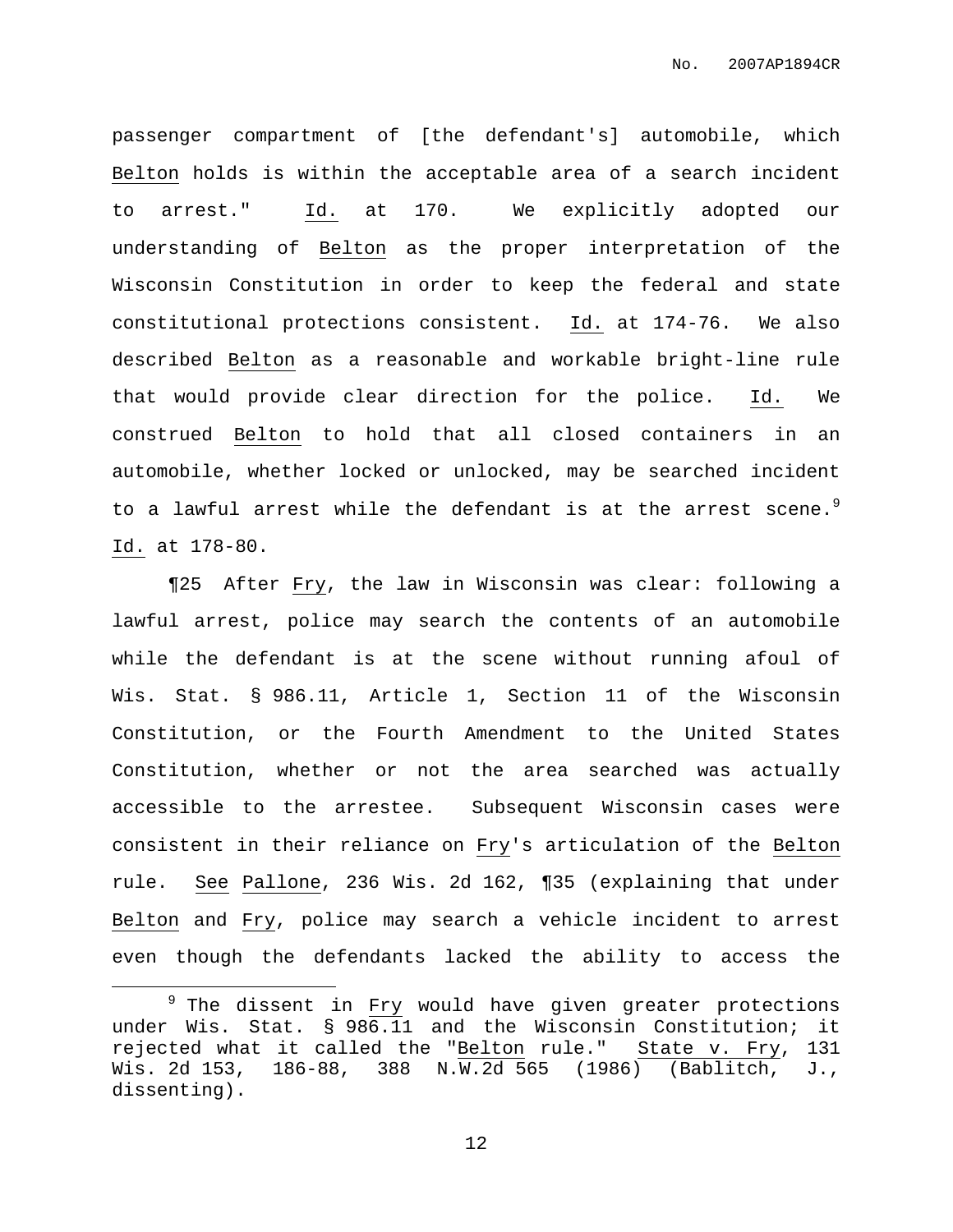interior of the vehicle due to their arrest); State v. Murdock, 155 Wis. 2d 217, 231-34, 455 N.W.2d 618 (1990) (same); Littlejohn, 307 Wis. 2d 477, ¶¶8-11 (same).

¶26 In Arizona v. Gant, 129 S. Ct. 1710 (2009), the United States Supreme Court rejected the prevailing interpretation of Belton—the interpretation we adopted in Fry. A "broad reading" of Belton, the Court explained, would "untether the rule from the justifications underlying the Chimel exception." Id. at 1719. Thus, the Court held "that the Chimel rationale authorizes police to search a vehicle incident to a recent occupant's arrest only when the arrestee is unsecured and within reaching distance of the passenger compartment at the time of the search." Id. The Court went beyond Chimel and further held "that circumstances unique to the vehicle context justify a search [of an otherwise inaccessible vehicle] incident to a lawful arrest when it is 'reasonable to believe evidence relevant to the crime of arrest might be found in the vehicle.'" Id.

¶27 Gant, then, is a clear break from Fry and its progeny. Consistent with our prior practice of keeping Wisconsin and federal constitutional law in this area in step, we hereby adopt the reasoning in Gant as the proper reading of Article 1, Section 11 of the Wisconsin Constitution (protecting against unreasonable searches and seizures). Fry and any decisions relying on Fry's interpretation of the Belton rule are overruled. Under both the Wisconsin and United States Constitutions, the Chimel rationale authorizes a vehicular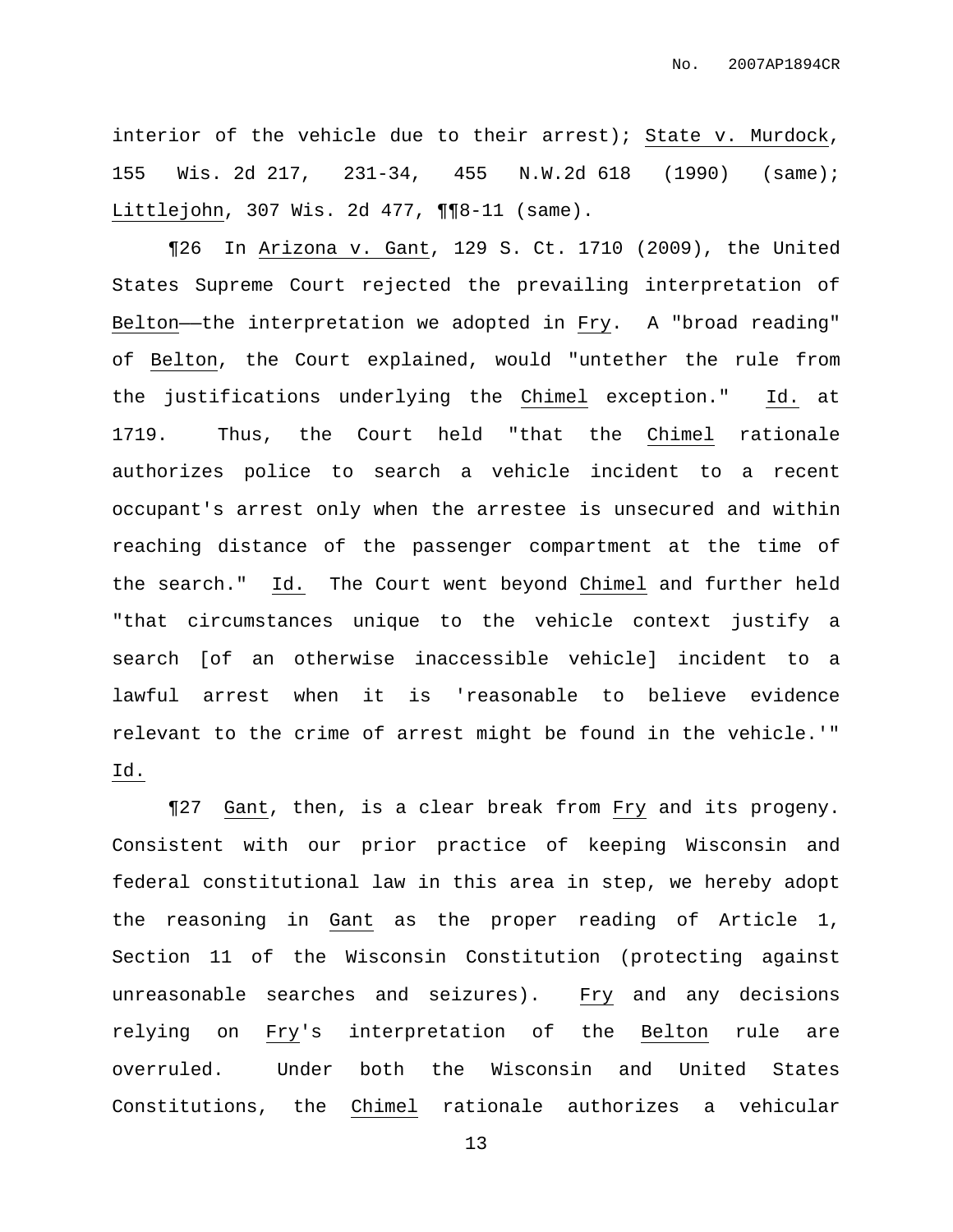search only if the person arrested is unsecured and within reaching distance of the passenger compartment at the time of the search. However, a search incident to a lawful arrest may be justified when it is "reasonable to believe evidence relevant to the crime of arrest might be found in the vehicle." Gant, 129 S. Ct. at 1719 (citing Thornton v. United States, 541 U.S. 615, 632 (2004) (Scalia, J., concurring in the judgment)).

¶28 In this case, Dearborn locked the door to his truck and was in custody at the time the officers performed the search of his truck incident to his arrest. Under Fry and Pallone, the search the officers conducted on Dearborn's truck was clearly lawful. The officers therefore acted in objectively reasonable reliance on clear and settled Wisconsin Supreme Court precedent.

¶29 However, after Gant, as both parties recognize, we now know that the search of Dearborn's truck was a violation of Dearborn's constitutional rights. This is so because Dearborn was secured and therefore unable to reach the passenger compartment of his vehicle at the time of the search. Moreover, Dearborn's search cannot be upheld under Gant on the grounds that relevant evidence might be found in the truck, because the warden could not have reasonably expected to find evidence in the vehicle regarding Dearborn's revoked license.

B. The Good Faith Exception to the Exclusionary Rule

¶30 Dearborn argues that because the search here was unlawful, the evidence obtained as a result of the illegal search should be suppressed under the exclusionary rule. The State asserts that because the officers relied in good faith on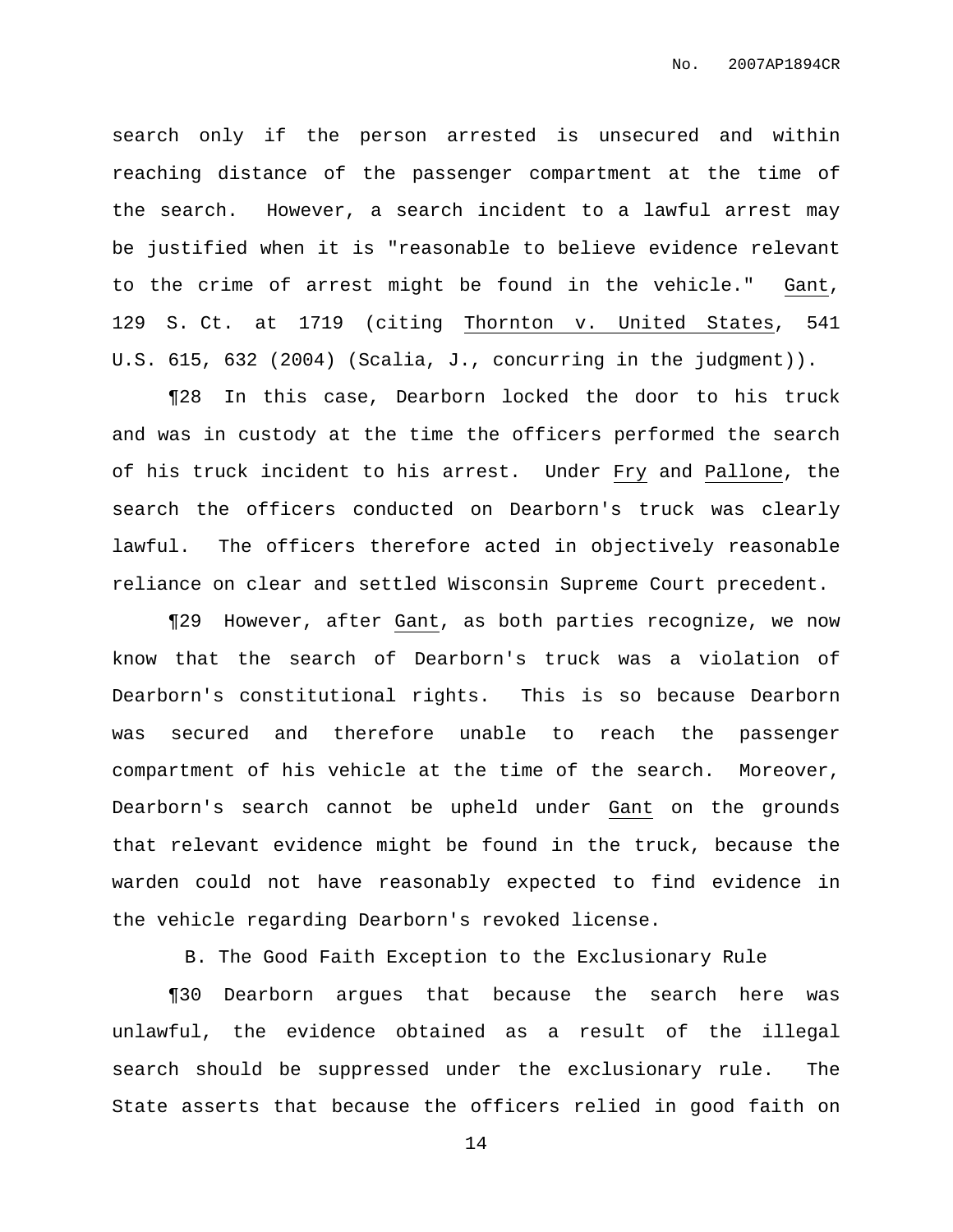Wisconsin law as it stood at the time of the search, the good faith exception to the exclusionary rule should apply. This case, then, concerns the tension between two principles.

¶31 The first principle is the retroactivity rule, which states that newly declared constitutional rules must apply "to all similar cases pending on direct review." Griffith v. Kentucky, 479 U.S. 314, 322-23 (1987); see also United States v. Johnson, 457 U.S. 537, 562 (1982) (holding that a decision of the Supreme Court "construing the Fourth Amendment is to be applied retroactively to all convictions that were not yet final at the time the decision was rendered"). This rule accords with "basic norms of constitutional adjudication" and contains "no exception for cases in which the new rule constitutes a 'clear break' with the past." Griffith, 479 U.S. at 322, 328 (1987).

¶32 Applying the retroactivity rule here means that even though the search the officers conducted in this case was done in accordance with the law as declared at the time of the search, we are still required to hold that the search of Dearborn's truck was unconstitutional. In other words, the retroactivity rule means that Dearborn gets the benefit of the Gant holding because his case was not yet final. $^{10}$ 

<sup>&</sup>lt;sup>10</sup> Chief Justice Abrahamson argues that Griffith compels application of exclusion here. See dissent, ¶¶67-73. The United States Supreme Court disagrees with her. See Illinois v. Krull, 480 U.S. 340, 369-70 (1987) (O'Connor, J., dissenting); infra ¶¶40-42.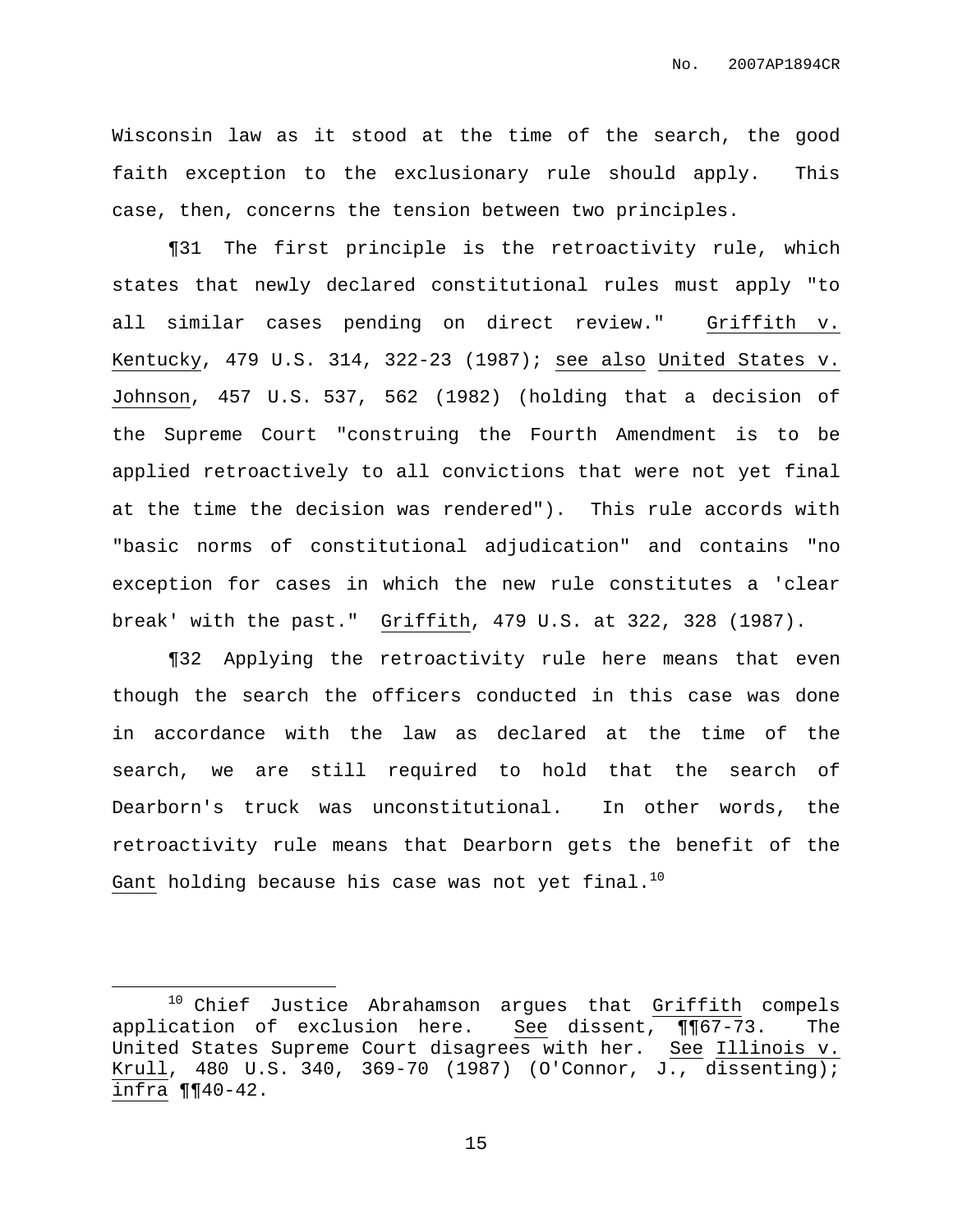¶33 The second competing principle at work here is the application of the proper remedy for the constitutional violation——specifically, the exclusionary rule and the good faith exception to the exclusionary rule. Broadly defined, the exclusionary rule is not applied when the officers conducting an illegal search "acted in the objectively reasonable belief that their conduct did not violate the Fourth Amendment." United States v. Leon, 468 U.S. 897, 918 (1984).

¶34 This court is not the first to attempt a reconciliation of these two principles. Numerous cases have been filed around the country in the wake of Gant raising precisely this same question. The results have been mixed. Some courts have determined that the remedy of exclusion should be applied in all cases where the retroactivity rule applies, $^{\rm 11}$ while other courts agree with our conclusion that the exclusionary rule should not apply where the officers relied in good faith on clear and settled law that was only subsequently changed. $^{\rm 12}$ 

The Chief Justice fails to appreciate the difference between a constitutional violation and a remedy for that violation. See dissent, ¶67 n.2. The retroactivity rule requires that we apply the newly announced rule to Dearborn— this means we must conclude that the search of his vehicle was unlawful. This is a distinct question, however, from whether the remedy of exclusion is warranted.

 $11$  See, e.g., United States v. Gonzalez, 578 F.3d 1130 (9th Cir. 2009); State v. McCarty, 229 P.3d 1041 (Colo. 2010).

 $12$  See, e.g., United States v. Davis, 598 F.3d 1259 (11th Cir. 2010); United States v. McCane, 573 F.3d 1037 (10th Cir. 2009); State v. Baker, 229 P.3d 650 (Utah 2010).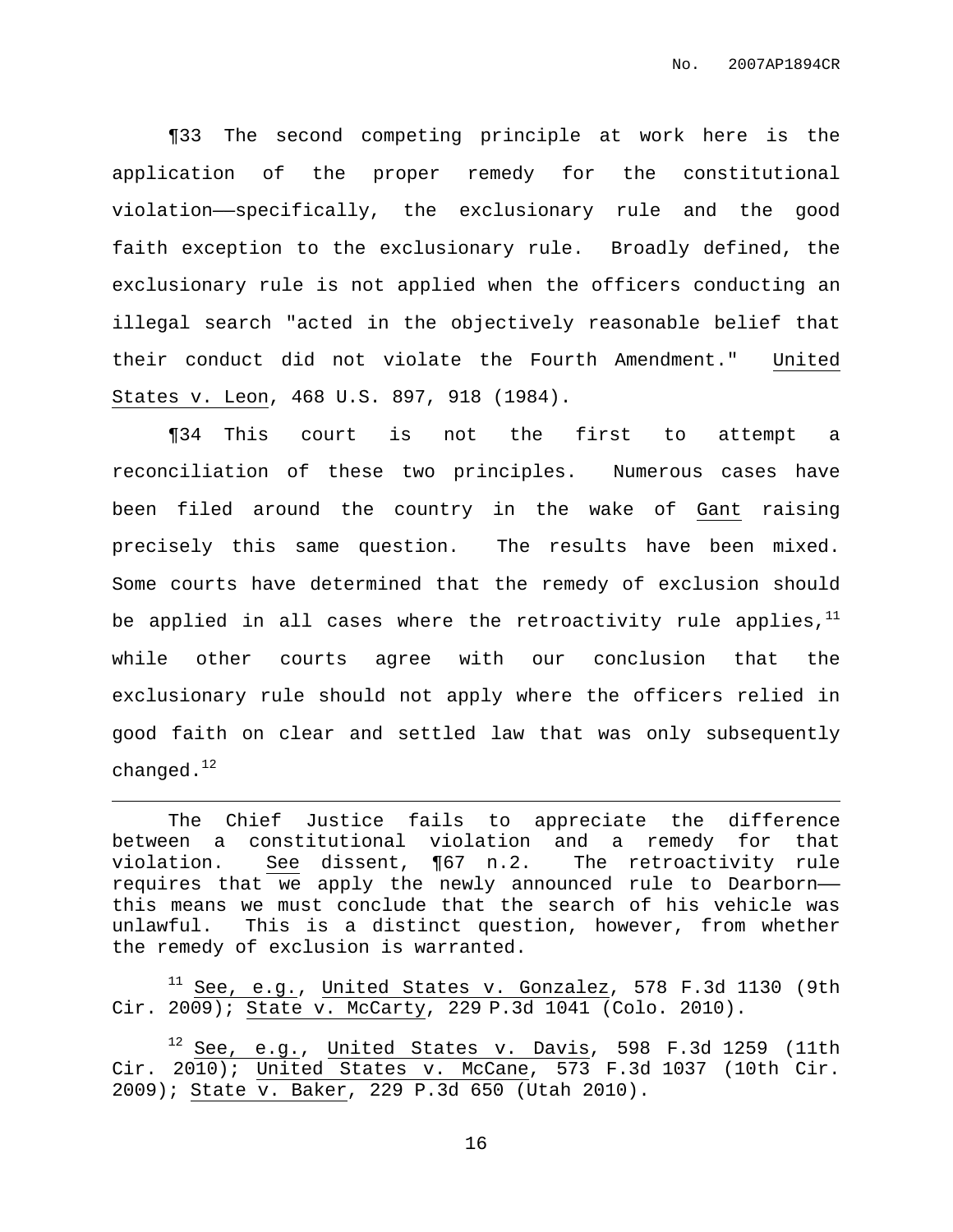¶35 We begin first with the exclusionary rule. The exclusionary rule is a judicially created remedy, not a right, and its application is restricted to cases where its remedial objectives will best be served. Herring v. United States, 129 S. Ct. 695, 700 (2009); Arizona v. Evans, 514 U.S. 1, 10-11 (1995). That means that just because a Fourth Amendment violation has occurred does not mean the exclusionary rule applies.<sup>13</sup> Herring, 129 S. Ct. at 700. Rather, exclusion is the last resort. Id. The application of the exclusionary rule should focus on its efficacy in deterring future Fourth Amendment violations. Id. Moreover, marginal deterrence is not enough to justify exclusion; "the benefits of deterrence must outweigh the costs." Id.

¶36 In Herring, decided just last year, the United States Supreme Court reaffirmed Leon's holding that the exclusionary rule should not apply when the police act in good faith, or in "objectively reasonable reliance" on a subsequently invalidated search warrant. Id. at 701. The Court clarified when the exclusionary rule should apply:

To trigger the exclusionary rule, police conduct must be sufficiently deliberate that exclusion can meaningfully deter it, and sufficiently culpable that such deterrence is worth the price paid by the justice

<sup>&</sup>lt;sup>13</sup> Much of Chief Justice Abrahamson's dissent rests on her fundamental disagreement with this most basic principle. She laments, for example, that our opinion "leaves an acknowledged constitutional violation unremedied." See, e.g., dissent, ¶¶54, 66. That is true; but it is true whenever the remedy of exclusion is held to be inappropriate. Her quarrel is with the law, not with our reasoning.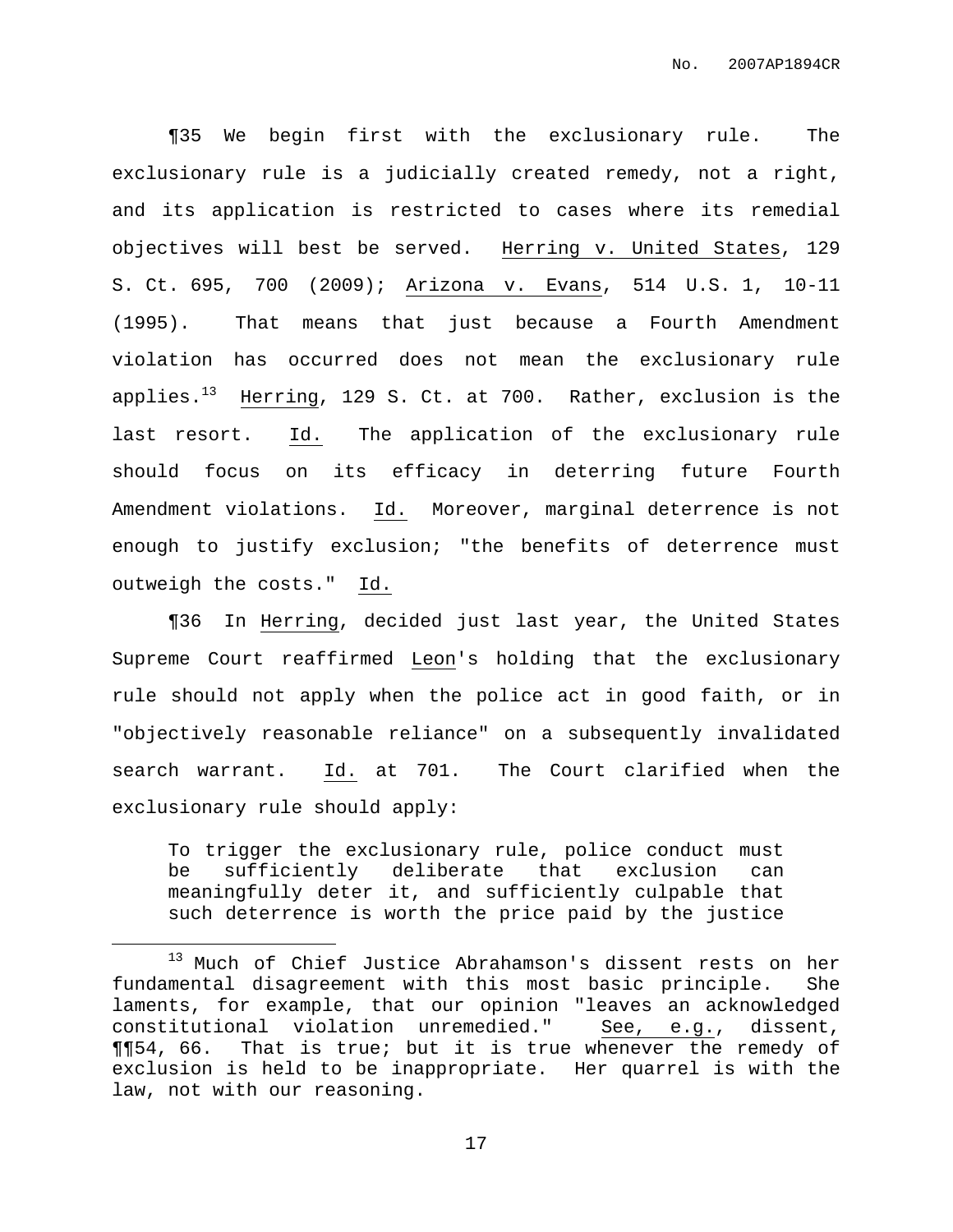system. As laid out in our cases, the exclusionary rule serves to deter deliberate, reckless, or grossly negligent conduct, or in some circumstances recurring or systemic negligence.

Id. at 702. The test of whether the officers' reliance was reasonable is an objective one, querying "'whether a reasonably well trained officer would have known that the search was illegal' in light of 'all of the circumstances.'" Id. at 703 (quoting Leon, 468 U.S. at 922 n.23).

¶37 This court adopted the good faith exception to the exclusionary rule in State v. Ward, 2000 WI 3, 231 Wis. 2d 723, 604 N.W.2d 517 (applying the exception to objectively reasonable reliance on settled law subsequently overruled), and affirmed the principles of Leon in Eason, 245 Wis. 2d 206 (applying the exception to objectively reasonable reliance on a warrant subsequently invalidated). Citing Leon, Eason held that the exclusionary rule cannot deter objectively reasonable law enforcement activity, and therefore it should not apply in those circumstances. <sup>14</sup> Id., ¶73.

¶38 In sum, the exclusionary rule should be applied as a remedy to deter police misconduct and most appropriately when the deterrent benefits outweigh the substantial costs to the

She obviously prefers the law as it stood in 1923 following this court's decision in State v. Hoyer, 180 Wis. 407, 193 N.W. 89 (1923). Dissent, ¶¶80-82. That decision, however, does not reflect the current state of the law.

<sup>14</sup> Chief Justice Abrahamson has never liked the good-faith exception to the exclusionary rule. See State v. Ward, 2000 WI 3, ¶¶64-91, 231 Wis. 2d 723, 604 N.W.2d 517 (Abrahamson, C.J., dissenting); State v. Eason, 2001 WI 98, ¶¶76-100, 245 Wis. 2d 206, 629 N.W.2d 625 (Abrahamson, C.J., dissenting).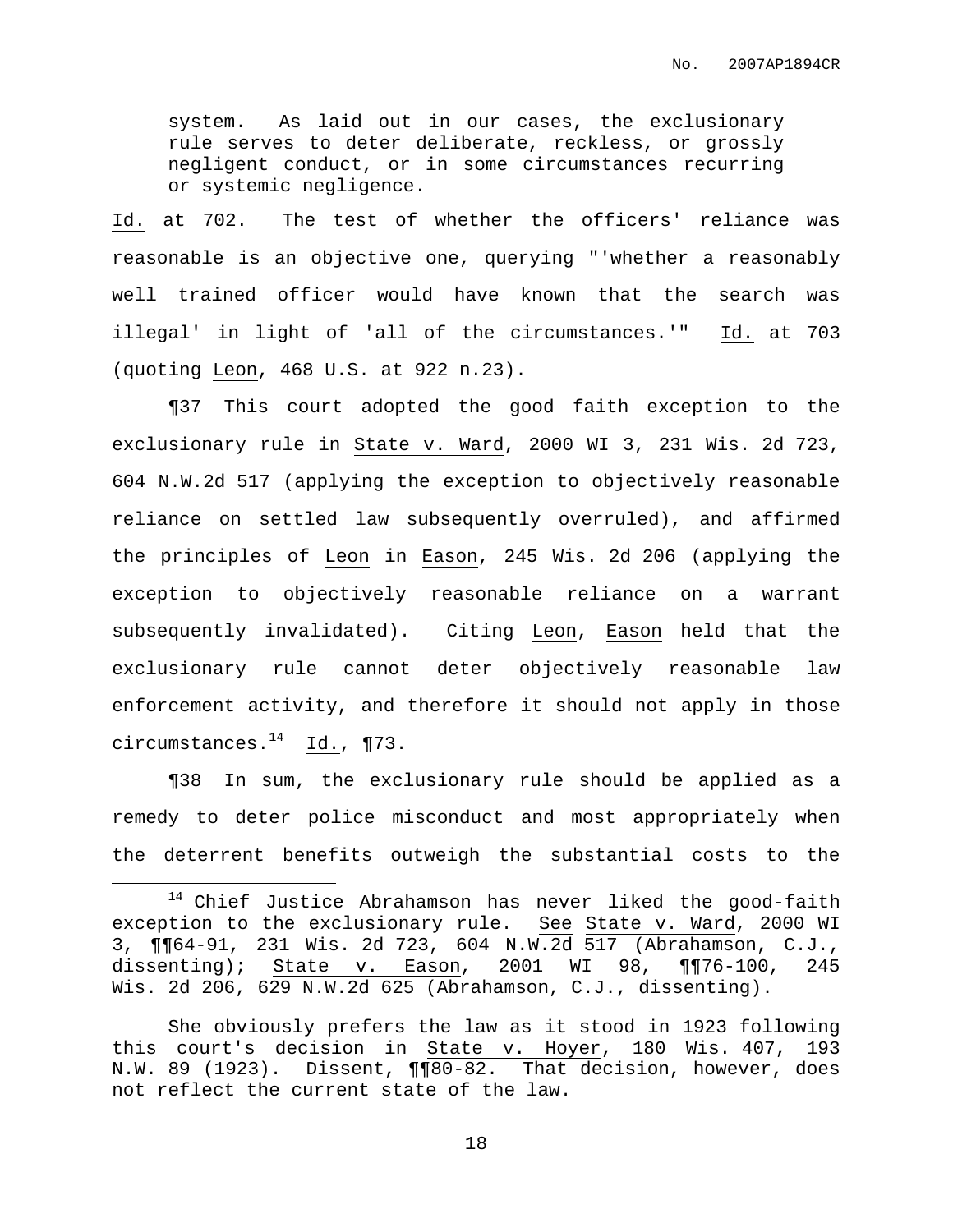truth-seeking and law enforcement objectives of the criminal justice system.

¶39 The exclusionary rule's tension with the retroactivity rule that lies at the heart of this case has already been addressed by both the United States Supreme Court and this court.

¶40 In Illinois v. Krull, 480 U.S. 340 (1987), the Illinois Supreme Court had ruled that a statute authorizing warrantless administrative searches violated the Fourth Amendment. Id. at 345-46. The court also suppressed evidence seized during a search conducted under the later-invalidated statute. Id. at 346. The United States Supreme Court granted certiorari to determine whether the good faith exception to the exclusionary rule should preclude suppression where the officers acted in objectively reasonable reliance upon the statute. Id. at 342.

¶41 The United States Supreme Court began its analysis by pointing to the "prime purpose" of the exclusionary rule: deterrence of unlawful police conduct. Id. at 347 (quoting United States v. Calandra, 414 U.S. 338, 347 (1974)). It noted that the exclusionary rule is a judicial remedy, not a constitutional right of the aggrieved party. Id. The Court said that applying the exclusionary rule when the police officers acted in objectively reasonable reliance on a statute would have virtually no deterrent effect. Id. at 349-50. It would make no sense, the Court explained, to punish the officers for the legislature's error. Id. at 350. Because the officers'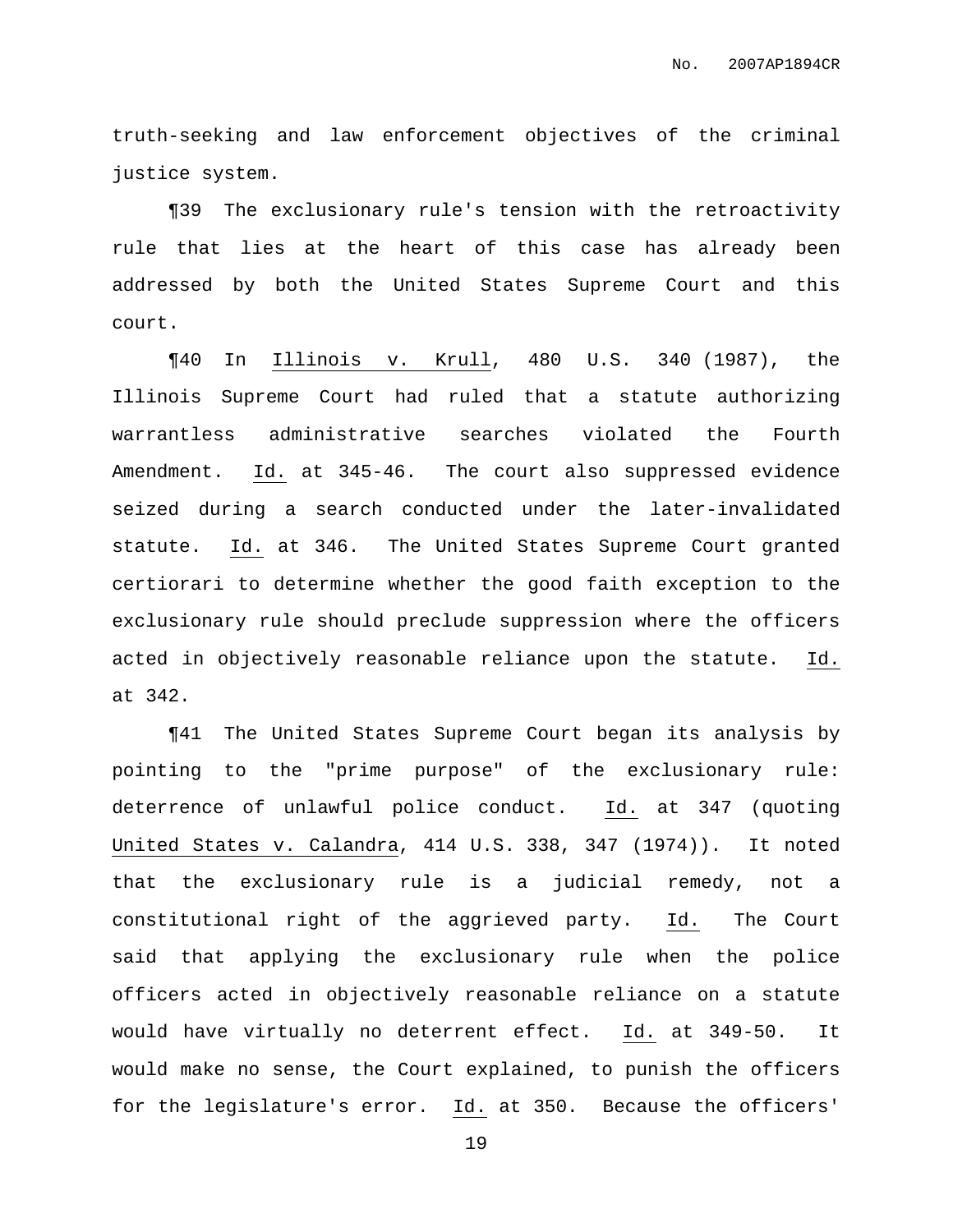reliance on binding law was objectively reasonable and in good faith, the good faith exception to the exclusionary rule applied. Id. at 358-60.

¶42 Krull was a close case, with four members of the United States Supreme Court dissenting. Id. at 361. The dissent argued that the result in this case was directly at odds with the retroactivity rule announced in Griffith. Id. at 368 (O'Connor, J., dissenting). By failing to apply the exclusionary rule, "no effective remedy is to be provided in the very case in which the statute at issue was held unconstitutional." Id. Though recognizing that the exclusionary rule is a remedy not always available when Fourth Amendment rights are violated, "the failure to apply the exclusionary rule in the very case in which a state statute is held to have violated the Fourth Amendment destroys all incentive on the part of individual criminal defendants to litigate the violation of their Fourth Amendment rights." Id. at 369. Such a precedent, the dissent maintained, will chill the development of Fourth Amendment principles.<sup>15</sup> Id.

¶43 Ten years ago, the Wisconsin Supreme Court relied on Krull for nearly the same proposition at issue in this case. In Ward, 231 Wis. 2d 723, this court allowed the admission of evidence obtained by officers acting in good faith reliance on

<sup>&</sup>lt;sup>15</sup> Krull was decided just three years after the delineation of the good faith exception announced in Leon, and the same year as the Court's resolution of the retroactivity issues in Griffith.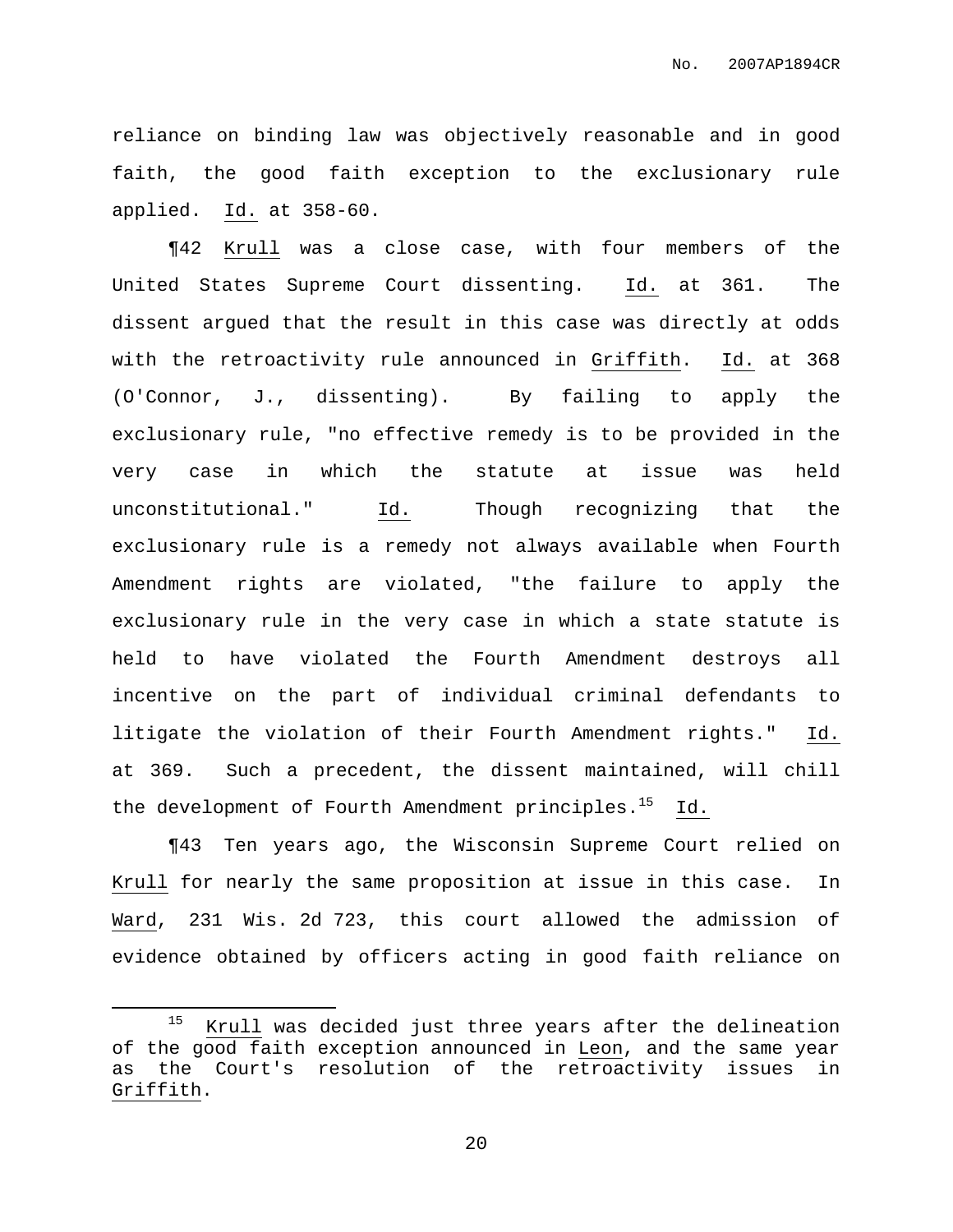clear case law that was subsequently changed by the United States Supreme Court. Id.,  $\P 3.^{16}$  We concluded as follows: "[B]ecause the officers relied, in objective good faith, upon the pronouncements of this court we hold that exclusion of the evidence would serve no remedial objective and, therefore, the evidence seized at the Ward residence should be admitted."<sup>17</sup> Id., ¶63. The dissent in Ward raised issues similar to those raised by the dissent in Krull and argued by Dearborn in this case. It noted, "The majority opinion applies to any published decision of the court of appeals or this court authorizing a search when the decision is later declared unconstitutional." Id., ¶88 (Abrahamson, C.J., dissenting). The dissent also questioned how this decision would affect the incentives for an accused to challenge a search explicitly authorized by law. Id.

<sup>&</sup>lt;sup>16</sup> The clear case law relied on by the police in Ward was this court's decision in State v. Richards, 201 Wis. 2d 845, 549 N.W.2d 218 (1996), which held that no-knock entries are always permitted when police execute a search warrant for felonious drug delivery. Ward, 231 Wis. 2d 723, ¶40. After the search warrant was executed and Ward pled no contest, but before Ward was sentenced, the United States Supreme Court overruled Richards in Richards v. Wisconsin, 520 U.S. 385 (1997). See Ward, 231 Wis. 2d 723, ¶16.

<sup>&</sup>lt;sup>17</sup> The North Dakota Supreme Court reached the same result in State v. Herrick, 588 N.W.2d 847 (N.D. 1999).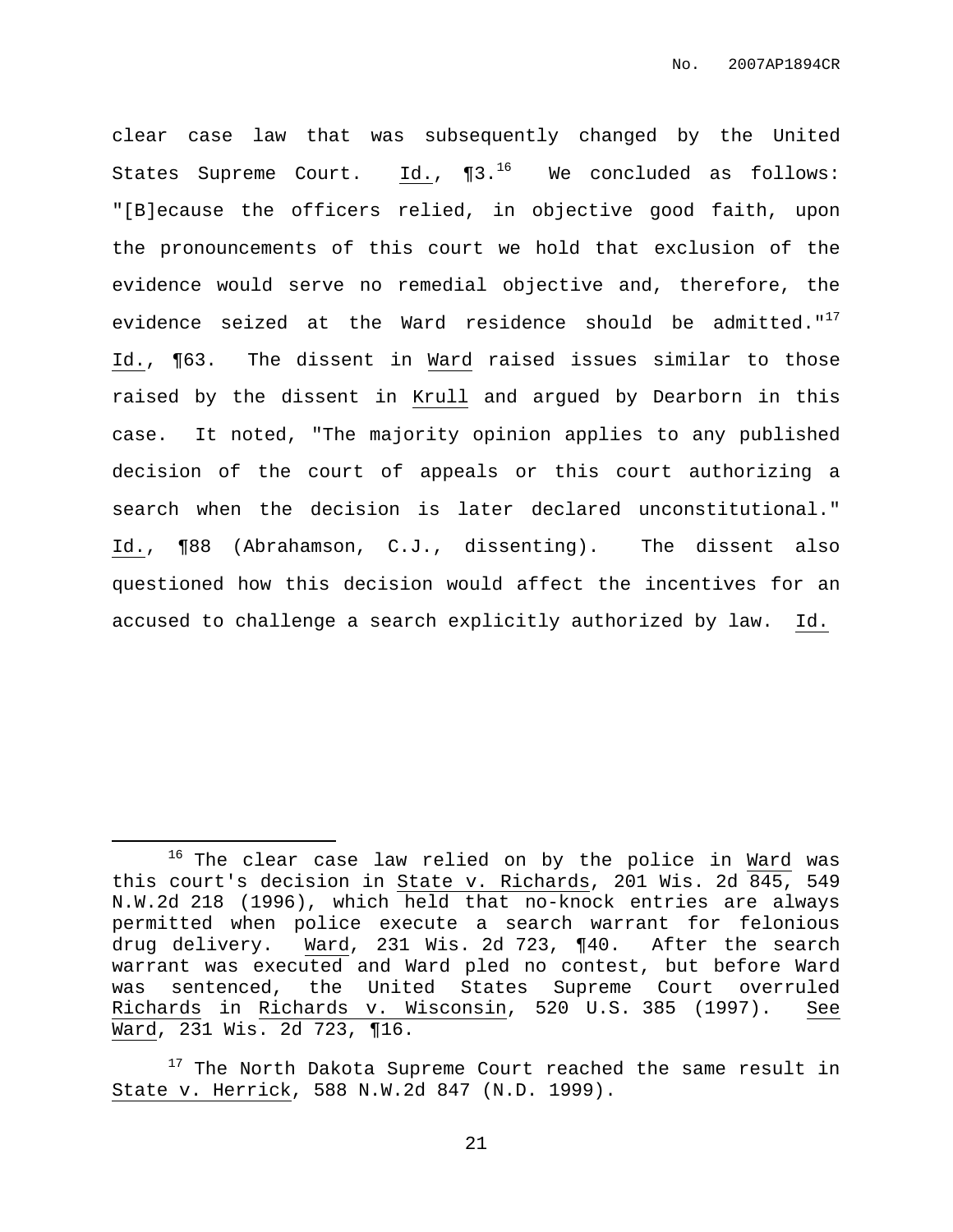¶44 We can find no principled way to distinguish Krull or Ward from this case. $^{18}$  Both this court and the United States Supreme Court have determined that the retroactivity rule does not bar application of the good faith exception in situations where police act in objectively reasonable reliance on settled (albeit subsequently overruled) law. As we have already explained, the officers were following the clear and settled precedent of this court; this is exactly what officers should do. Application of the exclusionary rule would have absolutely no deterrent effect on officer misconduct, while at the same time coming with the cost of allowing evidence of wrongdoing to be excluded. In short, under Krull and Ward, it is clear that applying the exclusionary rule would be an inappropriate remedy for the constitutional violations here.

¶45 We are not unmindful of the impact of the retroactivity doctrine. As the dissents in Krull and Ward recognized, the real cost to not applying the exclusionary rule when the law has been changed is that litigants may have less incentive to challenge potentially unconstitutional searches. See Krull, 480 U.S. at 369 (O'Connor, J., dissenting); Ward, 231

 $18$  Chief Justice Abrahamson asserts that she can distinguish these cases, but we can find no discernible principle emerging from her writing. See dissent, ¶96. Her argument appears to boil down to attempts at factual distinctions without a difference. Ward in particular is a mirror image of this case. But it does not uphold Chief Justice Abrahamson's vision for the exclusionary rule, and thus, it appears she will not abide by its rule.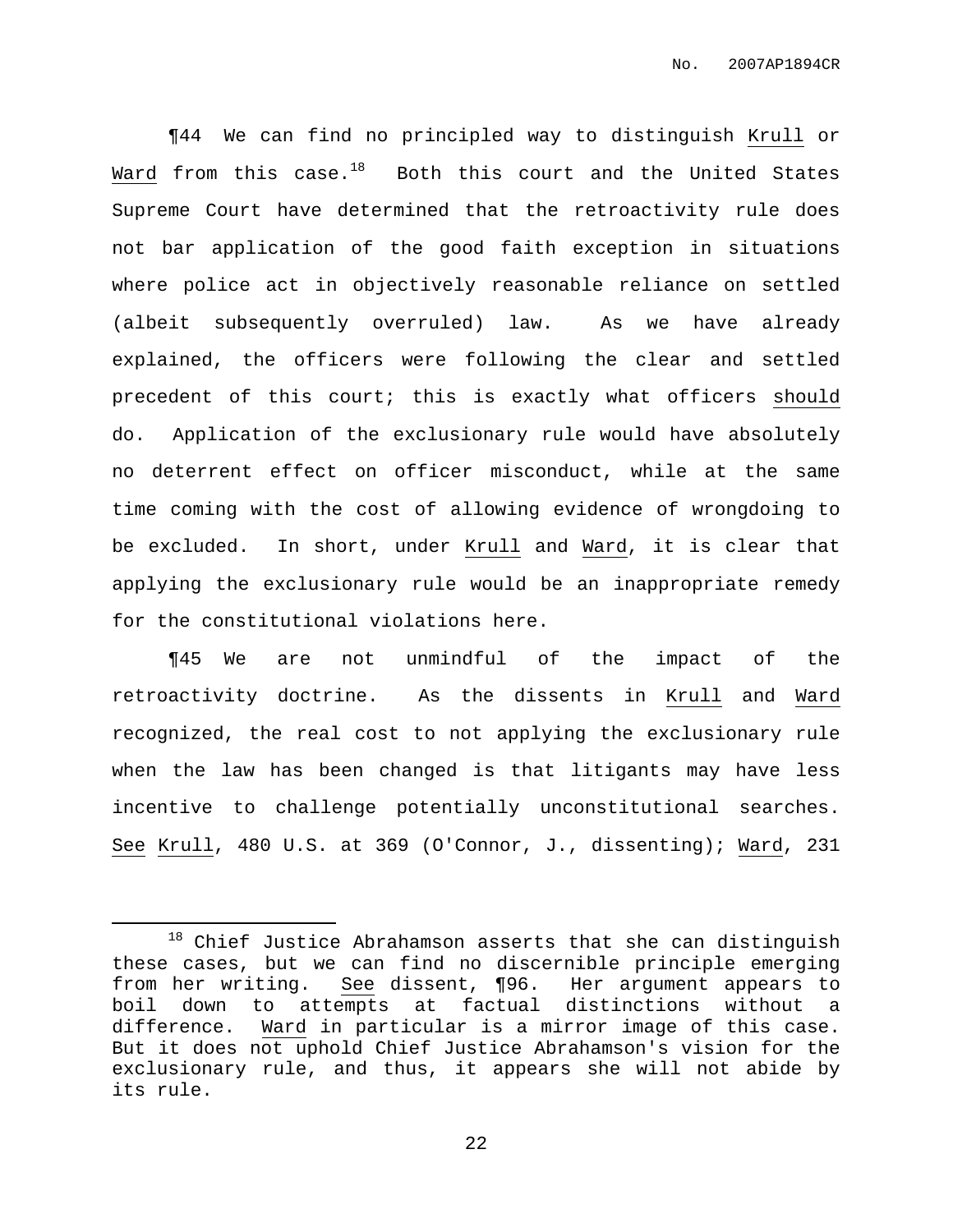Wis. 2d 723, ¶88 (Abrahamson, C.J., dissenting). But these concerns are misplaced for at least three reasons.

¶46 First, under our holding today, the exclusionary rule is inappropriate only when the officer reasonably relies on clear and settled precedent. Our holding does not affect the vast majority of cases where neither this court nor the United States Supreme Court have spoken with specificity in a particular fact situation. The only litigants who will be disincentivized are the relatively small number of defendants who choose to challenge searches that have already clearly and unequivocally been held lawful. The vast majority of cases, particularly in the fact-intensive Fourth Amendment context, will not fall into this category. Moreover, we suspect that litigants are already hesitant to challenge well-settled precedent; such challenges are usually time-consuming and not worth the effort. Additionally, litigants will often feel like the facts of their case are slightly different and not squarely under the authority of settled case law. Even Dearborn in this case alleges that the search of his truck was unconstitutional under Wisconsin law before Gant, an assertion we reject for the reasons noted above.

¶47 Second, criminal defendants will still want to do whatever they can to increase their chances for success. It seems unlikely that convicted defendants will give up a fight to secure their freedom merely because the possibility of a material change in their conviction is low, or maybe after this case, somewhat lower.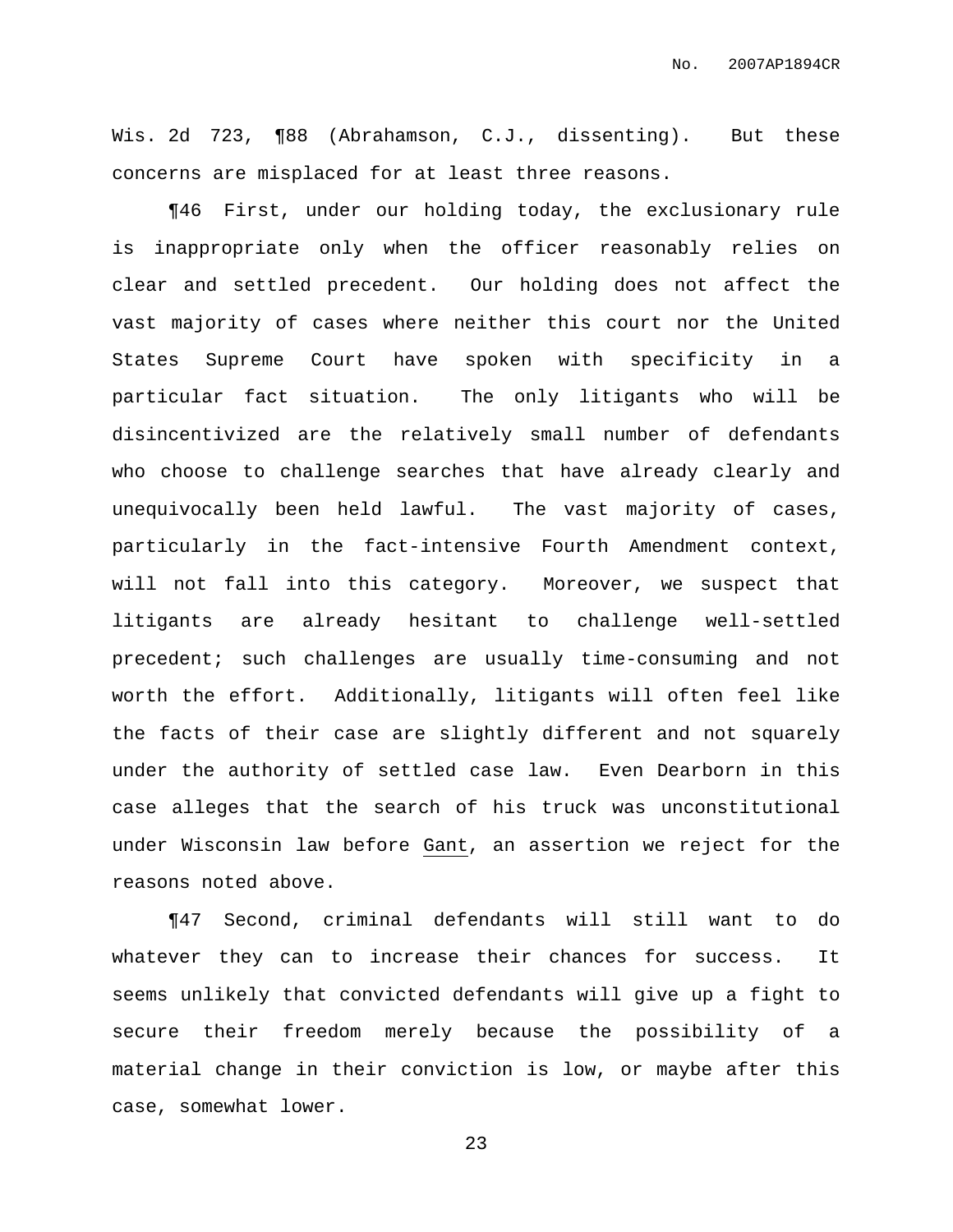¶48 Finally, criminal defendants are represented by a dedicated group of public defenders and private attorneys who genuinely care about the development of the law. Time and time again we have seen criminal defense attorneys take cases to this court, often without pay, in order to effect a particular change in the law. We doubt that our holding in this case will change this practice.

¶49 In sum, we are persuaded that the benefits of applying the exclusionary rule in this case are exceedingly low. The deterrent effect on officer misconduct, which is the most important factor in our analysis, would be nonexistent. For this reason, we conclude that the good faith exception to the exclusionary rule should preclude the suppression of the illegally obtained evidence in this case because the officers reasonably relied on clear and settled Wisconsin Supreme Court precedent in carrying out the search.

#### IV. CONCLUSION

¶50 Prior to the United States Supreme Court's decision in Gant, this court made clear in State v. Fry and its progeny that the type of search conducted of Dearborn's truck following his arrest was lawful. However, we now accept Gant's interpretation of the United States Constitution and adopt its holding as the proper interpretation of the Wisconsin Constitution's protection against unreasonable searches and seizures. Thus, the search of Dearborn's truck violated his constitutional rights.

¶51 However, we decline to apply the remedy of exclusion for the constitutional violation. We hold that the good faith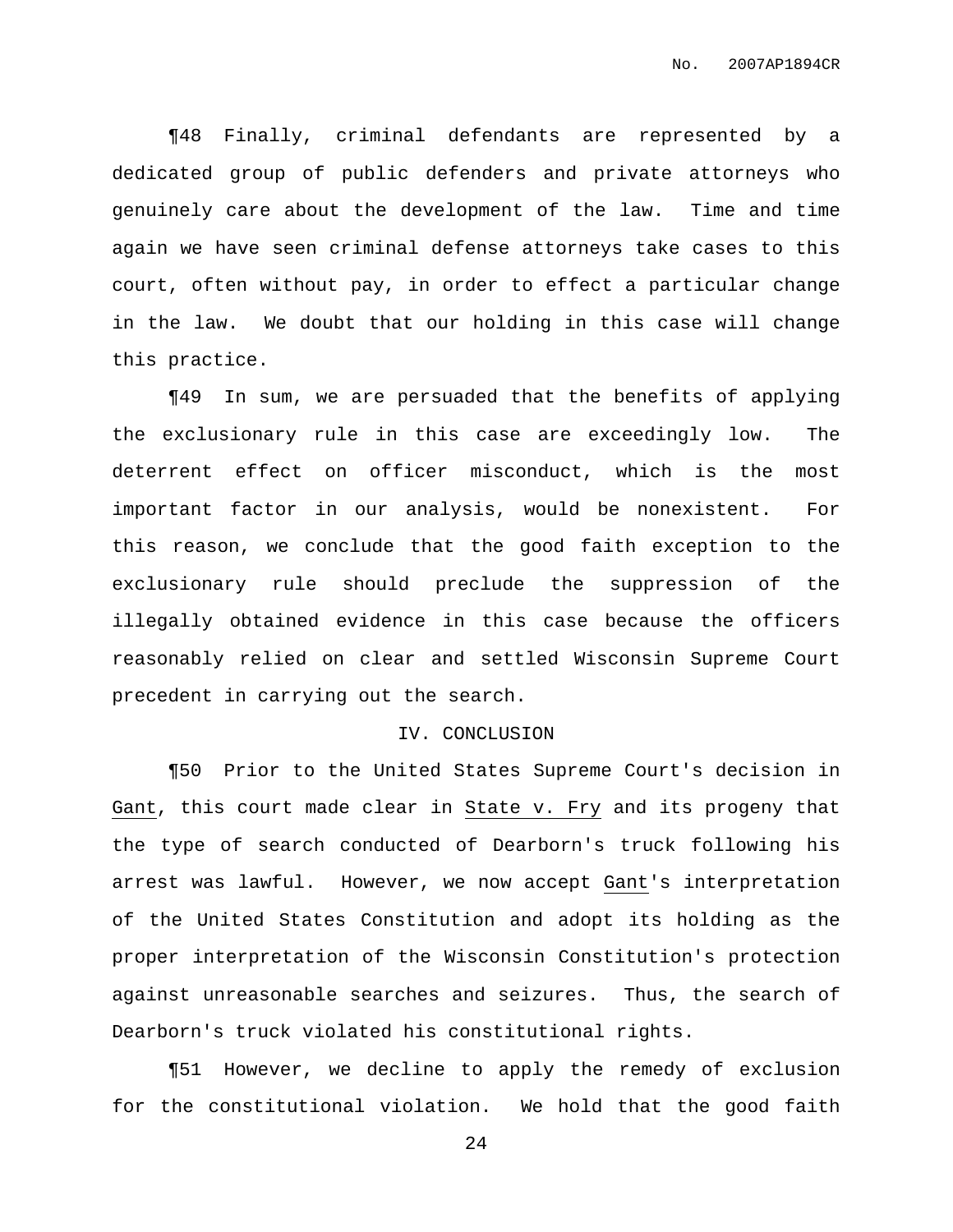exception precludes application of the exclusionary rule where officers conduct a search in objectively reasonable reliance upon clear and settled Wisconsin precedent that is later deemed unconstitutional by the United States Supreme Court. Accordingly, we affirm the court of appeals and uphold Dearborn's conviction.

By the Court.—The decision of the court of appeals is affirmed.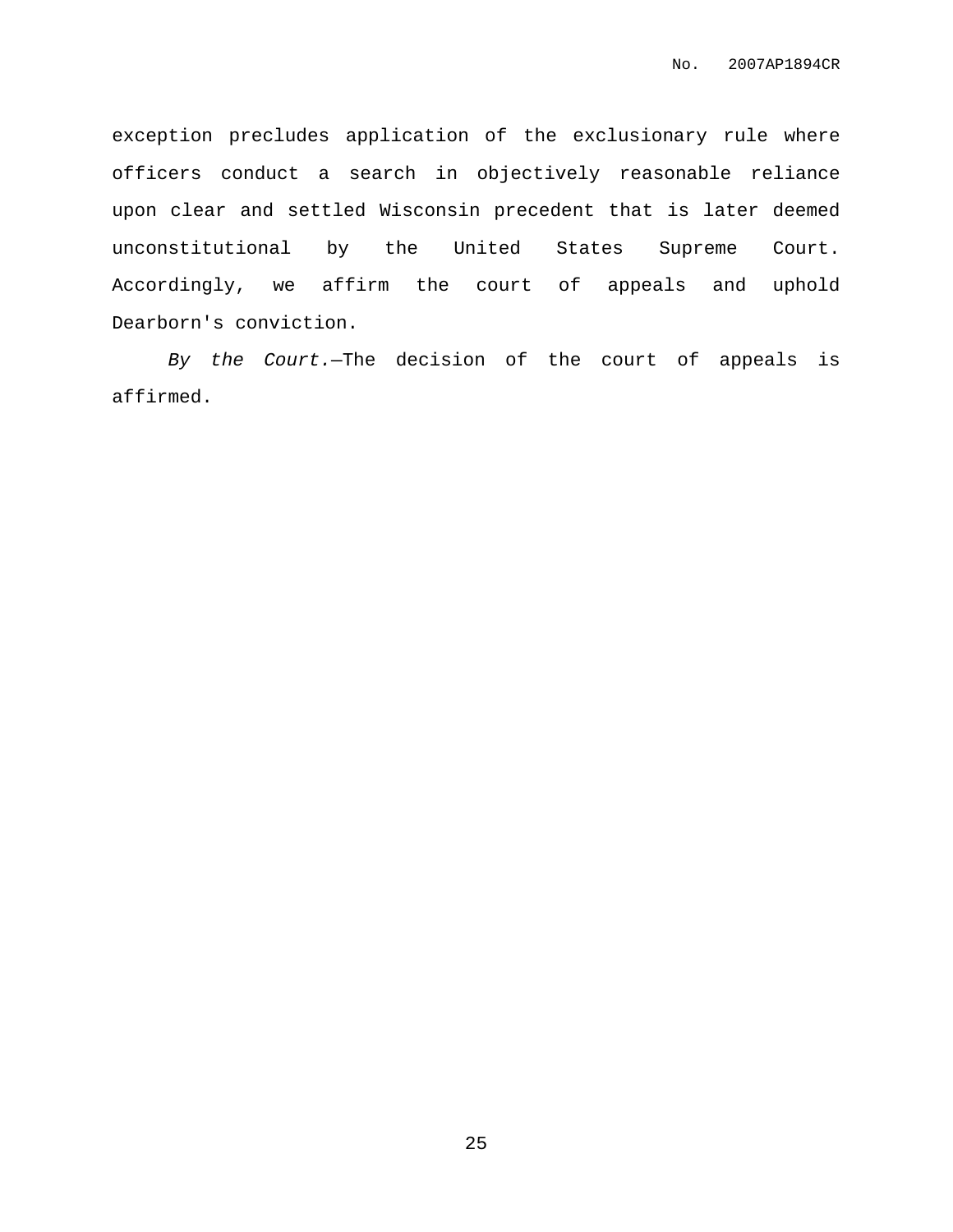¶52 SHIRLEY S. ABRAHAMSON, C.J. (dissenting). I agree that under Arizona v. Gant, 129 S. Ct. 1710 (2009), the search of the defendant's vehicle in this case violated the Fourth Amendment. I disagree with the majority's conclusion that the evidence obtained as a result of this unconstitutional search may nevertheless be admitted against the defendant under the doctrine of "good faith."

¶53 This case presents a real tension in the law and requires looking closely at the reasoning behind the two competing doctrines, the "retroactivity rule" of criminal procedure and the doctrine of "good faith" reliance under the Fourth Amendment. $^1$  I do not pretend the resolution of the tension is easy, but in my view, the majority has looked carefully at only one side of the dilemma and in so doing has reached the wrong result.

¶54 The majority disobeys controlling precedent, leaves an acknowledged constitutional violation unremedied, allows the law to provide different results for similarly situated defendants, and establishes a serious imbalance in how future Fourth Amendment issues will be brought to the courts and resolved. Given the slight weight afforded these consequences by the majority, it is no wonder the majority fails to weigh the costs to judicial integrity and the integrity of judicial process,

 $1$  "Good faith" may also arise under the Wisconsin Constitution's protection against unreasonable search and seizures. See State v. Eason, 2001 WI 98, 245 Wis. 2d 206, 629 N.W.2d 625.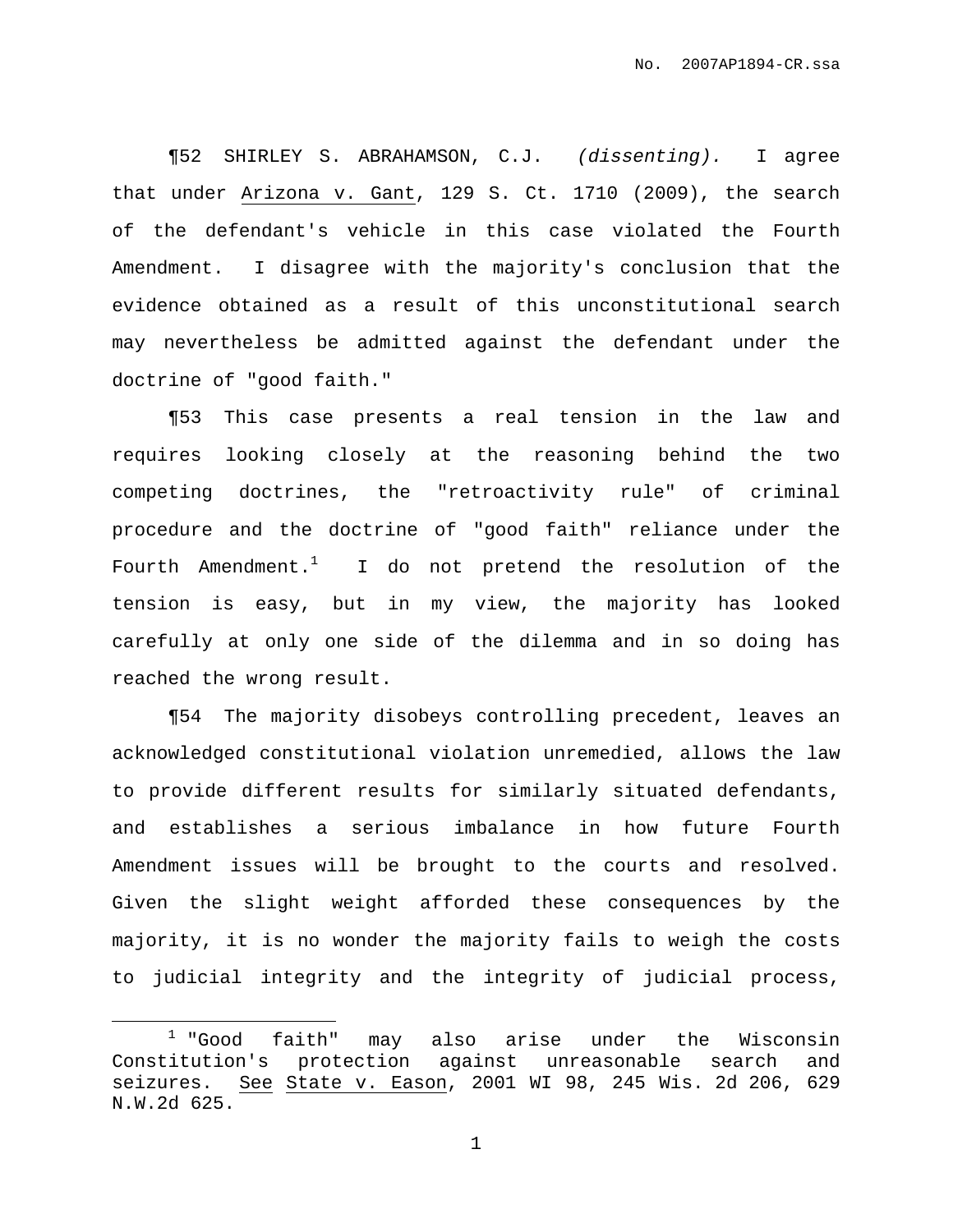values which our court has protected through the exclusionary rule for over 80 years.

¶55 Because I weigh these negative consequences more heavily than the majority has done, and because I decline to view judicial integrity as a dead letter, I dissent.

¶56 My discussion proceeds in four steps:

¶57 First, the majority effectively disregards the controlling rule of retroactivity under Griffith v. Kentucky, 479 U.S. 314 (1987), leaving unremedied a violation of a defendant's constitutional rights and establishing a system of inequitable adjudication for criminal defendants in the position of the defendant here.

¶58 Second, I address the continuing value of judicial integrity and its importance in deciding the present case. The majority does not assess the weight of judicial integrity in resolving the present case.

¶59 Third, I address the imbalance which I (and others) anticipate the majority's decision will create in how future cases determining Fourth Amendment boundaries will be raised and resolved. The majority acknowledges but understates these consequences, which will likely reach well beyond the particular set of cases to be decided under Arizona v. Gant.

¶60 Fourth, I distinguish the cases which the majority asserts cannot be distinguished and which the majority seems to argue control the outcome here.

¶61 Make no mistake. The majority's result is not dictated by precedent but runs against it. The court has to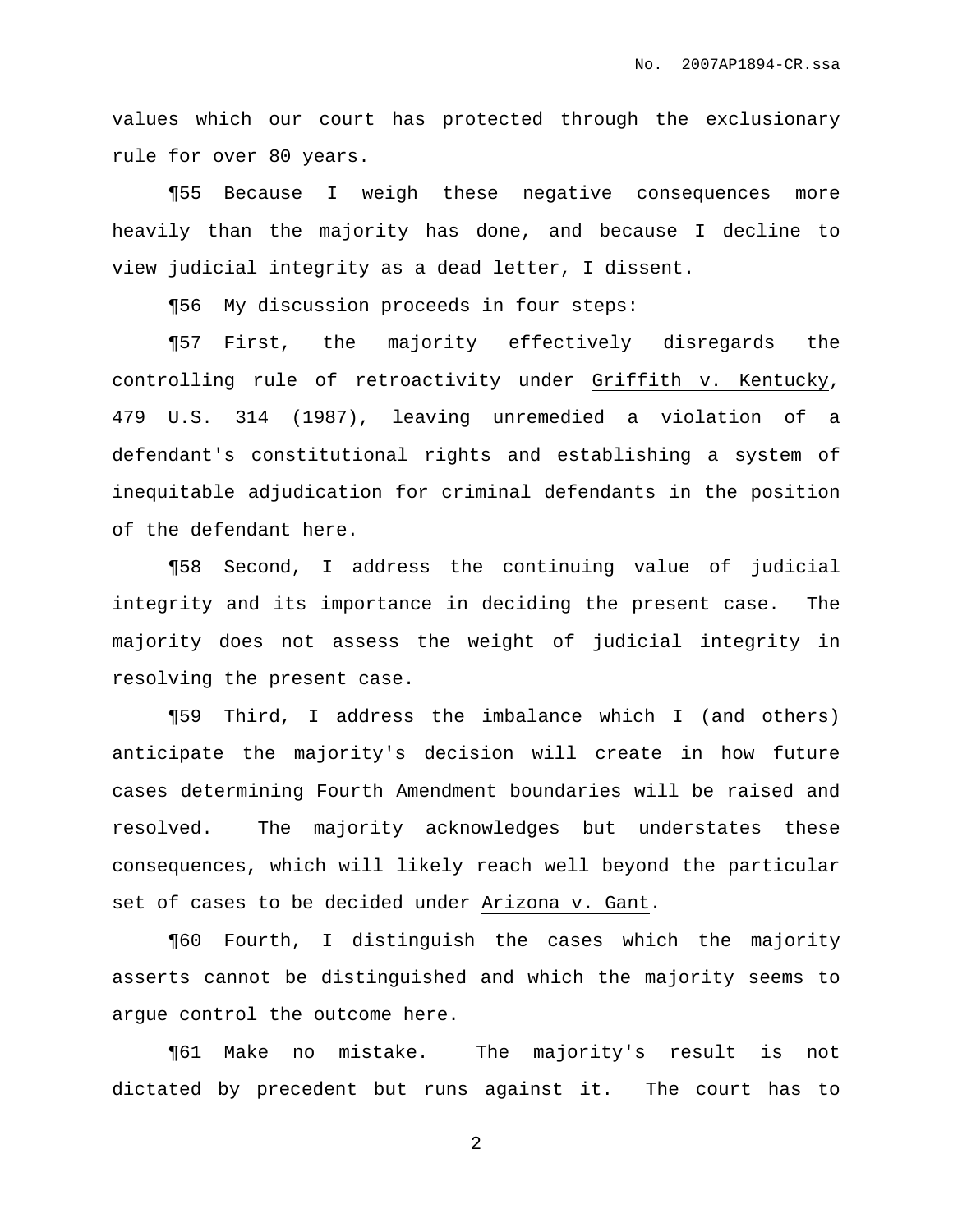make a choice in the present case: to permit or to suppress unconstitutionally obtained evidence in court. The majority acknowledges that its decision in this case comes down to weighing the costs and benefits. See majority op., ¶¶38, 44. In my view, the majority has bypassed key precedent and miscalculated the costs and benefits that drive its decision.

I

¶62 The majority's result admits a constitutional violation but declines to provide a remedy. In so doing, it tolerates a situation in this and future cases in which one defendant receives protection for a constitutional right while other defendants, by virtue of luck or timing, are denied the same protection for the same right.

¶63 The majority asserts that "the real cost" of admitting the unlawfully gained evidence in this case and others like it is "that litigants may have less incentive to challenge potentially unconstitutional searches." Majority op., ¶45. In other words, from the majority's point of view, the principal if not the only problem with admitting the evidence here is that it will come at some cost to the process of future law development. I disagree and further discuss this issue in part III below. However, before moving to that rather lawyerly discussion, I note that there are at least two more obvious and more direct "costs" that the majority has not tallied among the detriments of its decision.

¶64 First, the majority concludes that the defendant's Fourth Amendment rights were violated but declines to provide a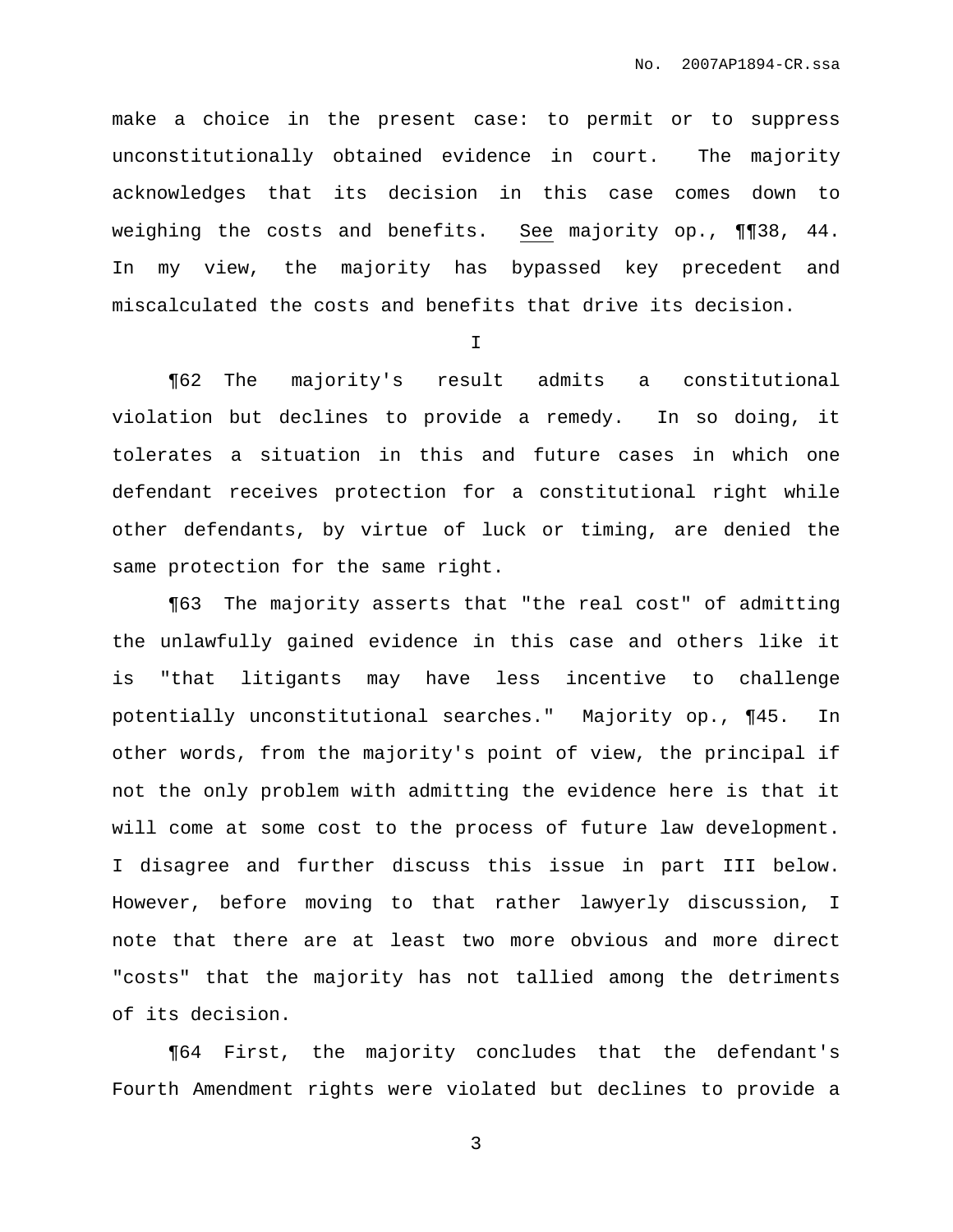remedy for that violation. Majority op., ¶¶50-51. The majority apparently does not count leaving unremedied a violation of a defendant's constitutional rights as a negative impact or cost of today's decision. I do, and so does the United States Supreme Court.

¶65 In Arizona v. Gant, where the defendant's rights were similarly violated, the United States Supreme Court noted that police misapprehension of the constitution in searches incident to arrest "does not establish the sort of reliance interest that could outweigh the countervailing interest that all individuals share in having their constitutional rights fully protected." 129 S. Ct. at 1723.

¶66 Second, today's decision effectively allows for selective protection of constitutional rights. Under the majority's decision, an exclusionary remedy vindicates the constitutional right of the one defendant lucky enough to reach the United States Supreme Court (here, the defendant in Arizona v. Gant). Yet other defendants, such as the defendant in the present case, who had the same right violated in the same way are denied the very same relief. The protection of constitutional rights should not fall to the luck of the draw.

¶67 The United States Supreme Court ruled in Griffith v. Kentucky, 479 U.S. 314, 322 (1987), that this differential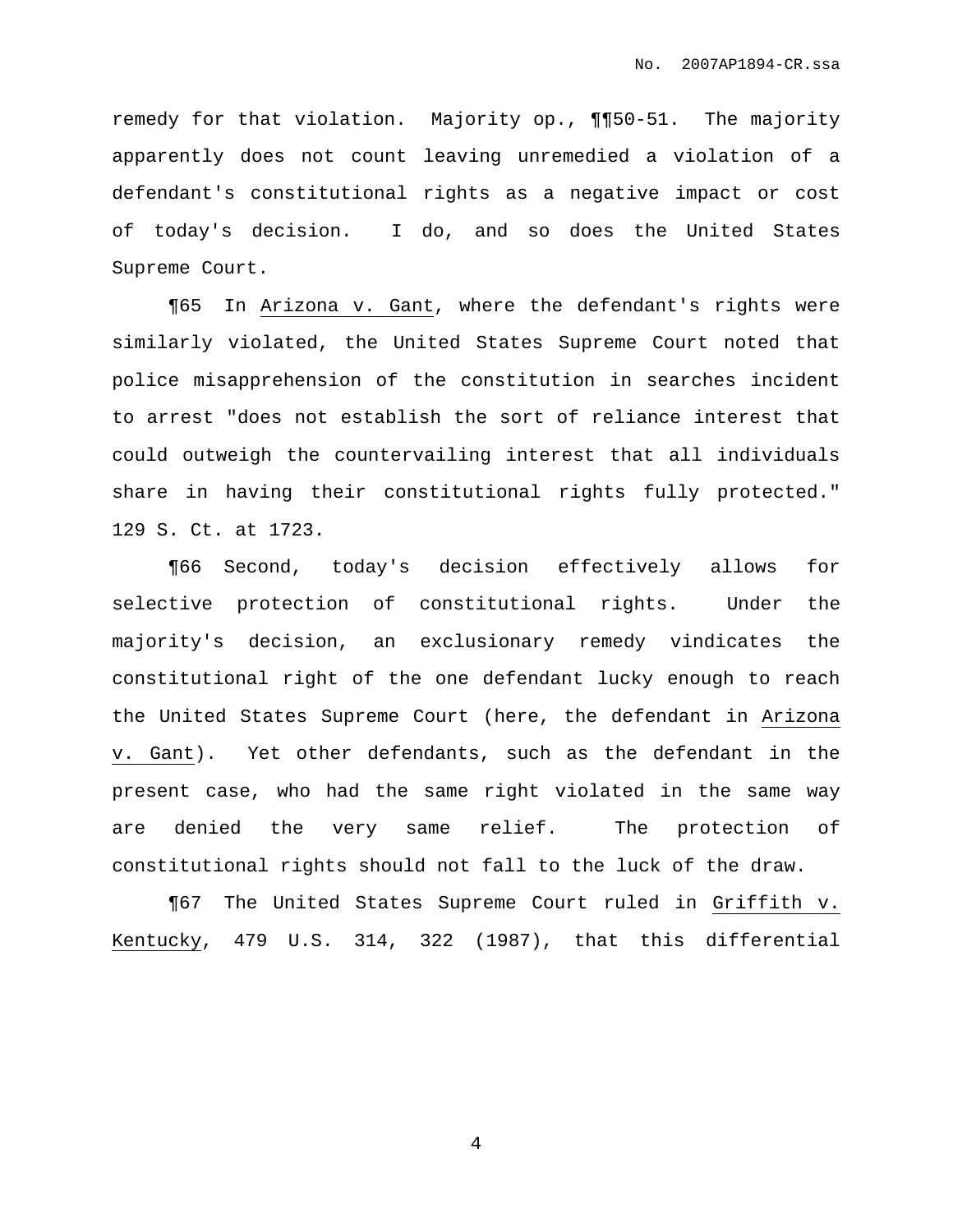treatment "violates basic norms of constitutional adjudication."<sup>2</sup> To guard against such a violation, the Griffith court established a clear-cut retroactivity rule, holding—as the majority acknowledges——that a newly declared constitutional rule must apply to "all similar cases pending on direct review." 479 U.S. at 322-23. The Griffith court took a harsh stance on exceptions to this retroactivity principle, declining to recognize an "exception for cases in which the new rule constitutes a 'clear break' with the past" and instead holding that "a new rule for the conduct of criminal prosecutions is to be applied retroactively to all cases, state or federal, pending on direct review or not yet final . . . ." 479 U.S. at 328 (emphasis added).

¶68 By making an exception to the retroactivity rule for "good faith," the majority's decision flatly violates Griffith.

¶69 The reasons for enforcing this "retroactivity rule" implicate fundamental values of judicial process and our legal

 $2$  The majority opinion quotes this language from Griffith, but carefully eliminates the word "violates." Majority op., ¶31. Inscrutably, the majority first acknowledges that "the retroactivity rule means that Dearborn gets the benefit of the Gant holding," majority op., ¶32, but then does not give Dearborn that benefit.

See also United States. v. Johnson, 457 U.S. 537 (1982). Preceding Griffith, the Johnson court held that, "subject to [certain] exceptions . . . , a decision of [the Supreme Court] construing the Fourth Amendment is to be applied retroactively to all convictions that were not yet final at the time the decision was rendered." 457 U.S. at 562. The United States Supreme Court did not acknowledge good faith as one such exception.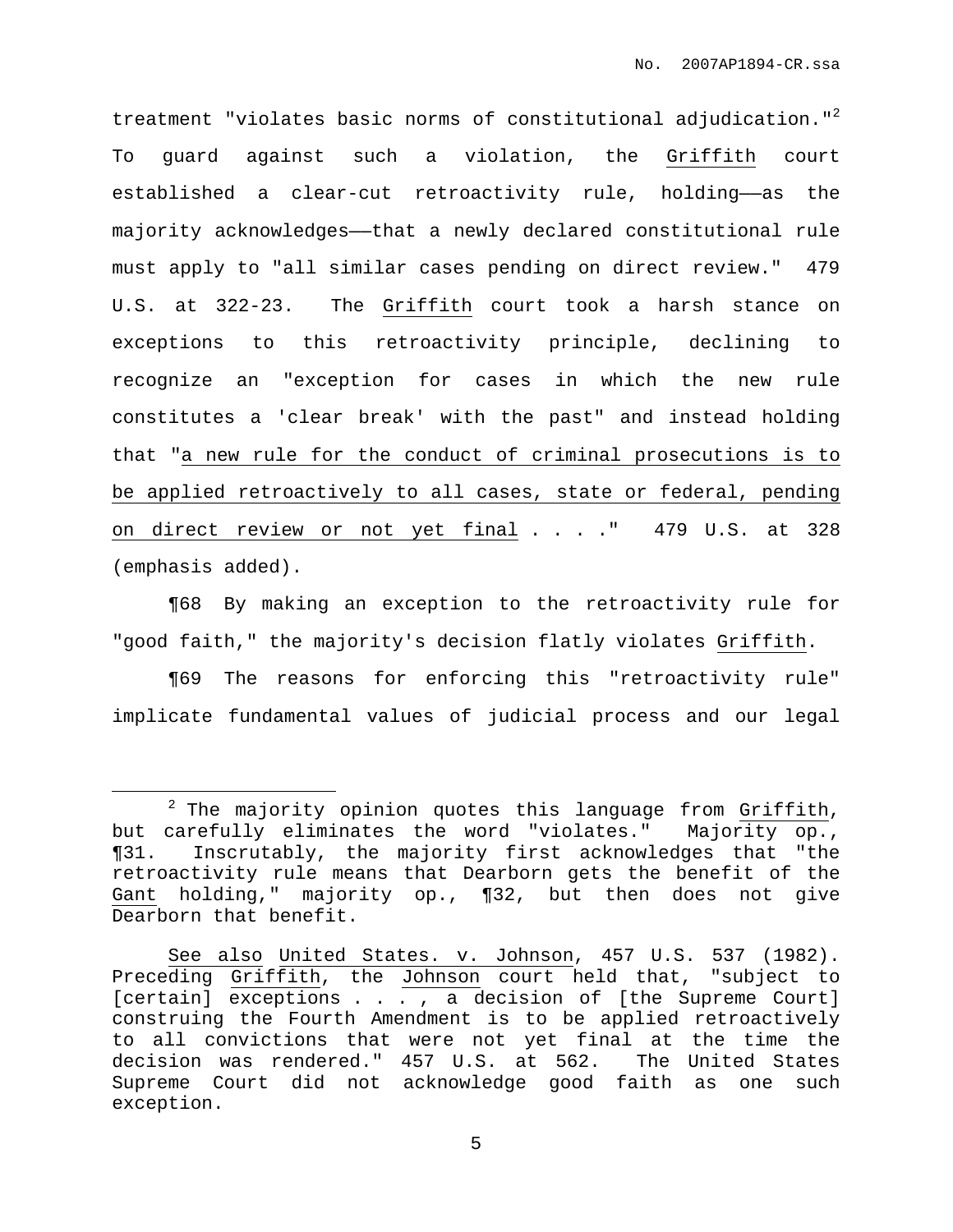system: Courts should not render advisory opinions, and similarly situated defendants should be treated alike.

¶70 Griffith emphasized, first, that if courts announce their "best understanding" of constitutional principles but then choose not to apply those principles to the resolution of pending cases, "the Court's assertion of power to disregard current law . . . is quite simply an assertion that our constitutional function is not one of adjudication but in effect of legislation."

[F]ailure to apply a newly declared constitutional rule to criminal cases pending on direct review violates basic norms of constitutional adjudication . . . . [T]he nature of judicial review requires that we adjudicate specific cases, and each case usually becomes the vehicle for announcement of a new rule. But after we have decided a new rule in the case selected, the integrity of judicial review requires that we apply that rule to all similar cases pending on direct review. Justice Harlan observed:

"If we do not resolve all cases before us on direct review in light of our best understanding of governing constitutional principles, it is difficult to see why we should so adjudicate any case at all . . . . In truth, the Court's assertion of power to disregard current law in adjudicating cases before us that have not already run the full course of appellate review, is quite simply an assertion that our constitutional function is not one of adjudication but in effect of legislation."

Griffith v. Kentucky, 479 U.S. 314, 322-23 (1987) (internal citations omitted).

¶71 The second fundamental reason for applying the retroactivity rule, as Griffith explained, is to avoid the "actual inequity" of "fishing one case from the stream" while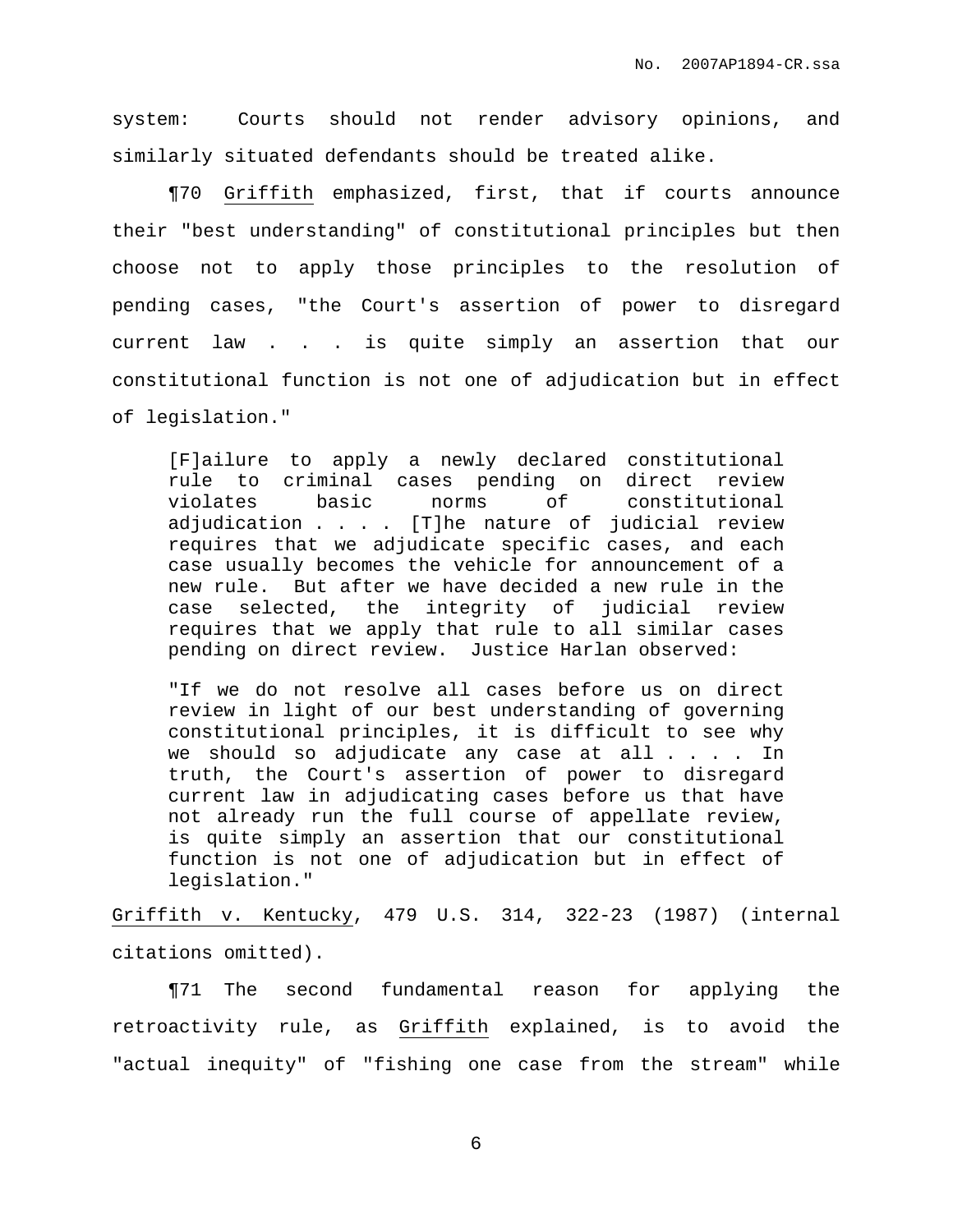allowing other defendants to "flow by unaffected" by the proper interpretation of the constitution:.

[W]e fulfill our judicial responsibility by instructing the lower courts to apply the new rule retroactively to cases not yet final. Thus, it is the nature of judicial review that precludes us from "[s]imply fishing one case from the stream of appellate review, using it as a vehicle for pronouncing new constitutional standards, and then permitting a stream of similar cases subsequently to flow by unaffected by that new rule."

. . . .

[S]elective application of new rules violates the principle of treating similarly situated defendants the same. . . . [T]he problem with not applying new rules to cases pending on direct review is "the actual inequity that results when the Court chooses which of many similarly situated defendants should be the chance beneficiary" of a new rule.

Griffith v. Kentucky, 479 U.S. 314, 323 (1987) (internal citations omitted) (emphasis in original).

¶72 The majority thus disregards a direct holding of the United States Supreme Court by applying a "good faith" exception to the retroactivity rule.<sup>3</sup> In so doing, the majority flouts the

<sup>&</sup>lt;sup>3</sup> Not surprisingly, in choosing not to follow the Griffith holding, the majority gives short shrift to that case. See majority op., ¶¶31, 42. Rather than provide reasons why the obligatory and categorically stated retroactivity rule does not apply here, the majority instead offers reasons why the good faith exception to the exclusionary rule should apply.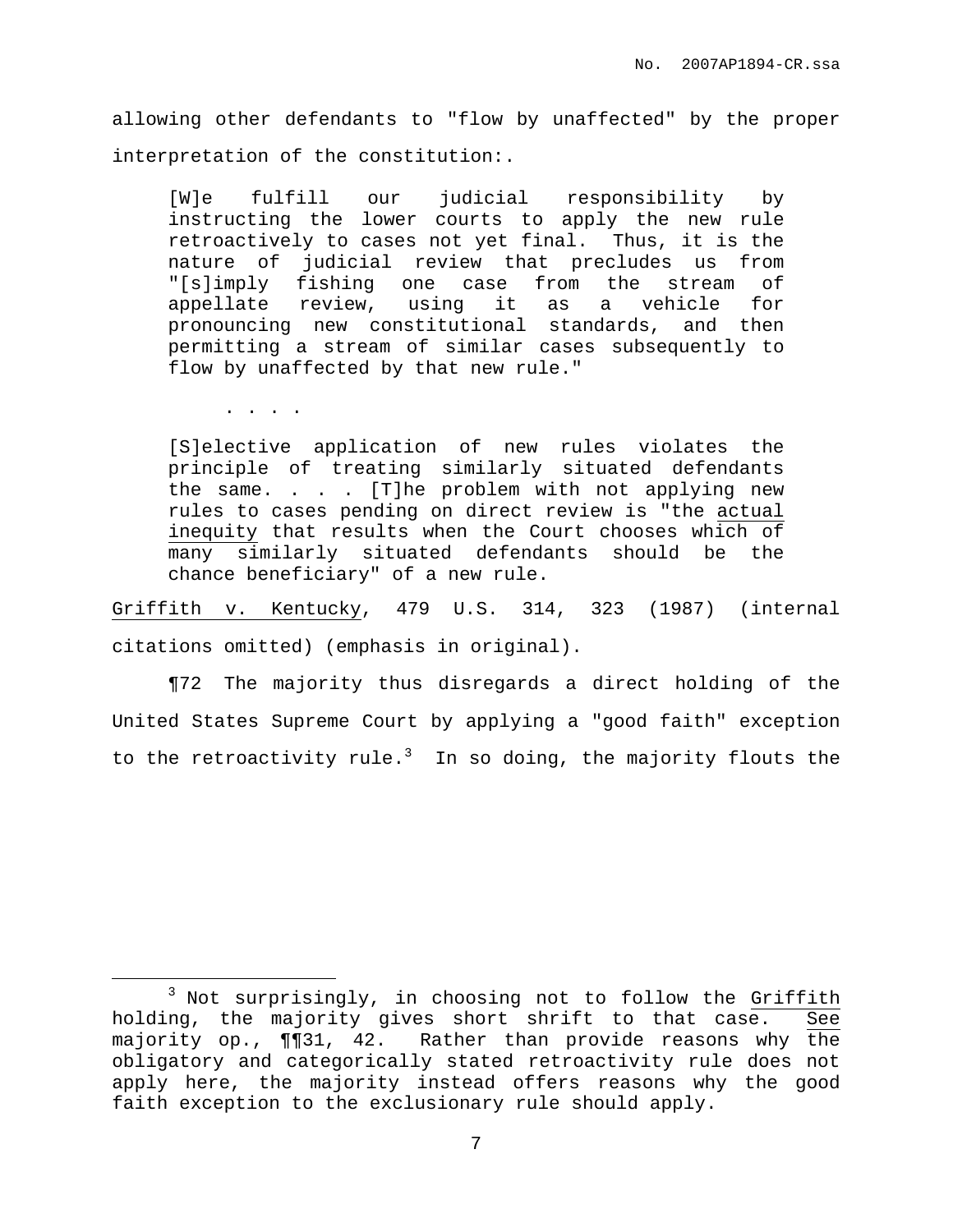rationale for retroactivity, permitting in the present case the "actual inequity" against which the retroactivity rule protects.

¶73 The majority's reasoning is driven by the exclusionary rule and focuses on potential deterrence of police misconduct. See majority op., ¶¶35-38. This reasoning provides no real answer to the reasons why the United States Supreme Court has made the retroactivity rule the law of the land. Acknowledging that the exclusionary rule is considered a remedy, rather than a right, still provides no basis either for courts to dole out the remedy inequitably or to pronounce the boundaries of the Fourth Amendment right in an advisory fashion. Griffith applies to "rule[s] for the conduct of criminal prosecutions," 479 U.S. at 328. The majority gives no reason the exclusionary rule should be treated differently.

II

¶74 The majority does not evaluate the costs to judicial integrity in this case, thus placing no weight on judicial integrity. I cannot agree with this omission. I continue to

The majority's election not to follow the clear rule of Griffith may be startling, since by its own terms, Griffith is binding on "all cases, state or federal," while the majority acknowledges that application of the exclusionary rule is a matter of judicial policy, that is, a remedy that turns on a balancing of costs and benefits and that this court may decide is either warranted or not in a case. See majority op., ¶¶35- 38; see also State v. Ward, 2000 WI 3, ¶48, 231 Wis. 2d 723, 604 N.W.2d 517 ("Whether the purpose of the exclusionary rule is solely remedial or also a matter of judicial integrity, the Supreme Court has made clear that for Fourth Amendment purposes 'the policies behind the exclusionary rule are not absolute. Rather, they must be evaluated in light of competing policies.'" (quoted source omitted)).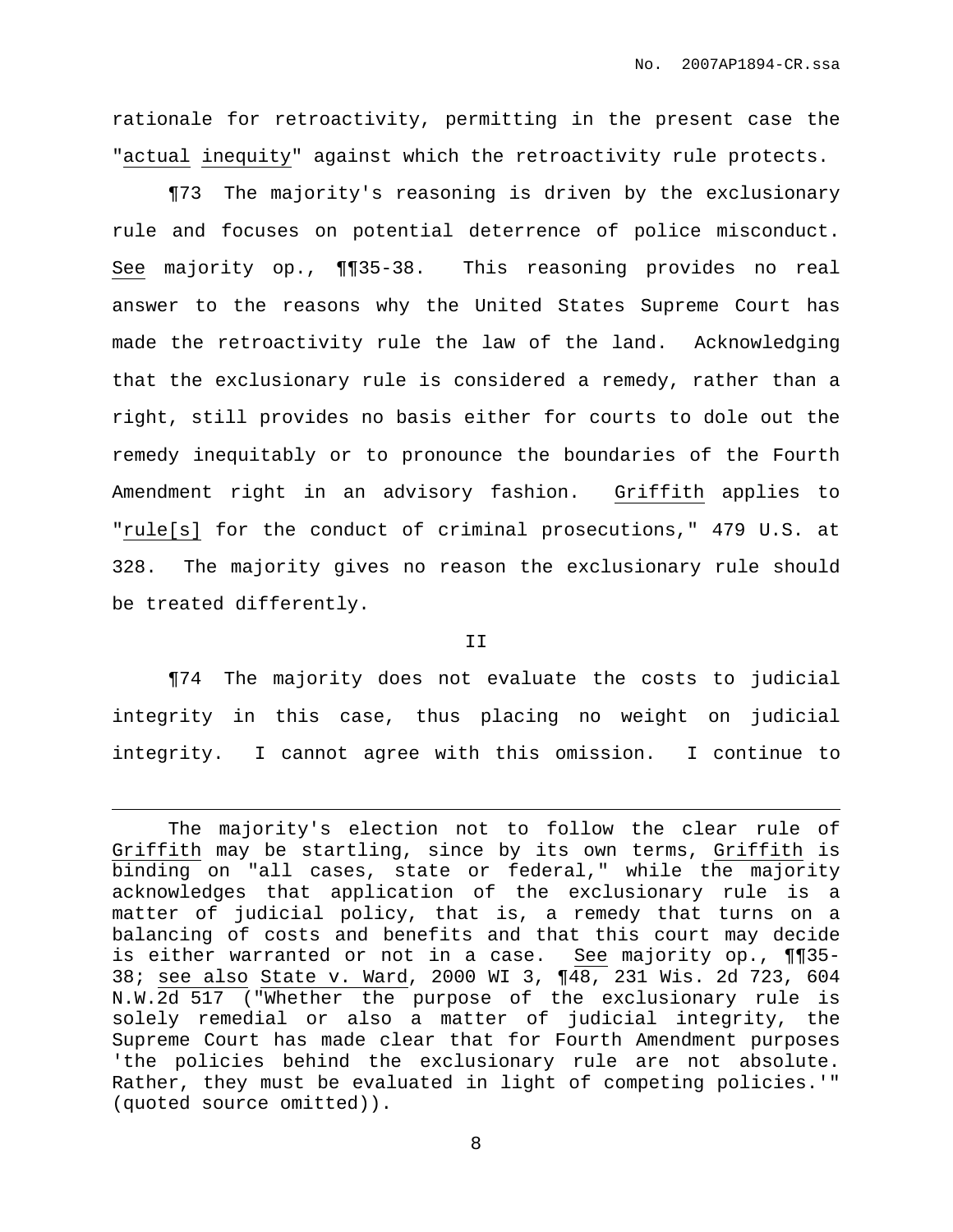value judicial integrity, as do a long line of prior and continuing cases evaluating the exclusionary rule. Moreover, I believe that judicial integrity is a concept that encompasses something more significant than simply prognosticating the likely effects of court decisions on future police behavior. The majority has made two key mistakes regarding judicial integrity.

¶75 First, while the majority acknowledges that proper resolution of this case requires squaring the retroactivity rule with the exclusionary rule, the majority does not assess the costs to judicial integrity and the judicial process, which the retroactivity rule protects. In my view, these costs to judicial integrity are no less weighty than the deterrence rationale, which the majority treats as the only required analysis.

¶76 As explained above, the "judicial integrity" values protected by the Griffith retroactivity rule are not merely another phraseology for Fourth Amendment deterrence. Rather, the retroactivity rule protects "basic norms of constitutional adjudication," curtails the "assertion that our constitutional function is . . . in effect [one] of legislation," preserves "the nature of judicial review" and guards against "actual inequity." Griffith v. Kentucky, 479 U.S. at 322-23 (see supra ¶¶16-19). The majority's decision that retroactivity will not apply comes at a cost to these judicial values. The Gant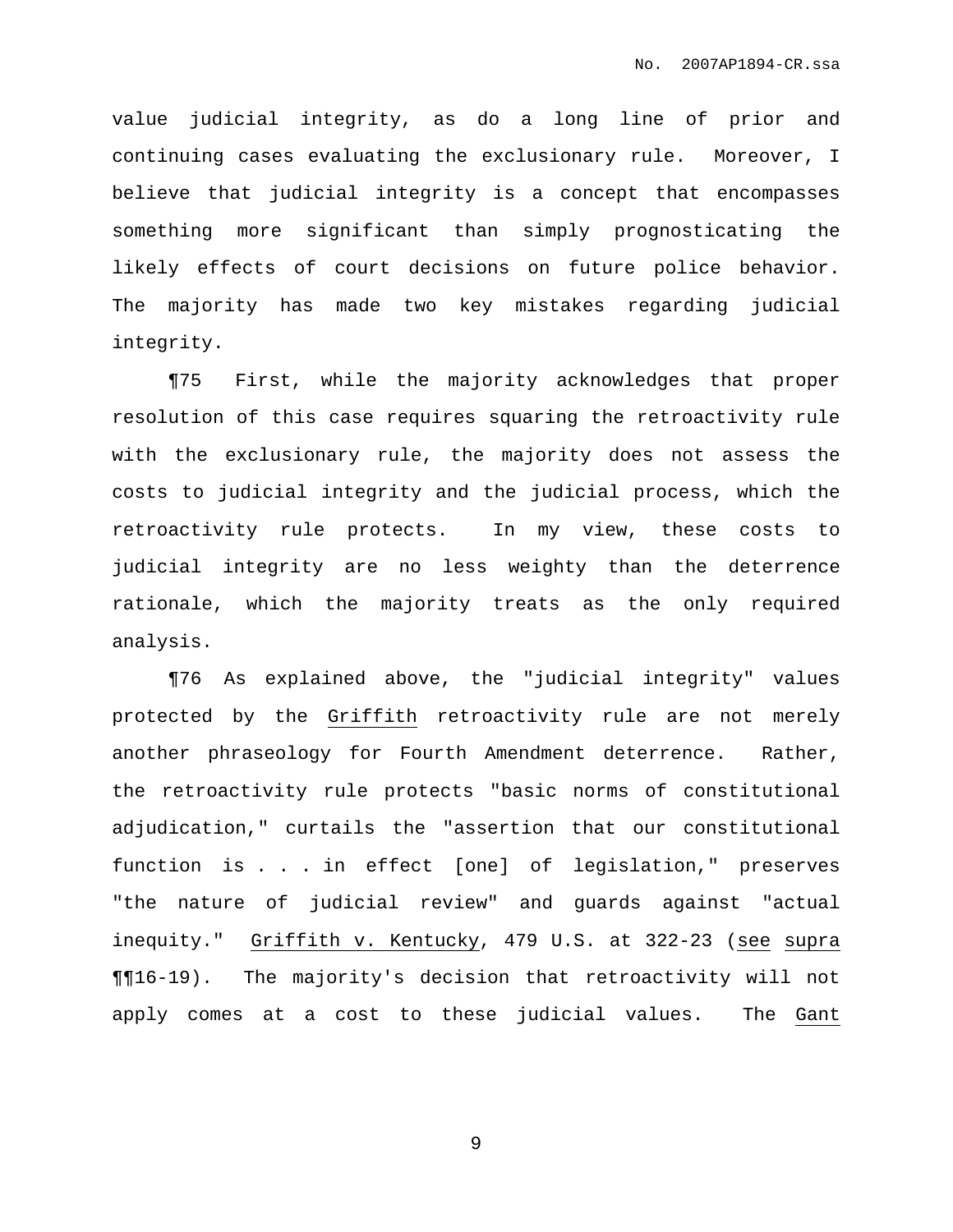decision is not given effect and this defendant is denied a remedy when others similarly situated receive one. $^4$ 

¶77 Thus when the majority fails to factor judicial integrity into its resolution of the present case, it continues to view the tension in this case only from the perspective of the body of law which it prefers regarding the exclusionary rule. The majority thereby does not actually resolve "the tension between two principles," which it acknowledges and which the majority admits can be resolved in more than one way.<sup>5</sup>

¶78 Second, the majority has not acknowledged the traditional role of judicial integrity in exclusionary rule analysis. Wisconsin courts have long recognized, and continue to recognize, that suppression is necessary in some cases "to preserve the integrity of the judicial process," even in cases where no reasonable fault can be attributed to law enforcement officers. State v. Hess, 2010 WI 82, ¶¶64-67, 70, \_\_\_Wis. 2d \_\_\_, \_\_\_N.W.2d \_\_\_; see also State v. Artic, 2010 WI 83, ¶65, \_\_\_Wis. 2d \_\_\_, \_\_\_ N.W.2d \_\_\_; State v. Knapp, 2005 WI 127, ¶79, 285 Wis. 2d 86, 700 N.W.2d 899 ("aside from deterring police misconduct, there is another fundamental reason for excluding the evidence under circumstances present here, the

 $4$  As the majority acknowledges, different jurisdictions have already divided in their resolutions of the tension between the retroactivity rule and the "good faith" exception to the exclusionary rule. The result is that defendants in Wisconsin will be denied a remedy available in other jurisdictions.

<sup>5</sup> See majority op., ¶30, ¶34 (acknowledging that other courts have reached divided results in resolving the tension between the retroactivity rule and the exclusionary rule).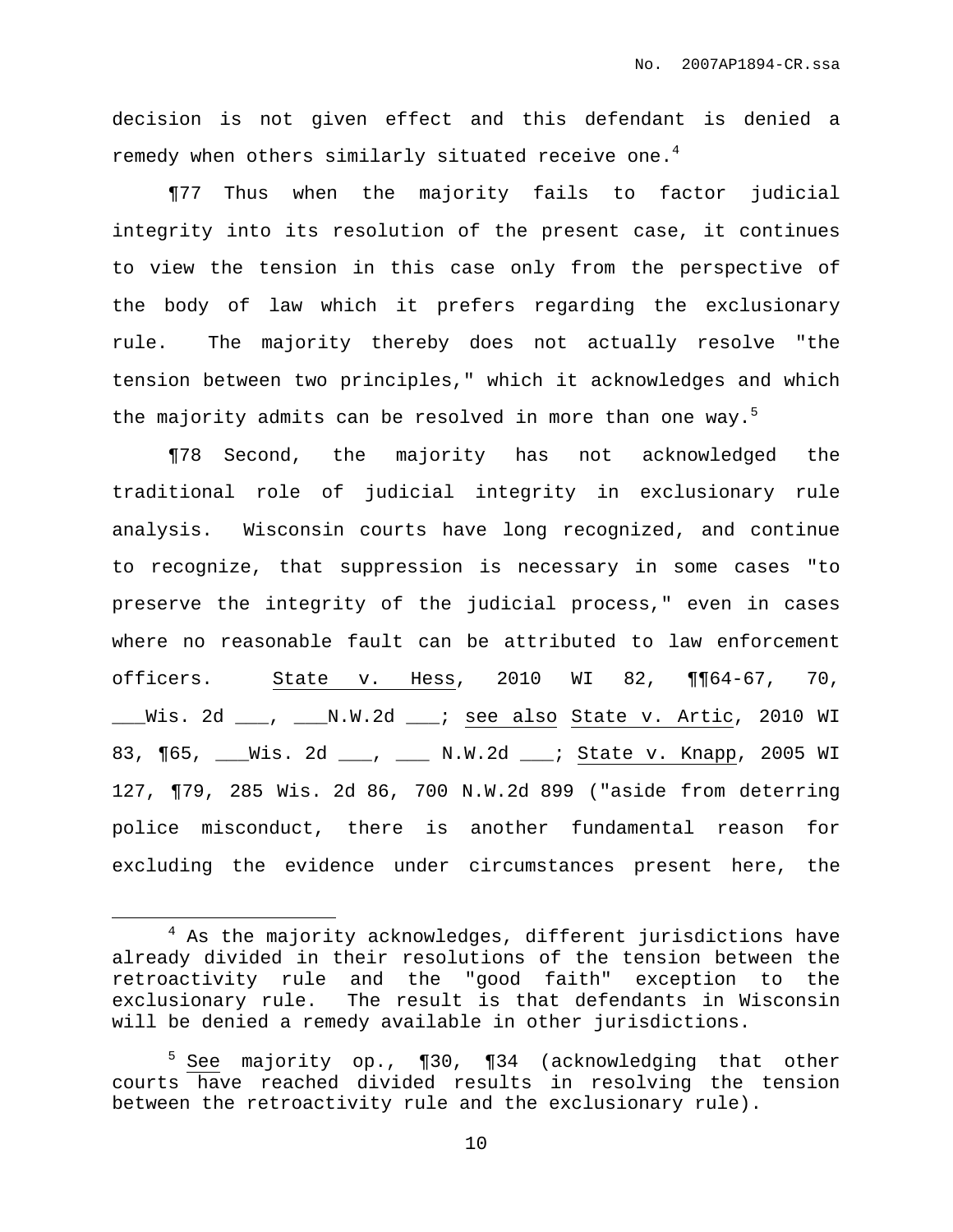preservation of judicial integrity"); State v. Ward, 2000 WI 3, ¶49, 231 Wis. 2d 723, 604 N.W.2d 517 ("we do not believe that . . . judicial integrity is sullied by admission of the evidence"). 6

¶79 Thus the majority is squarely at odds with the past and present holdings of this court when it simply ignores this additional analysis relevant to exclusionary rule analysis. In my view, each case requires an examination to determine whether judicial integrity is merely another aspect of deterrence, as may have been true in the exclusionary rule cases cited by the majority, $^7$  or whether the integrity of judicial values and judicial processes provides a separate and valid reason for excluding unlawfully-obtained evidence, given the stakes raised in the particular case.

¶80 The majority apparently forgets that Wisconsin adopted the exclusionary rule to effectuate Article 1, Section 11 of the Wisconsin Constitution long before Mapp v. Ohio, 367

 $6$  Other authorities have also traditionally treated judicial integrity as a rationale that is distinct and separate from deterrence: "The deterrence of unreasonable searches and seizures is a major purpose of the exclusionary rule. . . . But the rule serves other purposes as well. There is for example, . . . 'the imperative of judicial integrity,' namely, that the courts do not become 'accomplices in willful disobedience of a Constitution they are sworn to uphold.'" Black's Law Dictionary (8th ed. 2004), exclusionary rule (quoting Wayne R. LaFave & Jerold H. Israel, Criminal Procedure § 3.1, at 107 (2d ed. 1992)).

 $7 \text{ See}$  State v. Hess, 2010 WI 82, ¶65, \_\_\_ Wis. 2d \_\_\_, \_\_\_ N.W.2d \_\_\_ ("These cases [Herring] and [Evans] simply refused to exclude evidence based on judicial integrity in the specific facts of those cases.").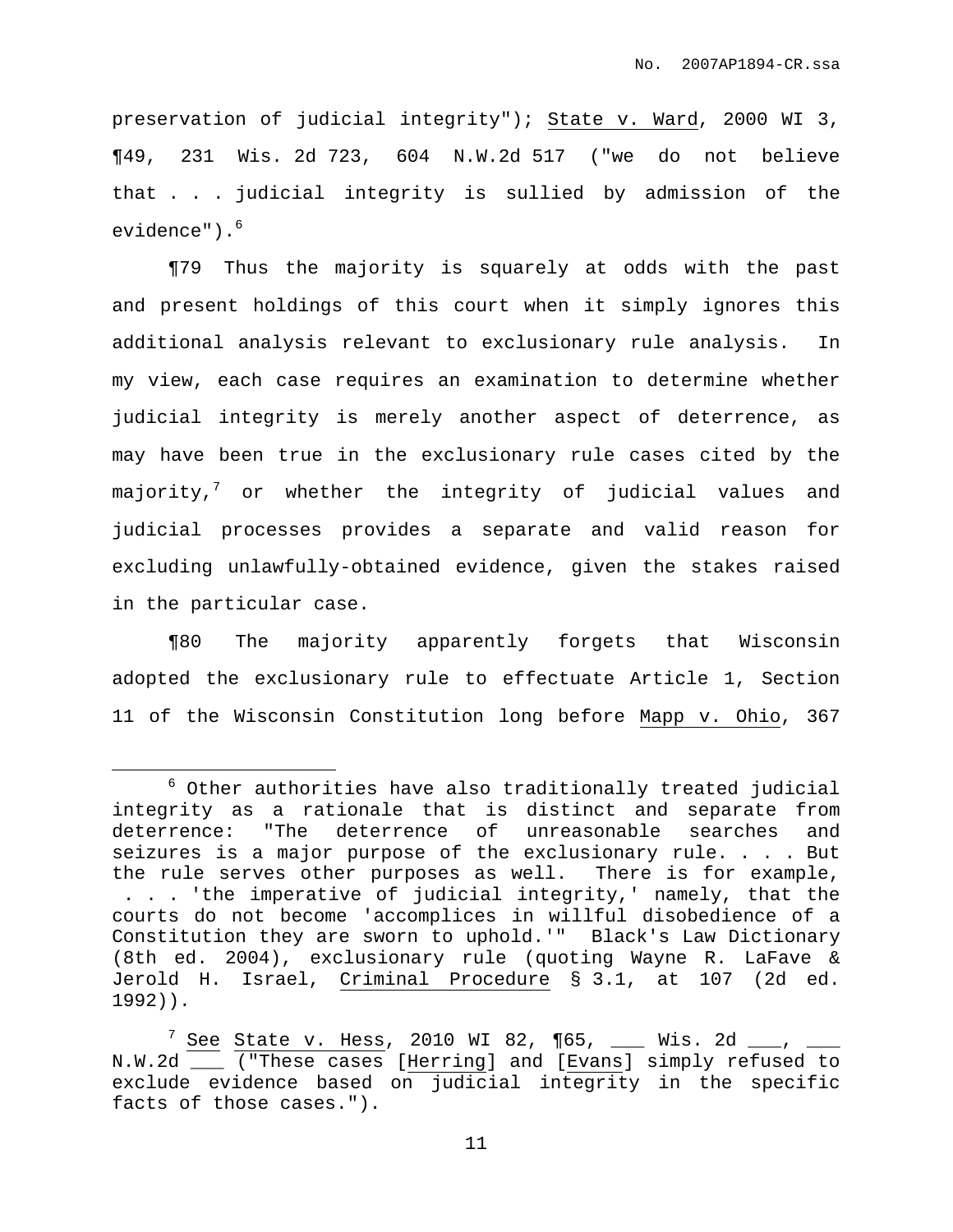U.S. 643 (1961), made the federal courts' interpretation of the exclusionary rule binding in state courts as a matter of federal law. In 1923 this court decided State v. Hoyer, "a watershed in Wisconsin law." State v. Orta, 2000 WI 4, ¶7, 231 Wis. 2d 782, 786, 604 N.W.2d 543. Hoyer adopted the exclusionary rule as the law of Wisconsin, for reasons that were in no way limited to deterrence. The Hoyer court wrote:

We see no reason in logic, justice, or in that innate sense of fair play, which lies at the foundation of such guaranties, why a court of justice, rejecting as abhorrent the idea of the use of evidence extorted by violation of a defendant's right to be secure in person and exempt from self-incrimination, though it may result in murder going unwhipt of justice, should yet approve of the use, in the same court of justice, by state officers, of that which has been obtained by other state officers through, and by a plain violation of constitutional guarantees of equal standing and value, though thereby possibly a violation of the prohibition law may go unpunished.

Section 11, art. 1, Wis. Const., supra, is a pledge of the faith of the state government that the people of the state . . . shall be secure in their persons, houses, papers, and effects against unreasonable search and seizure. This security has vanished, and the pledge is violated by the state that guarantees it, when officers of state, acting under color of state given authority, search and seize unlawfully. The pledge of this provision and of section 8 are each violated when use is made of such evidence in one of its own courts by other of its officers. That a proper result—that is, a conviction of one really guilty of an offense——may be thus reached is neither an excuse for, nor a condonation of, the use by the state of that which is so the result of its own violation of its own fundamental charter. Such a cynical indifference to the state's obligations should not be judicial policy.

State v. Hoyer, 180 Wis. 407, 417, 193 N.W. 89 (1923).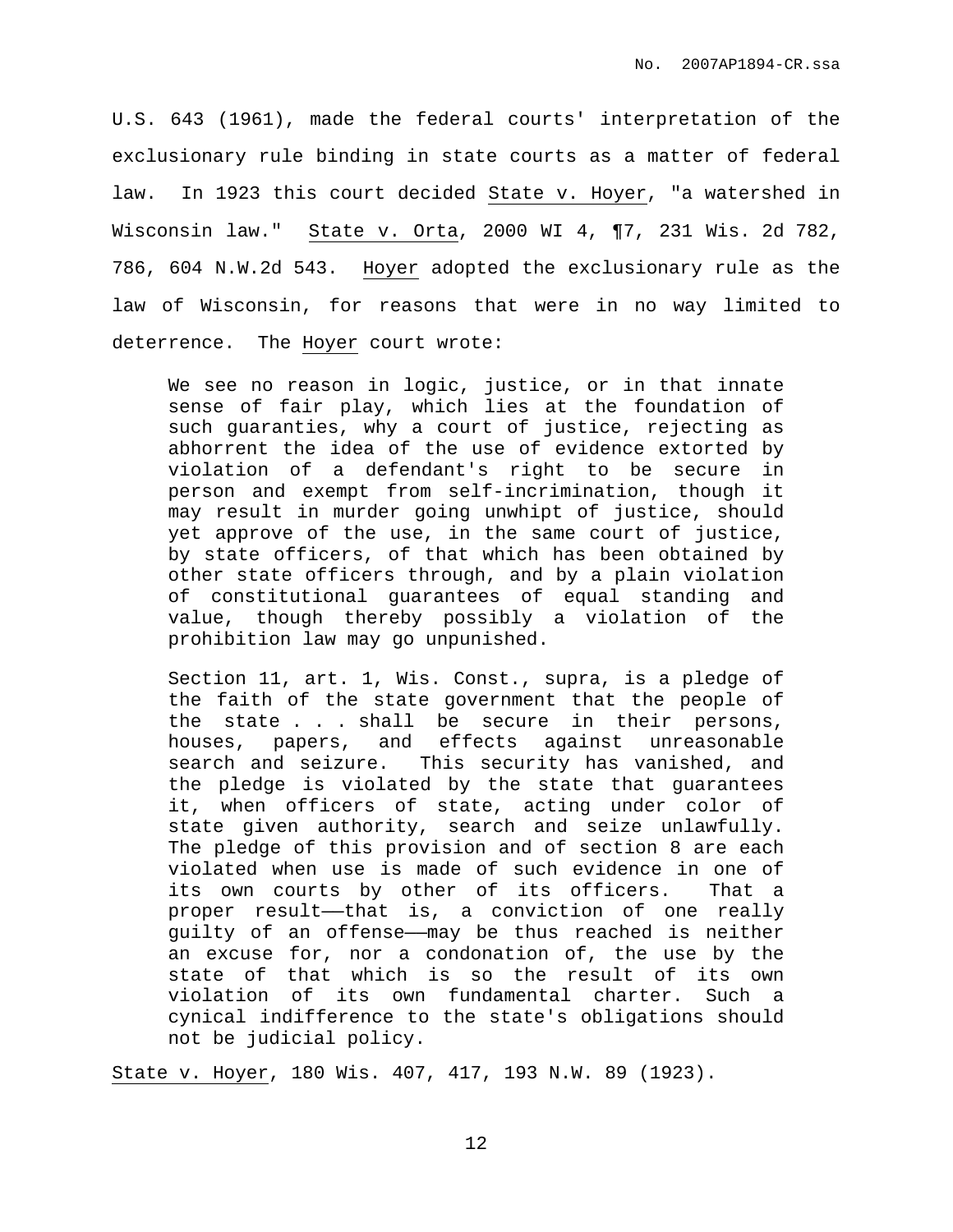¶81 The weight of Hoyer and its bearing on the emergence and rapid expansion of a good faith exception in Wisconsin was well articulated by Justice Prosser in his concurring opinion in State v. Orta, 2000 WI 4, ¶¶6-15, 231 Wis. 2d 782, 791, 604 N.W.2d 543, 548, concluding that "[i]t may be possible to support a limited good faith exception to the exclusionary rule in a worthy case, with compelling facts, in which the court carefully articulates a rationale that squares with the storied Hoyer decision. But not in Ward and not here." <sup>8</sup> When this court last expanded the doctrine of "good faith" exceptions to the exclusionary rule in State v. Eason, 2001 WI 98, 245 Wis. 2d 206, 629 N.W.2d 625, it discussed Hoyer at length and adopted a good faith exception bottomed on the Wisconsin

 $8$  See also Ward, 231 Wis. 2d 723,  $\P87$  (Abrahamson, C.J., dissenting) ("[Hoyer] demonstrates this state's commitment to protecting the privacy of its citizens which this court should not rush to diminish.")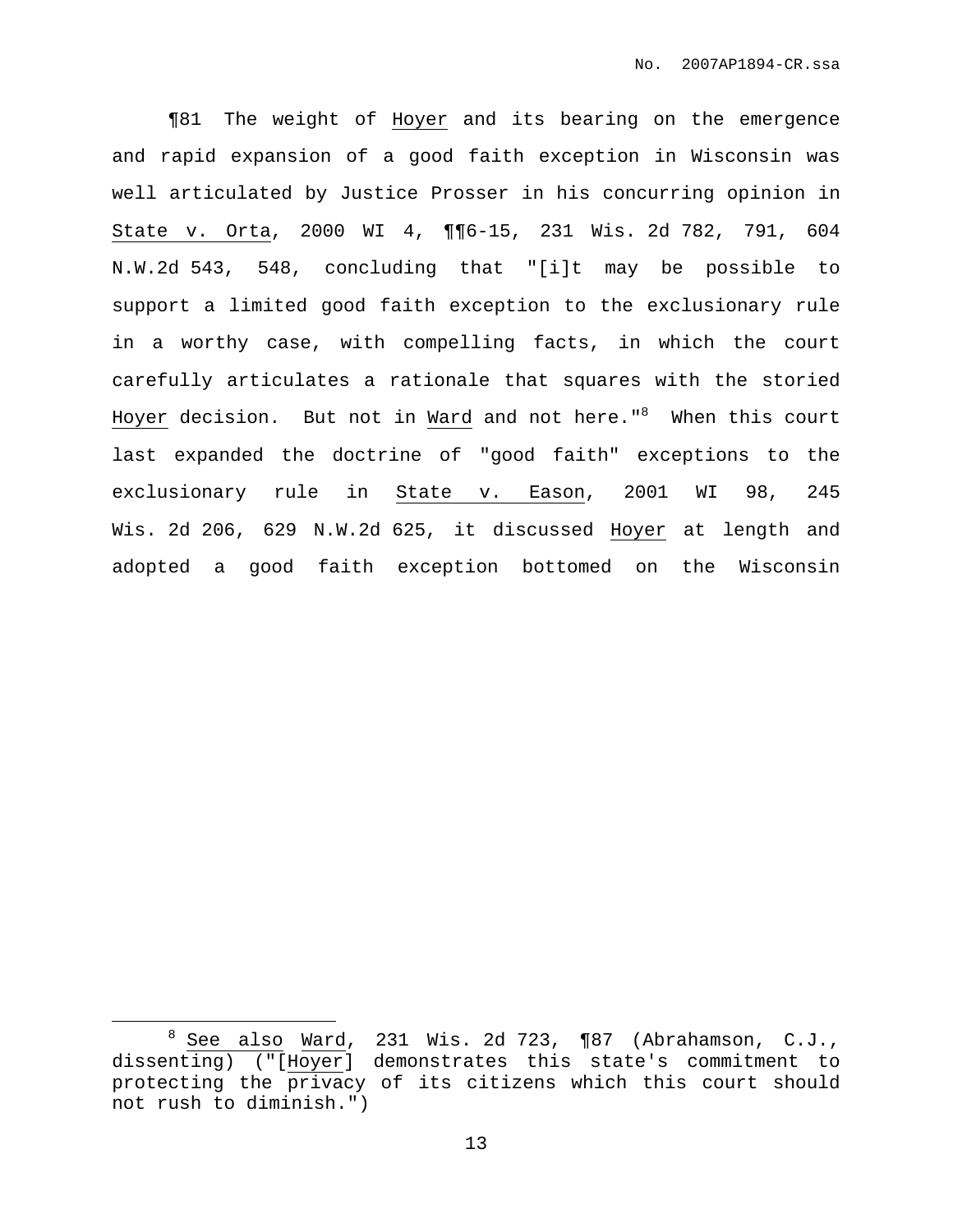constitution, a rule that is more protective of individual rights than the rule applied by the federal courts. $^9$ 

¶82 Thus the majority falls short when it fails to analyze judicial integrity, an established rationale for suppressing unconstitutionally obtained evidence from use in Wisconsin courts. The majority errs when it fails to take up the invitation to square its rationale with Hoyer or more generally

 $9$  See also Eason, 245 Wis. 2d 206,  $\P 94$  (Abrahamson, C.J., dissenting) ("I do not question the majority's conclusion that a good faith exception to the exclusionary rule does not alter officers' incentives to comply with the Fourth Amendment. But what about the incentives for the other persons in the system? The majority is silent about the potential effects on issuing magistrates. The majority is silent about the potential effects on prosecutors. The majority is silent about the potential effects on public confidence in a justice system that not only allows constitutional violations to go unaddressed, but also uses the fruits of those constitutional violations to convict those whose constitutional rights have been violated. Our justice system can do better. Our justice system has done better in the seventy-seven years since the Wisconsin Supreme Court first recognized the exclusionary rule."); id., ¶101 (Prosser, J., dissenting) ("Because the small gain that may come out of this sea change in our law does not outweigh the potential loss of liberty to our citizens, and because this case offers a feeble excuse to make such a far-reaching change, I respectfully dissent").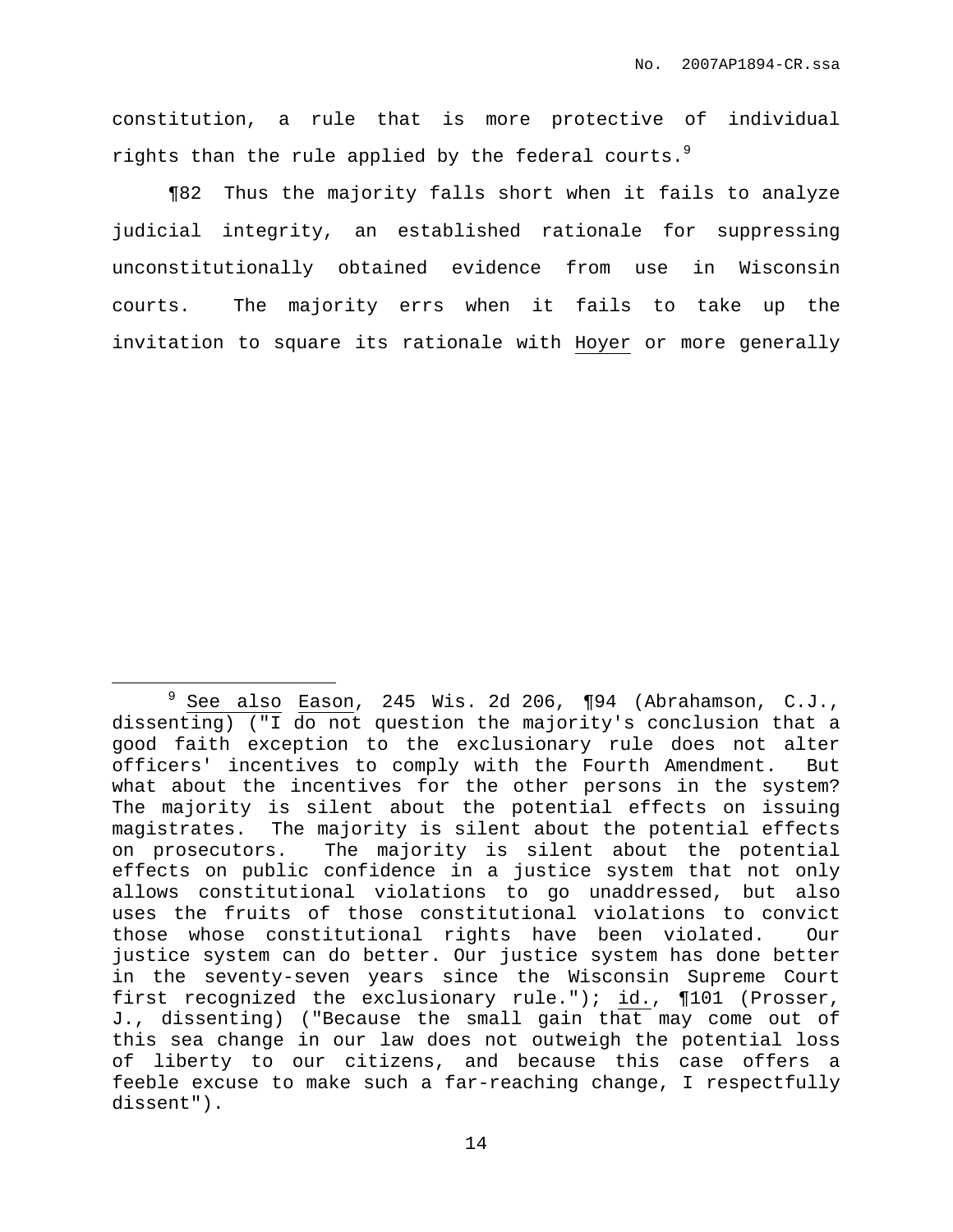with Wisconsin's independent case law governing the exclusionary rule and the role of judicial integrity in its application. $^{10}$ 

## **III**

¶83 Having first bypassed application of the retroactivity rule and the norms it protects, and then having dismissed the notion that judicial integrity has any weight in this case, the majority acknowledges and addresses only one "real cost"; namely, "that litigants may have less incentive to challenge potentially unconstitutional searches." Majority op., ¶45.

¶84 The majority understates the impact that allowing a "good faith" exception for reliance by police on judicial decisions will have on the continuing and meaningful role of courts in adjudicating Fourth Amendment cases and protecting the constitutional right to be free from unreasonable searches and seizures. Having articulated deterrence as the primary if not exclusive rationale for the exclusionary rule, the majority then adopts an exception to the rule that dramatically undermines its deterrent effect.

 $10$  See Ward, 231 Wis. 2d 723, ¶58 ("[E]ven if our exclusionary rule were no more than a judicially created remedy, this Court would maintain the obligation to ensure that the remedy effectuates [state constitutional] rights." (quoting and adopting the statements of State v. Oakes, 598 A.2d 119, 121 (Vt. 1991); id., ¶59 ("[I]t would be a sad irony for this court to exhort magistrates to act as something more than 'rubber stamps' when issuing warrants, and to then act as mere rubber stamps ourselves when interpreting our Wisconsin Constitution. It is our responsibility to examine the State Constitution independently. This duty exists even though our conclusions in a given case may not differ from those reached by the Supreme Court when it interprets the Fourth Amendment.").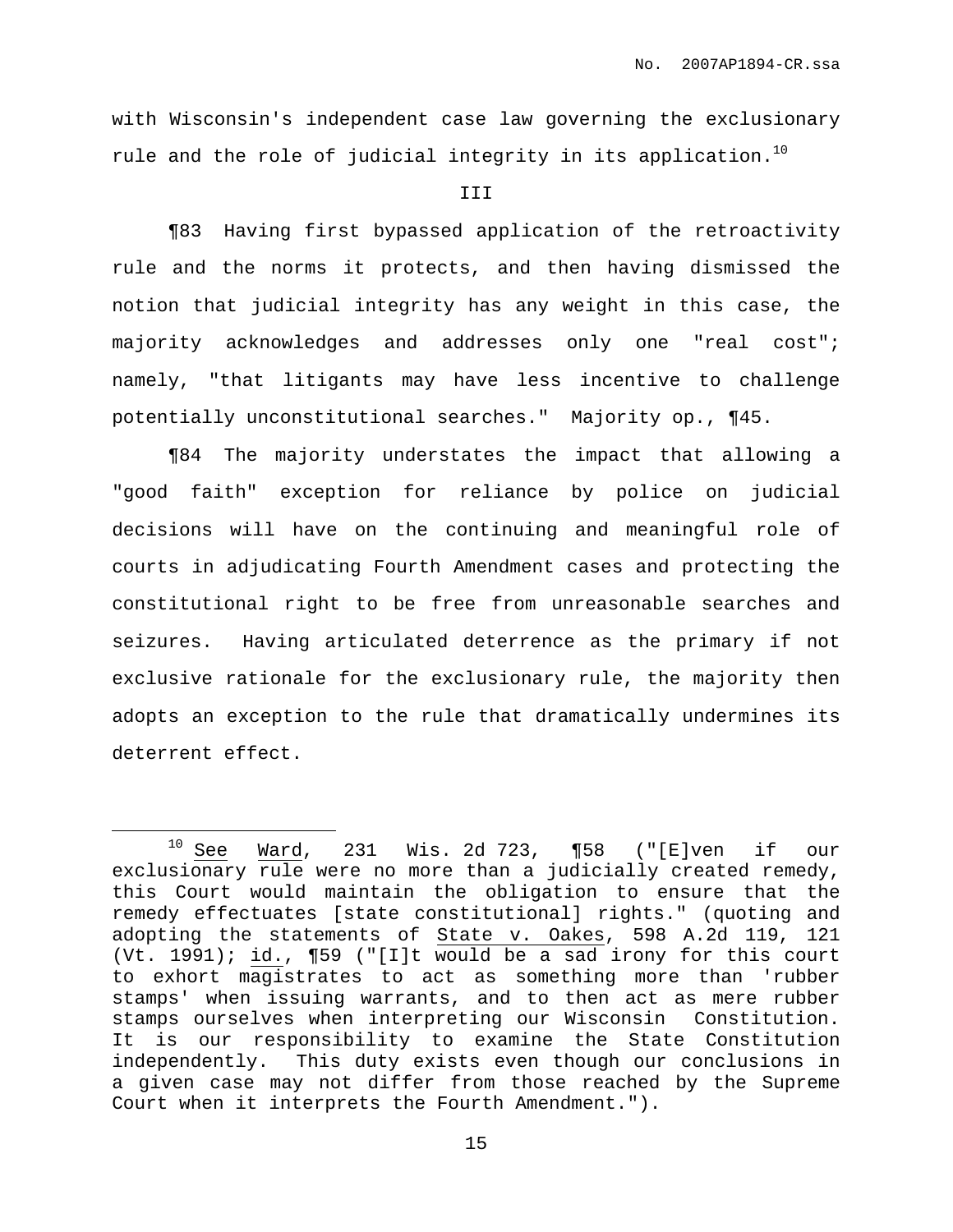¶85 The Honorable Lynn Adelman, a United States District Judge for the Eastern District of Wisconsin, wisely reminds us that "[i]f we as a nation care about our Constitution, judges must continue to define and develop its guarantees . . . . It is the province of the judicial branch to say what the law is today, and it must continue to do so if that document is to have meaning tomorrow." $^{11}$  However, judicial recognition of the good faith exception adopted by the majority will hamper the development of Fourth Amendment jurisprudence by eliminating the reason for defendants to bring constitutional challenges and by giving courts no occasion to clarify and articulate standards protective of Fourth Amendment rights.

¶86 These concerns were articulated by Justice O'Connor in Illinois v. Krull, 480 U.S. 340, 369 (1987), who wrote:

[T]he failure to apply the exclusionary rule in the very case in which a state statute is held to have violated the Fourth Amendment destroys all incentive on the part of individual criminal defendants to litigate the violation of their Fourth Amendment rights. In my view, whatever "basic norms of constitutional adjudication" otherwise require, surely they mandate that a party appearing before the Court might conceivably benefit from a judgment in his favor. . . . [T]he inevitable result of the Court's decision to deny the realistic possibility of an effective remedy to a party challenging statutes not yet declared unconstitutional is that a chill will fall upon enforcement and development of Fourth Amendment principles . . .  $\cdot$ 

 $11$  Lynn Adelman & Jon Deitrich, Saying What the Law Is: How Certain Legal Doctrines Impede the Development of Constitutional Law and What Courts Can Do About It, 2 Fed. Cts. L. Rev. 87, 98 (2007).

 $12$  Illinois v. Krull, 480 U.S. 340, 369 (1987) (O'Connor, J., dissenting) (citing Griffith, 479 U.S. at 322).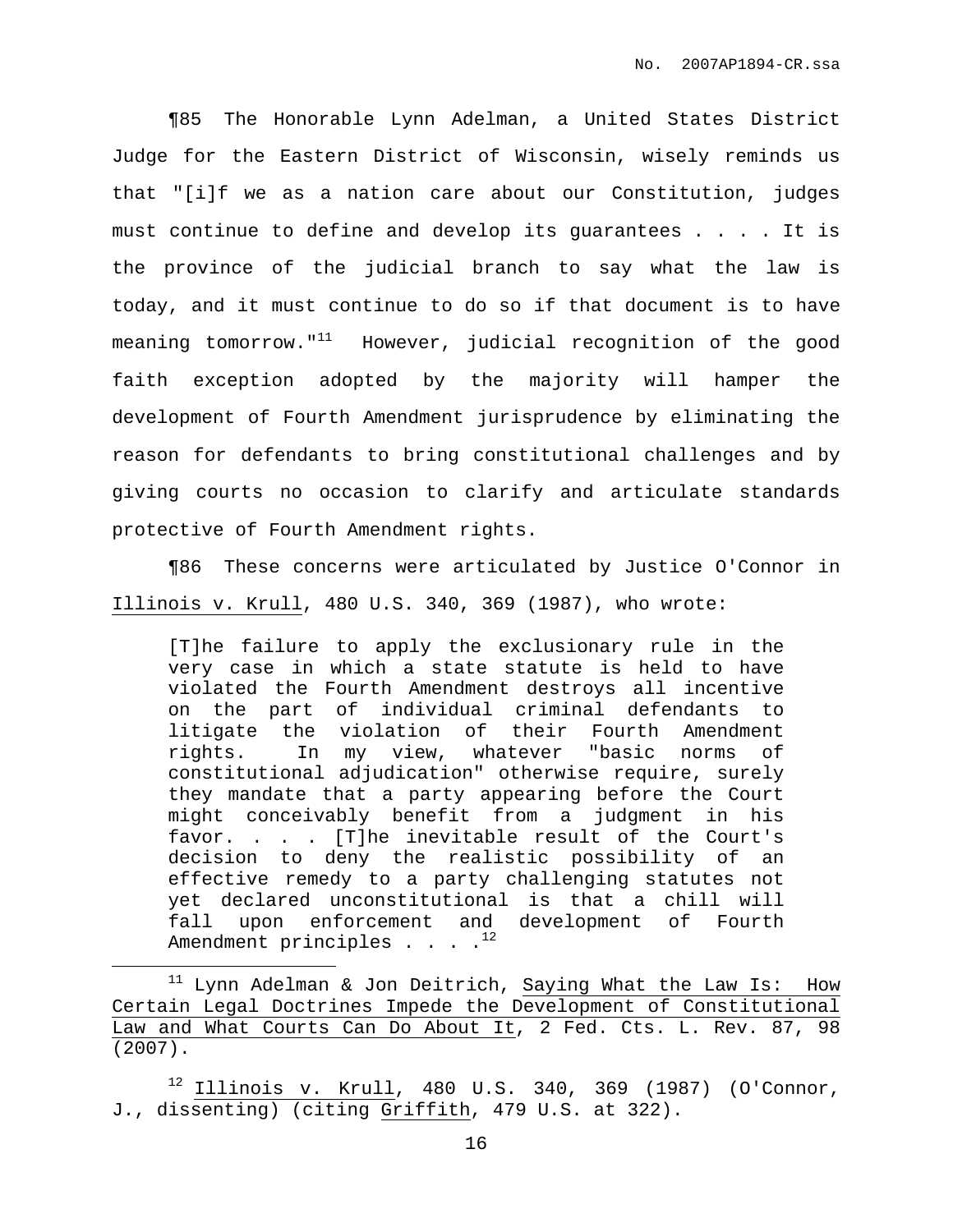¶87 However prescient Justice O'Connor's articulation of these concerns with regard to the constitutional challenge to statutes, the concerns are much greater in extending a "good faith" exception to deny any meaningful remedy when the case law is later determined to be incorrect and unconstitutional.

¶88 The effect of the majority's new "good faith" exception will most likely be that courts will examine first whether the good faith exception applies, and if it does, will not determine whether a violation of the Fourth Amendment occurred. As one commentator explained:

Judicial recognition of a good faith exception to the fourth amendment exclusionary rule would be more than a simple refinement of remedy. The exception would serve as a well camouflaged and subtle attack upon the values and substantive meaning of the amendment itself. Courts rarely would articulate new search and seizure standards sensitive to fourth amendment interests because once a court found police good faith the constitutional determination would be irrelevant to the outcome of those very cases in which such articulation might take place. Insulated from the continuing pressure to decide new fourth amendment issues or dramatically review old ones, courts will lose the opportunity or incentive to set standards for future cases. Consequently, the disincentive to review new fourth amendment issues will reduce significantly the exclusionary rule's ability to generally and systemically deter illegal police behavior.

Stanley Ingber, Defending the Citadel: The Dangerous Attack of "Reasonable Good Faith", 36 Vand. L. Rev. 1511, 1579-80 (1983) (footnotes omitted).

¶89 As another commentator explains, the extension of the Leon good faith rule has hampered the continuing articulation of a standard for probable cause. "Knowing that it is unlikely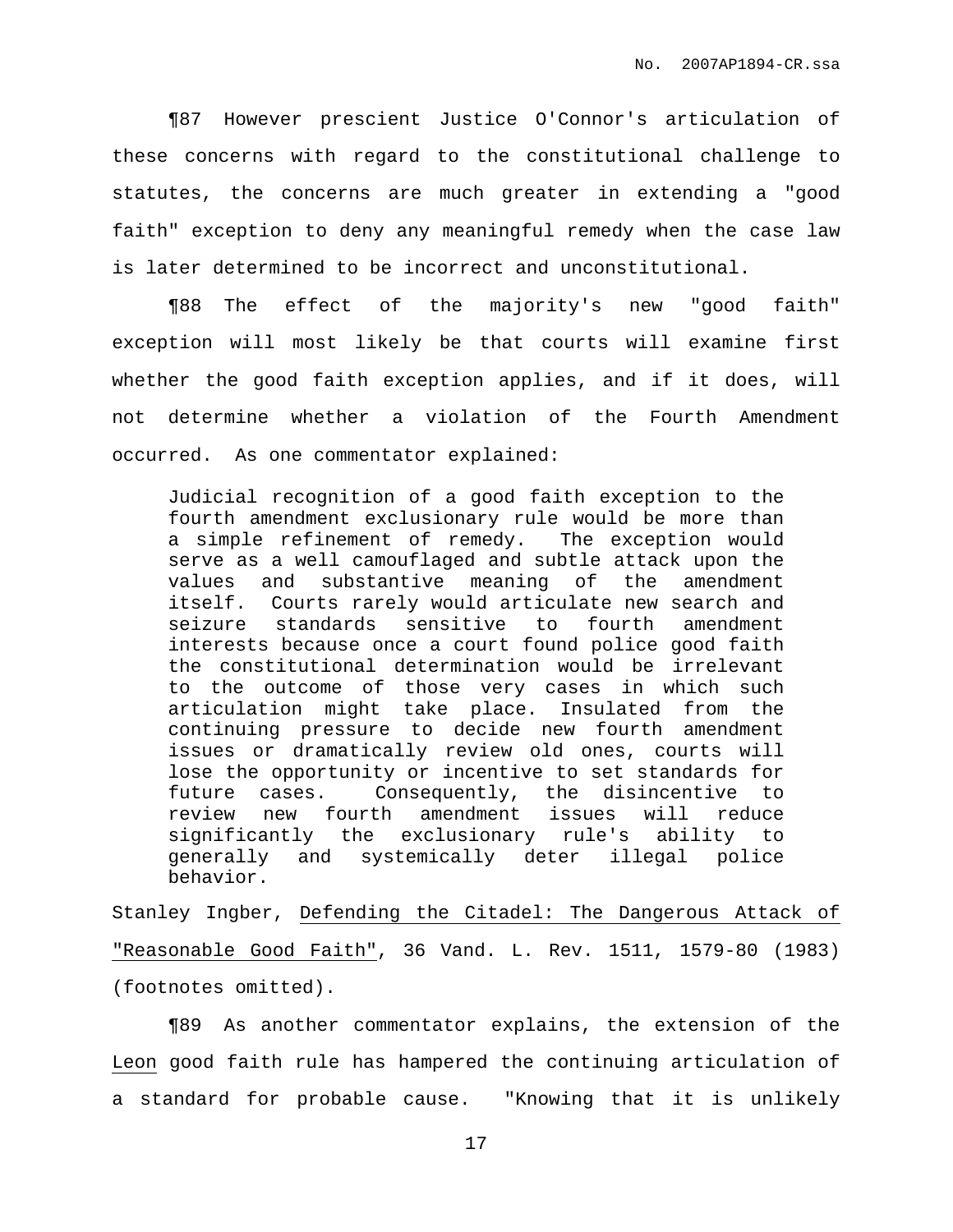that resolution of the probable cause issue will affect the admissibility of the evidence in question, courts commonly bypass probable cause and proceed directly to good faith. Indeed, some courts have flipped the two concepts and address good faith first as a matter of course."<sup>13</sup>

¶90 If the preliminary issue that the court addresses is whether a law enforcement officer was acting in good faith, "[w]hen a court finds the existence of such a [good faith] belief, the actual constitutionality of the officer's behavior . . . becomes irrelevant" and the need to refine Fourth Amendment doctrine is eliminated. $^{14}$  Thus, the unfortunate result of expanding the scope of the good faith exception is that courts that apply the exception will "tell us nothing about the requirements of the Fourth Amendment and often very little about

 $13$  Adelman & Deitrich, supra note 11, at 89.

For a persuasive and informal articulation of the problem see Orin Kerr, Good Faith Exception for Changing Law: Exclusionary Rule on Direct Appeal, http://volokh.com/2010/03/02/the-good-faith-exception-andchanging-law-the-benefit-of-the-exclusionary-rule-on-directappeal/ (last visited July 6, 2010). Professor Kerr explains that one result of disincentivizing criminal defendants from bringing hard cases on issues with courts divided around the country would be the creation of systemic imbalance in the development of Fourth Amendment rules. If Wisconsin adopts "clear and settled" precedent on a particular Fourth Amendment issue but other jurisdictions adopt different rules, the Wisconsin defendant has no reason to challenge the rule as unconstitutional because the State will simply be able to claim "good faith."

<sup>14</sup> Stanley Ingber, Defending the Citadel: The Dangerous Attack of "Reasonable Good Faith", 36 Vand. L. Rev. 1511, 1557 (1983).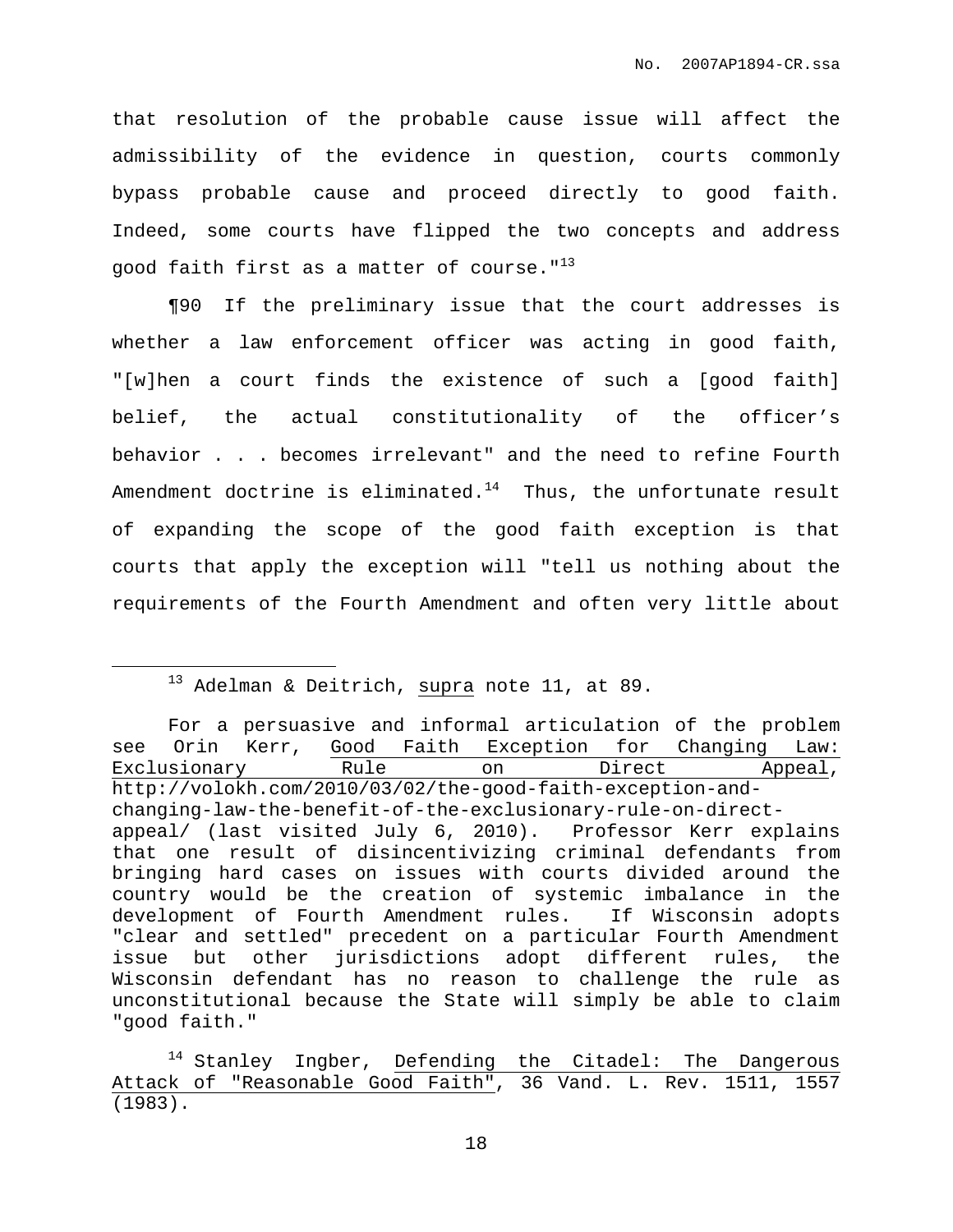the requirements of the good faith doctrine, and constitutional law stagnates accordingly." Adelman & Deitrich, 2 Fed. Cts. L. Rev. at 89. Indeed, if the good faith exception had been applied in Arizona v. Gant, that case almost certainly never would have been brought before the United States Supreme Court because the government could have claimed "good faith" reliance on Belton. The constitutional rule now articulated by Gant never would have been given effect.

¶91 The majority asserts three reasons to disregard this problem of stagnation. First, the majority claims that "the only litigants who will be disincentivized are the relatively small number of defendants who choose to challenge searches that have already clearly and unequivocally been held lawful." Majority op., ¶46. By acknowledging that the good faith exception affects only a small number of defendants, the majority also implicitly admits that the costs of applying the exclusionary rule would be low. Furthermore, the majority ignores the fact that this small group of litigants who are willing and in a position to challenge prevailing standards may be the most important group questioning whether the currently governing case law embodies a correct interpretation of the Fourth Amendment.

¶92 Second, the majority asserts that "criminal defendants will still want to do whatever they can to increase their chances for success" and will continue to fight for their freedom despite the low probability of a material change in their conviction. Majority op., ¶47. That defendants may raise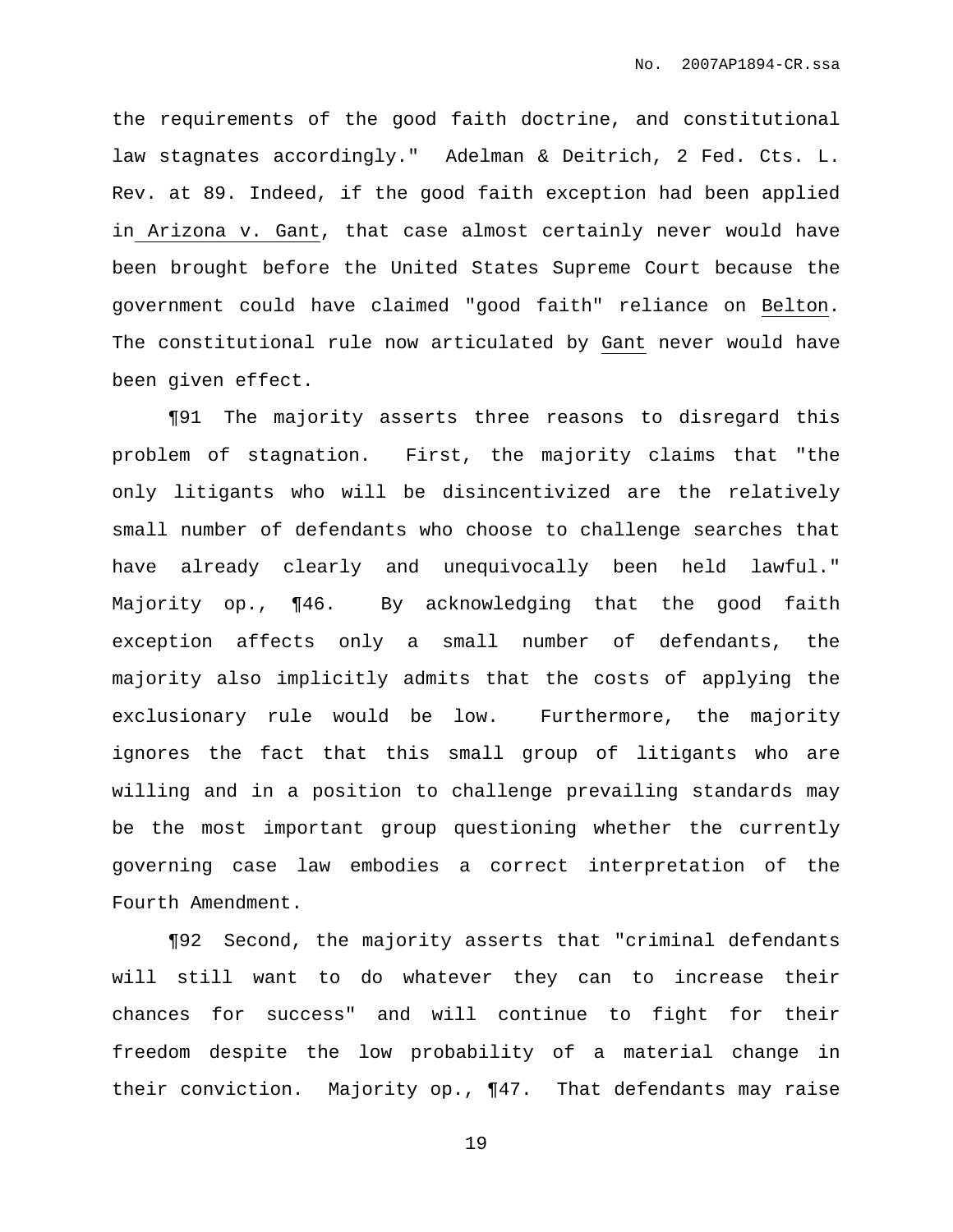and argue claims does not mean that the courts will decide the Fourth Amendment issue if they can avoid it by deciding the case under "good faith."

¶93 Finally, the majority places its trust in a "dedicated group of public defenders and private attorneys who genuinely care about the development of the law" to continue to take cases to this court "in order to effect a particular change in the law." Majority op., ¶48.

¶94 The defendants' desire to fight for their freedom and the continuing efforts of dedicated lawyers do not address the issue of excusing the courts from articulating and developing Fourth Amendment law. Even if constitutional issues are consistently raised before the courts, the courts will have no opportunity to address the Fourth Amendment protections if the issue is effectively insulated by a "good faith" exception. Defendants will bring cases, but where "good faith" applies, that doctrine will resolve the issue unless courts become willing to render what amount to advisory opinions on Fourth Amendment issues not needed to decide the case.

#### IV

¶95 Neither State v. Ward nor Illinois v. Krull discussed the tension presented in this case, and neither provides persuasive or controlling reasons why in the present case the good faith exception to the exclusionary rule should control instead of the normal application of the retroactivity rule. The briefs in Ward did not argue the tension between the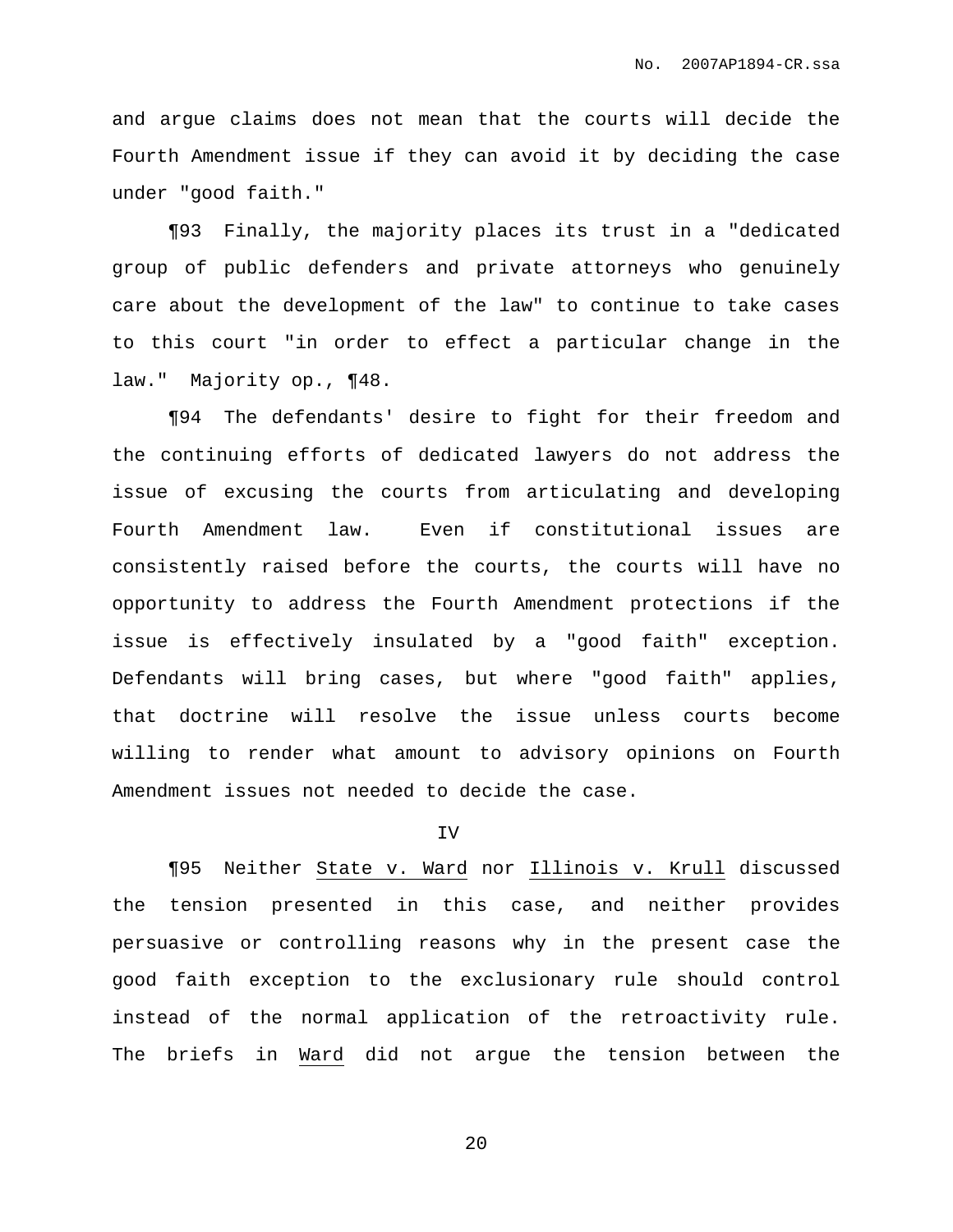retroactivity rule and the exclusionary rule, and the opinion did not address it. $^{15}$ 

¶96 The majority asserts that it can find no reason to distinguish this case from the Ward and Krull cases. There is a distinction. In Ward as in Eason, the seminal cases in which Wisconsin has recognized a "good faith" exception, the officers acted pursuant to a search warrant.<sup>16</sup> In Krull an Illinois statute specifically authorized the contested search without a warrant. $^{17}$  The majority lumps together good faith reliance on statutes, warrants, and judicial decisions as "situations where police act in objectively reasonable reliance on settled (albeit subsequently overruled) law," and declines to distinguish among them. Majority op., ¶44. In my view, and under our established law, the different sources of authority that may justify a police search need not be necessarily treated alike.

 $15$  The majority contends that "the dissent in  $\underline{Ward}$  raised issues similar to those raised by the dissent in Krull" and argued in the present case. The cited portion of the dissent raises the point that the "good faith" reliance applied in Ward may arise from "any published decision of the court of appeals or this court." Neither the dissent nor the majority engaged the central issue in this case, which is not about what cases may give rise to "good faith" reliance but whether the "good faith" exception can trump the retroactivity rule for cases pending on direct appeal.

<sup>16</sup> State v. Ward, 2000 WI 3, ¶10, 231 Wis. 2d 723, 604 N.W.2d 517; (police acted with a warrant authorizing a no-knock entry; the court ultimately determined that "the evidence is admissible under the Wisconsin Constitution because the officers relied upon a rule established by this court" and did not address reliance on the warrant, ¶63 n.8).

 $17$  See majority op.,  $\P 41$  (discussing Illinois v. Krull, 480 U.S. 340, 345-46 (1987)).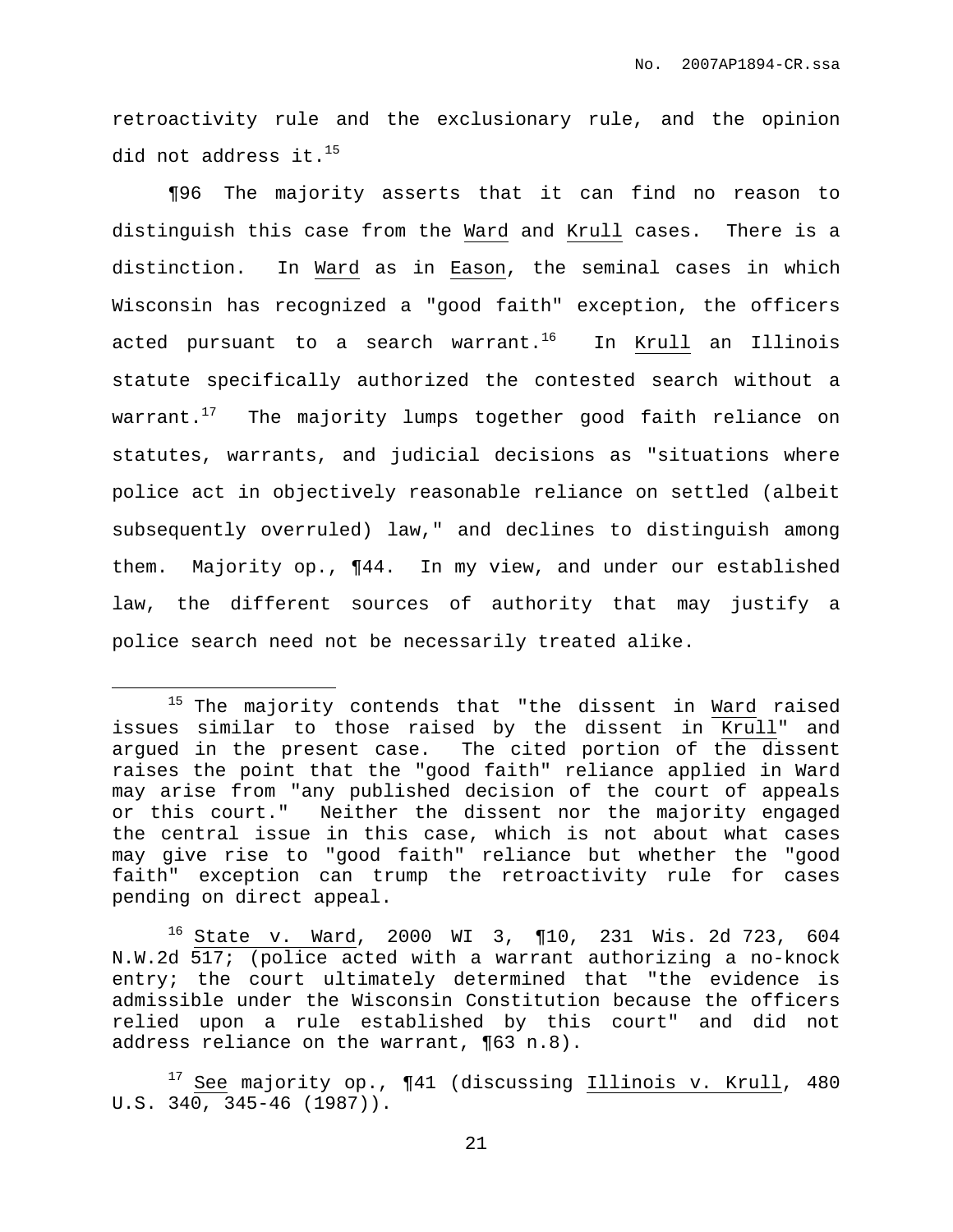¶97 Searches conducted pursuant to a warrant differ fundamentally from searches conducted without a warrant but pursuant to one of the narrowly drawn exceptions that allow police to conduct a search without a warrant.<sup>18</sup> "Search warrants are an essential safeguard against government overreaching. They protect privacy in persons, houses, papers, and effects by requiring a neutral magistrate to make an independent determination . . . before authorizing a government search." State v. Ward, 231 Wis. 2d 723, ¶93 (Prosser, J., dissenting).

¶98 There is a substantial difference between on the one hand recognizing "objective good faith" reliance where a neutral and detached judicial officer has reviewed facts submitted in an affidavit to determine whether the constitution permits a search, and on the other hand extending "objective good faith" reliance to legal judgments made by police officers without the judicial check of the warrant process. "The point of the Fourth Amendment, which often is not grasped by zealous officers, is not that it denies law enforcement the support of the usual inferences which reasonable men draw from evidence. Its protection consists in requiring that those inferences be drawn by a neutral and detached magistrate instead of being judged by the officer engaged in the often competitive enterprise of ferreting out crime." Johnson v. United States, 333 U.S. 10,

<sup>18</sup> Whether the exceptions to the warrant requirement are actually "narrowly drawn" in practice or only in denomination is a slightly different and perhaps contested question. See State v. Robinson, 2010 WI 80, ¶54, Wis. 2d \_\_\_, \_\_\_ N.W.2d \_\_\_ (Bradley, J., dissenting).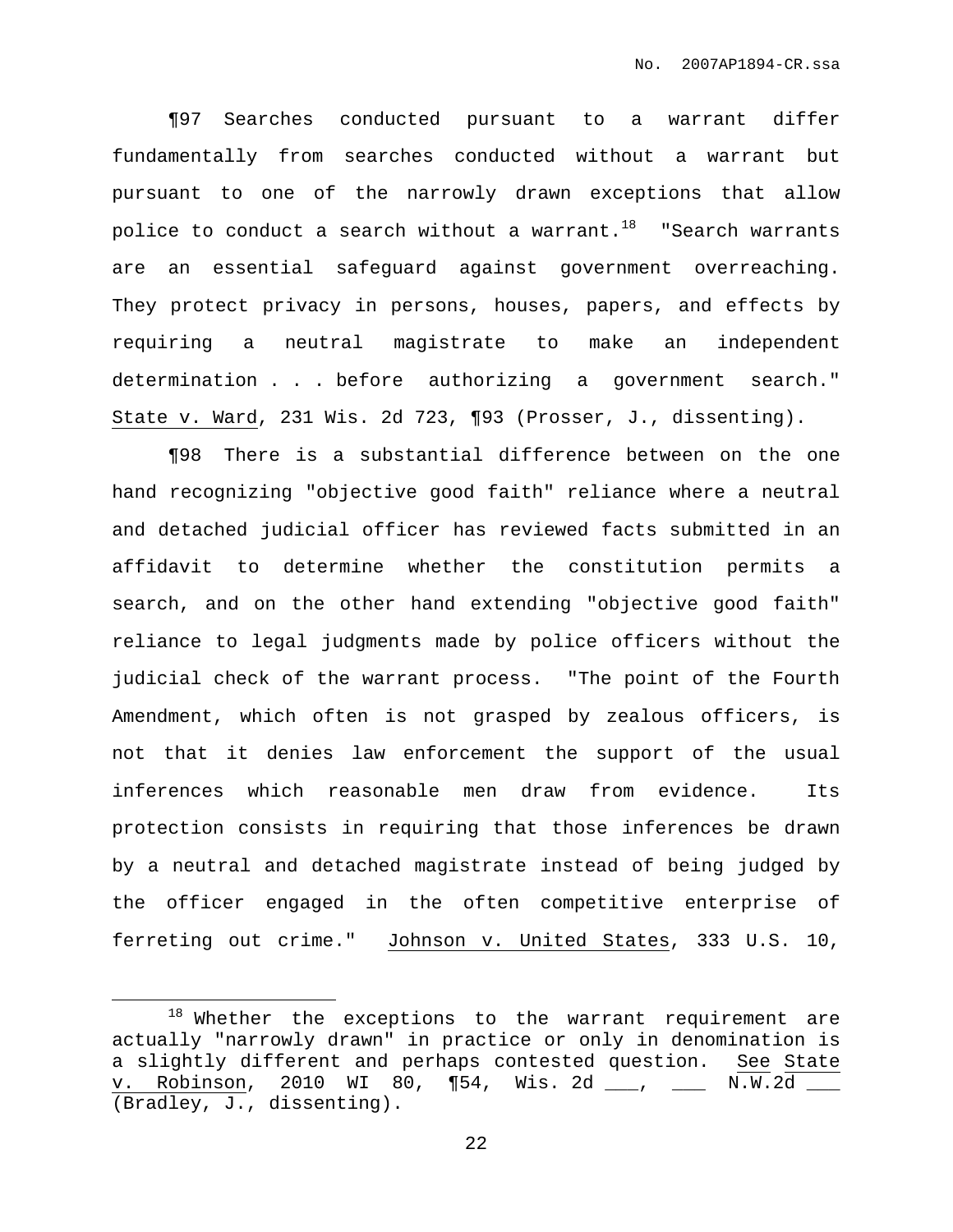13-14 (1948). Thus the United States Supreme Court has never recognized the "good faith" exception to the exclusionary rule that the majority today extends "for reliance on prior holdings of its own from which it has subsequently departed, much less for reliance on the erroneous interpretations of its prior holdings by lower courts."<sup>19</sup>

¶99 As the majority explains, the holding in Ward was not by itself limited to reliance on an issuance of a warrant. See

 $19$  See People v. McCarty, 229 P.3d 1041, 1044 (Colo. 2010):

<sup>[</sup>T]he Court has created an exception for objective good-faith reliance on judicially-issued warrants, see Leon, 468 U.S. at 922, 104 S. Ct. 3405; Massachusetts v. Sheppard, 468 U.S. 981, 987-88, 104 S. Ct. 3424, 82 L. Ed. 2d 737 (1984); see also Arizona v. Evans, 514 U.S. 1, 16, 115 S. Ct. 1185, 131 L. Ed. 2d 34 (1995) (recognizing "a categorical exception to the exclusionary rule for clerical errors of court employees"); for certain kinds of Fourth Amendment violations in executing those warrants, see Hudson v. Michigan, 547 U.S. 586, 594, 126 S. Ct. 2159, 165 L. Ed. 2d 56 (2006) (violation of knock and announce rule); and even for sufficiently attenuated reliance on withdrawn judicial warrants that remained in the system due to executive branch negligence, see Herring v. United States, \_\_\_ U.S. \_\_\_, 129 S. Ct. 695, 698, 172 L. Ed. 2d 496 (2009). It has similarly recognized an exception for objective good-faith reliance on legislation, subsequently held to be unconstitutional, designating particular conduct criminal, see Michigan v. DeFillippo, 443 U.S. 31, 38, 99 S. Ct. 2627, 61 L. Ed. 2d 343 (1979), or excusing the warrant requirement for non-criminal, administrative investigations, see Illinois v. Krull, 480 U.S. 340, 349-50, 107 S. Ct. 1160, 94 L. Ed. 2d 364 (1987). It has thus far not, however, recognized a good-faith exception to the exclusionary rule for reliance on prior holdings of its own from which it has subsequently departed, much less for reliance on the erroneous interpretations of its prior holdings by lower courts.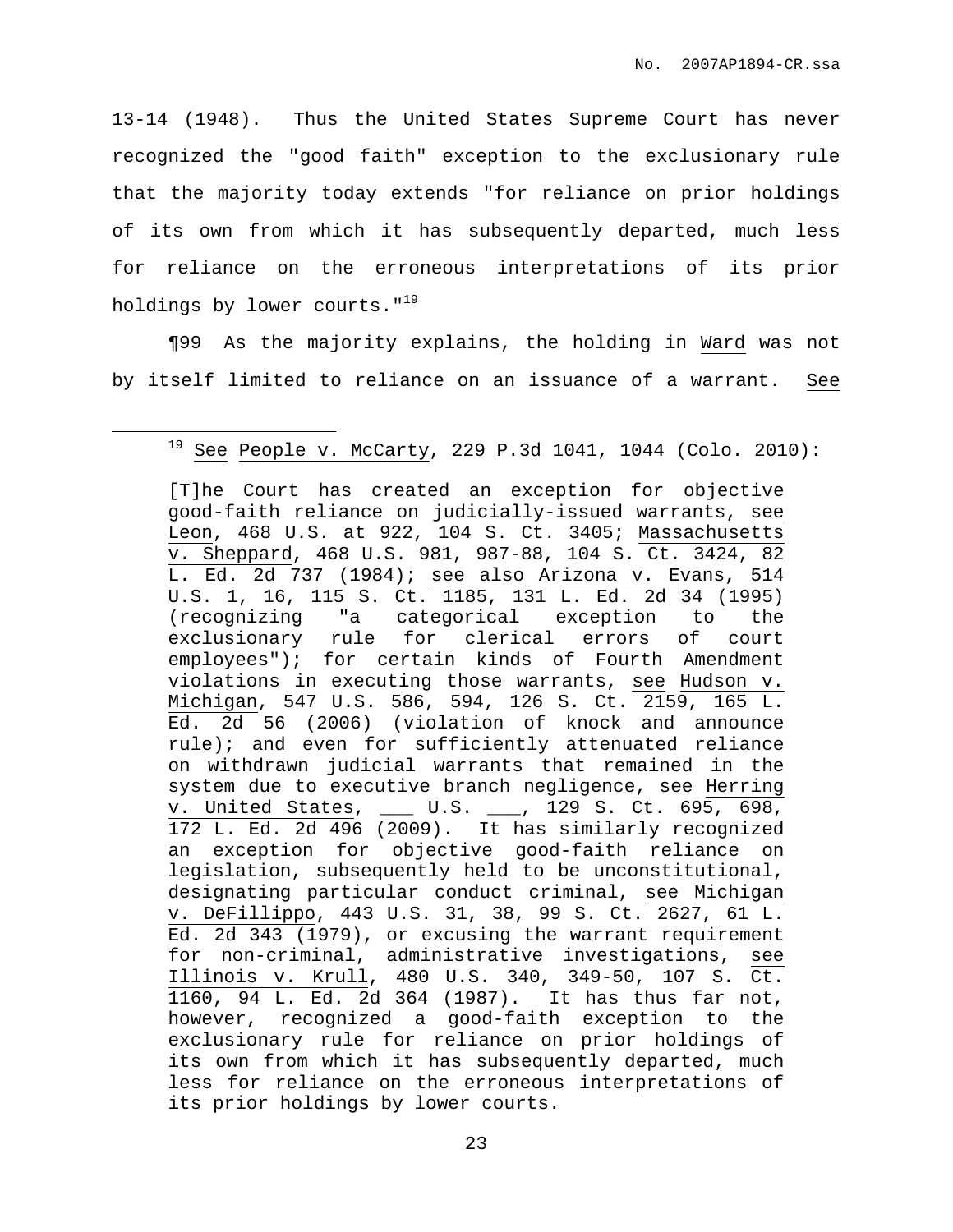Ward, 231 Wis. 2d at 754, ¶62 ("law enforcement officers and magistrates must be allowed to reasonably rely upon the pronouncements of this court"). The Ward decision, however, also addressed the case before it, where a warrant was issued, and the court offered no discussion of the retroactivity rule. $^{20}$ 

¶100 As the majority acknowledges, application of the exclusionary rule turns on a balancing of costs and benefits, forcing an inquiry of whether it is "worth the price paid by the justice system" to permit use of the evidence unlawfully obtained. $^{21}$  By contrast, the retroactivity rule is applied categorically, with "no exception for cases in which the new rule constitutes a 'clear break' with the past." See majority op., ¶31 (quoting Griffith v. Kentucky, 479 U.S. at 328). Nothing about the evaluation of costs and benefits "in light of

 $21$  See majority op., ¶36 (quoting Herring, 129 S. Ct. at 702).

<sup>&</sup>lt;sup>20</sup> Ward, 231 Wis. 2d 723,  $\P$ 49 ("In this case, we do not believe that excluding the evidence seized by the police will serve any remedial objective, or that judicial integrity is sullied by admission of the evidence") (emphasis added).

As stated in Herring, the exclusionary rule balance generally turns on whether "exclusion can meaningfully deter" police misconduct and whether "such deterrence is worth the price paid by the justice system." Herring did not address benefits of exclusion other than deterrence of police misconduct. The majority follows the same approach in the present case. Because this case presents a situation where the exclusionary rule must be overtly reconciled with the retroactivity rule, the necessary balancing turns on a broader set of considerations, drawn from both of the competing doctrines.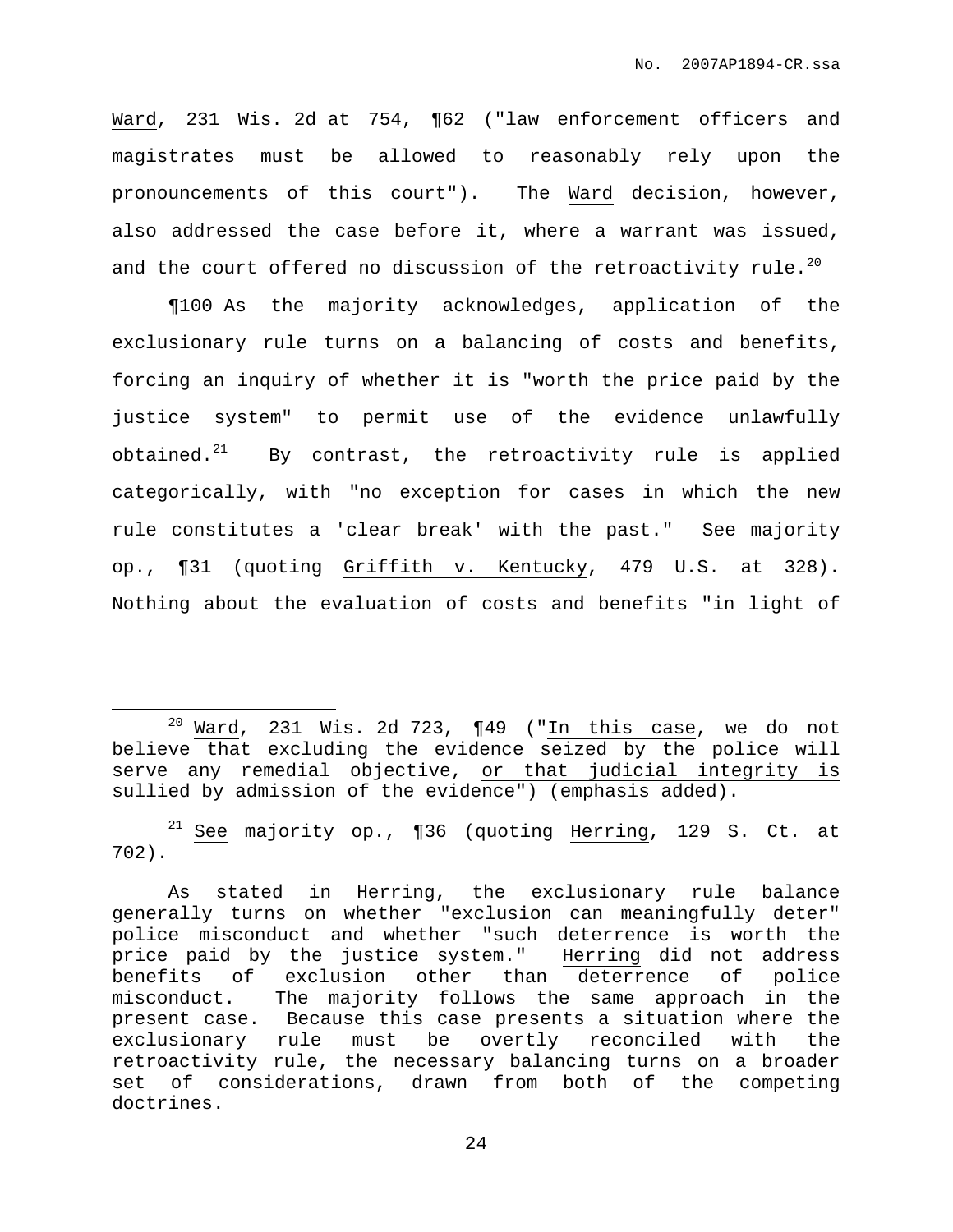competing policies"<sup>22</sup> in Ward necessarily controls the evaluation that the court must make in the present case.

¶101 Moreover, the "objective reasonable reliance" on precedent trumpeted by the majority is far more credible and easier to administer in a case like Ward where police acted with warrant in hand than in a case like the present one where police acted without a warrant. 23

 $22$  Ward, 231 Wis. 2d 723, ¶48.

<sup>23</sup> The Seventh Circuit Court of Appeals has clearly distinguished between "good faith" reliance on a search warrant and "good faith" reliance on police understanding and application of court decisions:

We decline to extend further the applicability of the good-faith exception to evidence seized during law enforcement searches conducted in naked reliance upon subsequently overruled case law-as distinguished from the subsequently invalidated statute at issue in Krull——absent magistrate approval by way of a search warrant. Such expansion of the good-faith exception would have undesirable, unintended consequences, principal among them being an implicit invitation to officers in the field to engage in the tasks——better left to the judiciary and members of the bar more generally——of legal research and analysis.

United States v. Real Property Located at 15324 County Highway E., 332 F.3d 1070, 1076 (7th Cir. 2003).

Explaining the importance of the distinction between judicial and police evaluation of facts at greater length in the context of a probable cause determination, the Western District of Michigan reasoned:

The difficulties facing courts making probable cause determinations and interpreting case law, however, are small in comparison to those facing police officers. Officers are particularly poorly situated to determine whether the facts of a particular case establish probable cause to search because they lack "the detached scrutiny of a neutral magistrate." Indeed, the "judgment of a law enforcement officer engaged in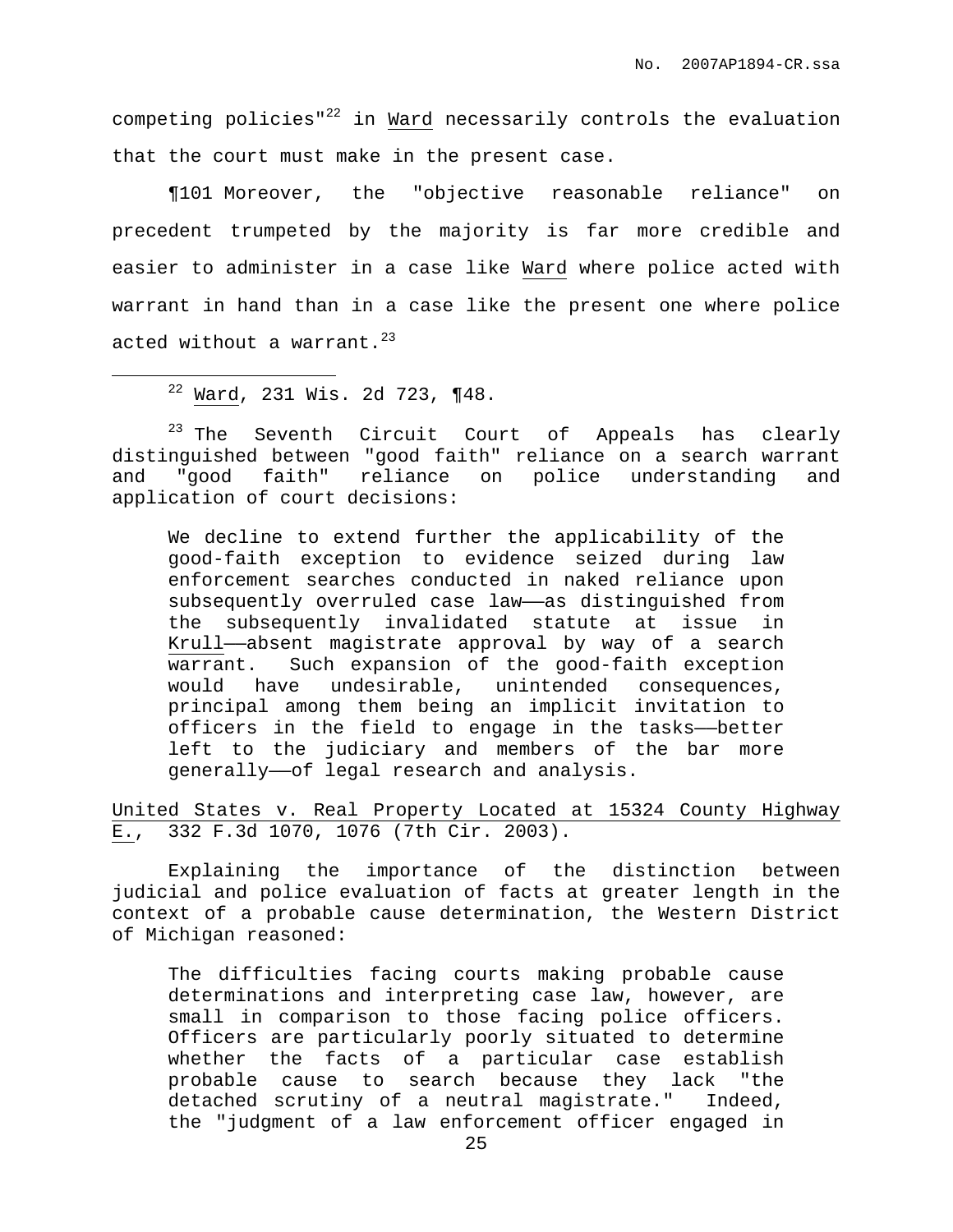¶102 The majority opens the door to a "good faith" exception in cases where police act on their own evaluation of the case law rather than in reliance on the evaluation of a neutral and detached magistrate. This raises a range of problems not presented by previously adopted "good faith" reliance on a warrant or a statute. Among them, the majority's standard of "objectively reasonable reliance upon clear and settled Wisconsin precedent" will raise an additional layer of judicial analysis probing the boundaries of what constitutes "objectively reasonable" and "clear and settled." This further round of litigation a degree removed from the substantive question of whether a Fourth Amendment violation took place could be avoided by our simple reliance on the command of Griffith v. Kentucky. We should hold that following the retroactivity rule, the constitutional right that was violated in the present case should be vindicated by the usual remedy of suppression.

 $\overline{V}$ 

¶103 As I have demonstrated, and as Griffith v. Kentucky teaches, the controlling constitutional rule of retroactivity requires that the violation of the defendant's constitutional

the often competitive enterprise of ferreting out crime" is considerably less reliable than that of a neutral court. The expansions of the good-faith doctrine have shown that courts do not wish to entrust to the executive branch law enforcement the unilateral power to make probable cause determinations based on their own reading of case law.

United States v. Peoples, 668 F. Supp. 2d 1042, 1049 (W.D. Mich. 2009).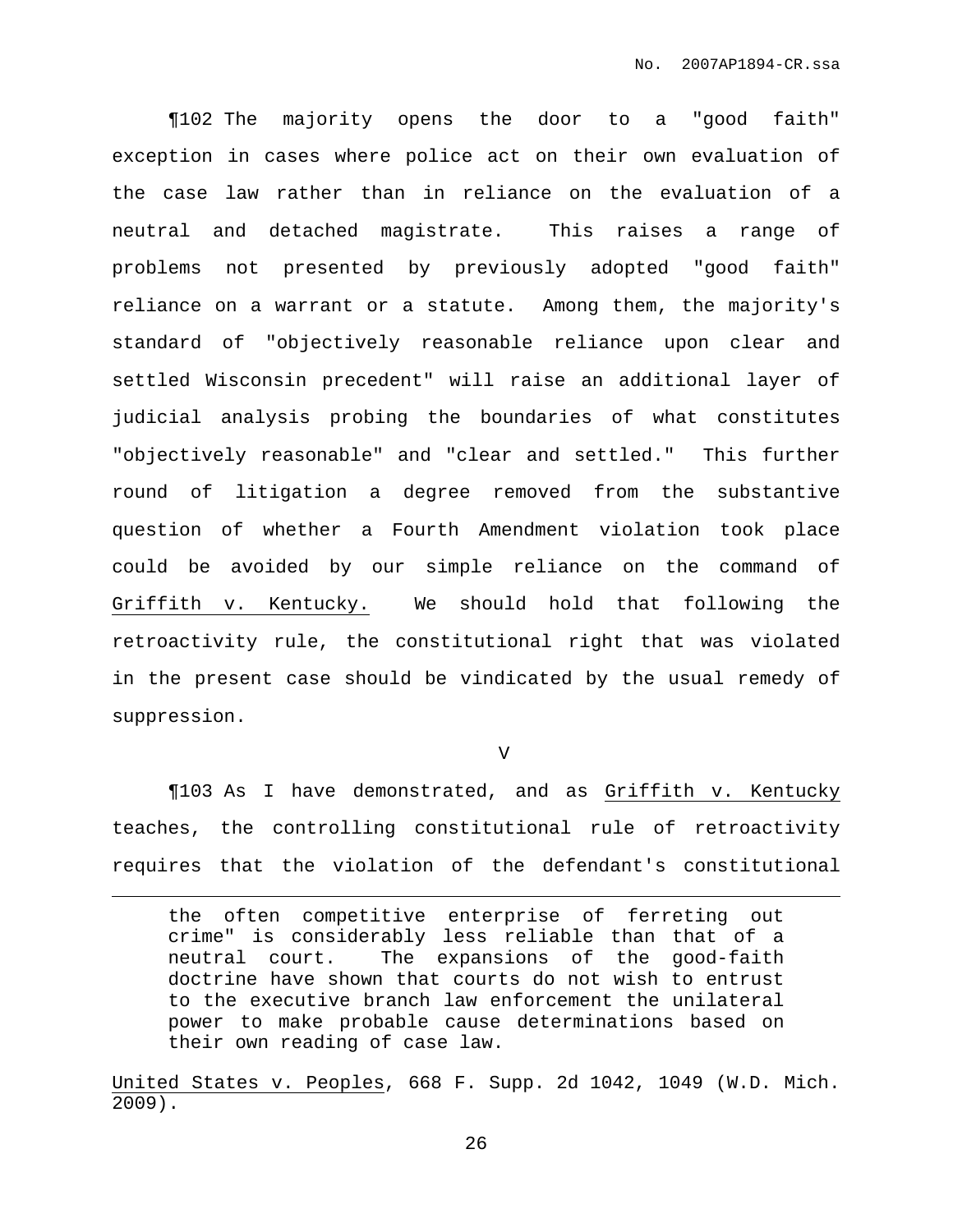rights in the present case be remedied in order to avoid actual inequity. In resolving this case, the majority has ignored the fundamental importance of judicial integrity. The majority misplaces its reliance on prior decisions that are not controlling in resolving the tension between the retroactivity rule and the exclusionary rule and thus resolving the present case. Finally, the majority's acceptance of the good faith exception poses significant risks to the development of constitutional law in the state of Wisconsin.

¶104 I would not adopt the majority opinion's "good faith" exception to the exclusionary rule. I would apply the retroactivity rule of Griffith v. Kentucky to require that the evidence obtained in violation of the Fourth Amendment, as interpreted in Arizona v. Gant, should be suppressed in the present case.

¶105 Accordingly, I dissent.

¶106 I am authorized to state that Justice ANN WALSH BRADLEY joins this opinion.